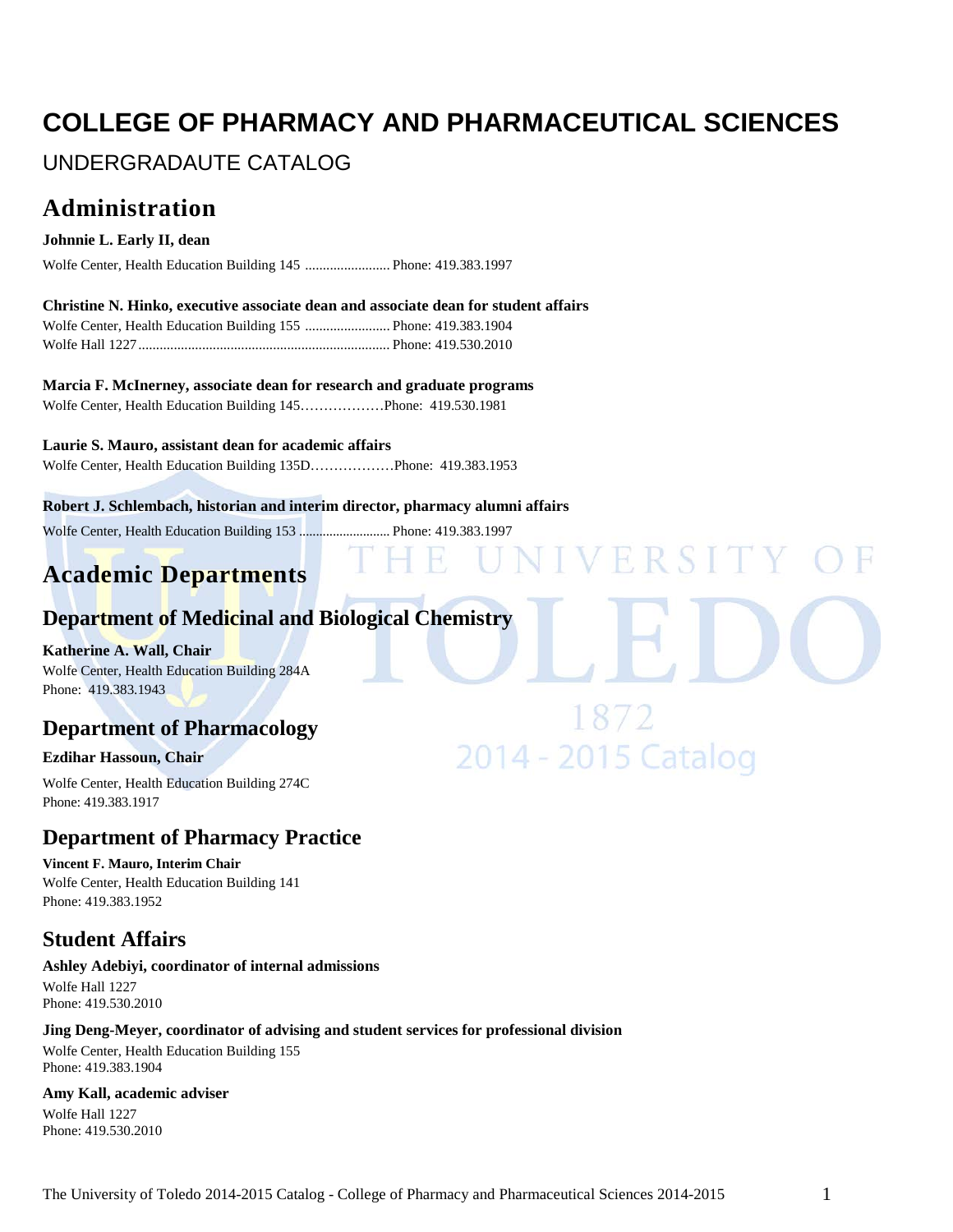#### **Deborah J. Sobczak, director of student services for pre-professional division**

Wolfe Hall 1227 Phone: 419.530.2010

#### **Crystal Taylor, enrollment management specialist; pharmacy camp director**

Wolfe Center, Health Education Building 155 Phone 419.383.1578

#### **José Treviño, director of transfer services and recruitment**

Wolfe Center, Health Education Building 155 Phone: 419.383.1904

# **Mission Statement**

The mission of the College of Pharmacy and Pharmaceutical Sciences (CPPS) is to educate students to become pharmacists and pharmaceutical scientists, while advancing pharmaceutical knowledge. Guiding principles are personal integrity, respect for humanity and human diversity, and professionalism.

# **Accreditation**

The CPPS holds membership in the American Association of Colleges of Pharmacy, is recognized as an institution in good standing by the Ohio State Board of Pharmacy, and is accredited by the Accreditation Council for Pharmacy Education (ACPE).

# **Programs in Pharmacy and the Pharmaceutical Sciences**

The CPPS prepares students for careers in the pharmaceutical sciences and the profession of pharmacy. Those who do not seek professional licensure may work in the medical, legal and biomedical professions. Those who enter the profession of pharmacy provide direct patient care services.

**Please note effective Fall Semester 2009: professional division curricular requirements for the degree programs will be those listed in the catalog for the year in which the student enters the professional division.**

# **Doctor of Pharmacy – Pharmacy Licensure Program**

The program of study leading to pharmacy licensure for entering freshmen is the entry-level doctor of pharmacy (Pharm.D.). Students seeking a degree that will lead to pharmacy licensure will need to complete two years of course work in the preprofessional division of the CPPS. Following the completion of a core set of required courses, students will apply to the professional division during their second year. Admission to the professional division of the college (third year or P1 year) is competitive.

# **Pharmaceutical Sciences**

The CPPS offers a four-year bachelor of science in pharmaceutical sciences (B.S.P.S.) degree to prepare students for a variety of careers in the pharmaceutical and biotechnological industries. Students seeking the degree will need to complete two years of course work in the preprofessional division of the CPPS. Following the completion of a core set of required courses, students will apply to the professional division during their second year. Admission to the professional division of the college (third year or P1 year) is competitive.

# **Pharmacy Graduate Degree Programs**

The CPPS offers several graduate degrees in the pharmaceutical sciences – the master of science in pharmaceutical sciences degree with program options in pharmacology/toxicology, industrial pharmacy and pharmacy and healthcare administration; the master of science in medicinal chemistry degree; the doctor of philosophy in experimental therapeutics, and the doctor of philosophy in medicinal chemistry degree. Students should contact the CPPS for admission and curricular requirements.

A graduate certificate program is available to any qualifying student holding a B.S. degree in natural science who wishes to take graduate-level courses in pharmacology and toxicology. Students completing this 15-semester-hour program will be awarded a certificate in pharmacology/toxicology.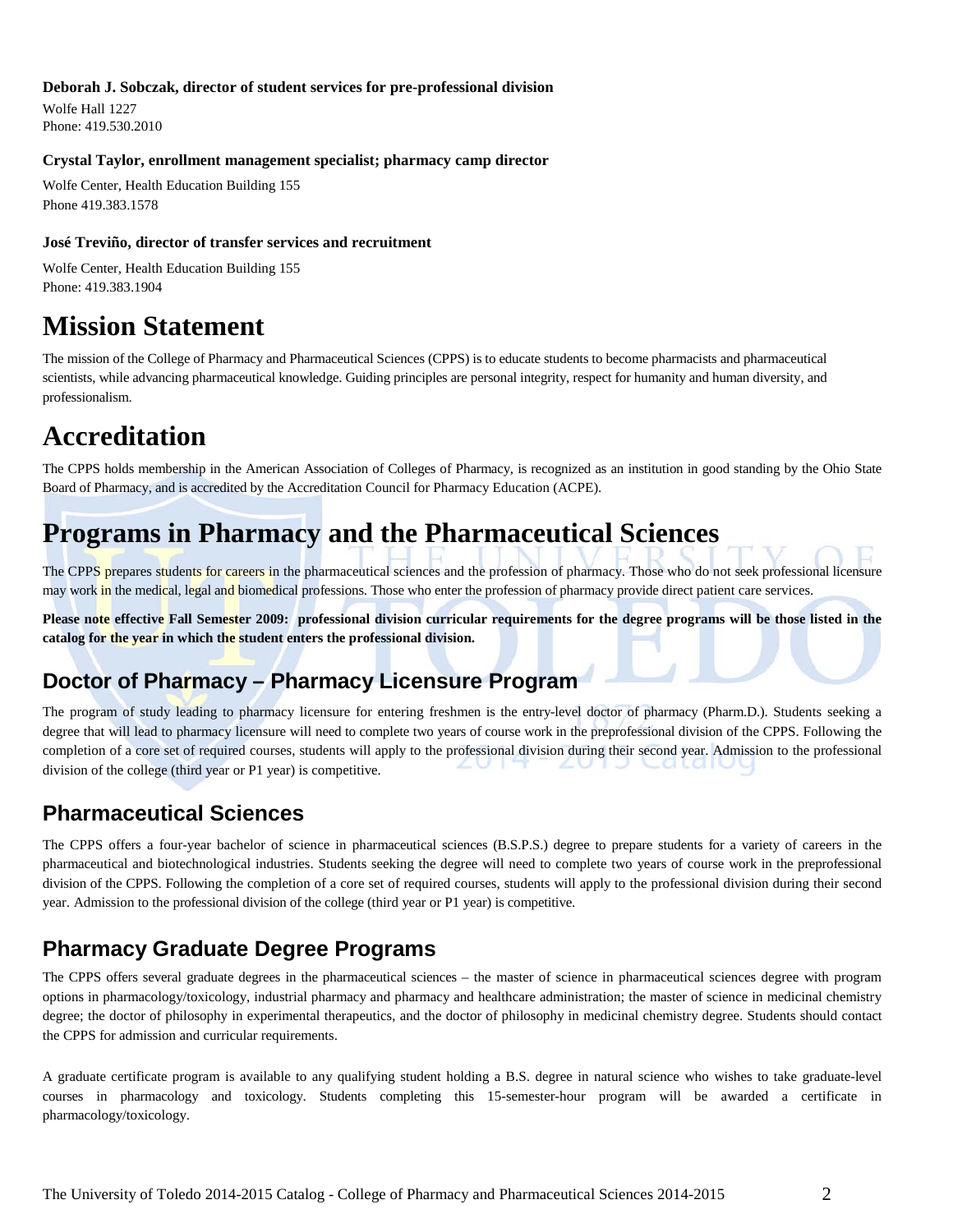# **Admission to the College**

# **New Students**

New students admitted to the CPPS will begin their studies in the preprofessional division. The minimum criteria for Direct from High School students are a high school GPA of 2.50 –OR- a composite ACT of 20 (SAT 950). All undergraduate students in the CPPS will be considered preprofessional division students until admitted to the professional divisions of the Pharm.D. or B.S.P.S. programs. For the entry-level Pharm.D. and the four-year B.S.P.S. programs, the CPPS limits student enrollment into the professional division (third year or P1 year) in accordance with its facilities.

# **Contingent Admission**

A small group of academically exceptional high school graduates may be offered contingent admission to the professional division of the Pharm.D. or the B.S.P.S. programs. Automatic admission to the P1 year of the curriculum will be contingent on successful completion of the first and second preprofessional years, while completing specific standards.

# **Transfer and Change-of-College Students**

In order for a student to transfer from other Ohio universities into the preprofessional division of any of the baccalaureate programs of the CPPS or change from another college within The University of Toledo to the CPPS, the student must have a higher education cumulative grade point average (GPA) of at least 2.7 (this is based on all letter grades attained at all institutions of higher learning and uses the point average scale of A equaling 4 points), be in good standing at the university, and be eligible to return. Evaluation of transcripts from other institutions is not done until a student is admitted to the CPPS. The student may be required to take placement tests in chemistry and/or algebra. A student who has attended another Ohio College of Pharmacy must have a cumulative higher education GPA of 2.7, be in good standing at the university, and be eligible to return to the College of Pharmacy previously attended.

Students with course work from non-Ohio institutions will be evaluated on an individual basis. After a student is admitted, the student may be asked to supply nonreturnable college catalogs so that course equivalencies can be determined. The student also may be required to take placement tests in chemistry and/or algebra.

Transfer students are only admitted to the preprofessional division of the B.S.P.S. or the Pharm. D. programs. For a transfer student to be accepted into the second year of the program, all criteria and prerequisites for second-year class standing must be met. Second-year class standing begins only in the fall semester. Transfer students who wish to apply to the professional division must have been enrolled in The University of Toledo CPPS and registered for 16 semester hours (a letter grade must be received in each course) prior to application to the professional division.

Highly qualified students who will have earned bachelor degrees and will have met all prerequisites may be reviewed for admission directly to the professional division of the Pharm.D. program. Admission may be granted only on a space-available basis after all qualified internal candidates have been admitted. Effective with the Fall 2013 professional division admissions cycle, a select and highly qualified group of **up to five** Undergraduates With Degree (UWDs) will be admitted directly into the professional division of the Pharm.D. program. UWDs are defined as students who have obtained a United States baccalaureate degree before applying to the Pharm.D. program at The University of Toledo.

# **General Criteria for Admission to the Professional Divisions of the Doctor of Pharmacy and the B.S. in Pharmaceutical Sciences**

Success as a pharmacist requires excellence in academic performance in addition to well-developed verbal and written communication skills. Therefore, the College uses several measures to evaluate these attributes in applicants. The admissions process is based on a holistic review that is in alignment with the College mission.

The Pharmacy College Aptitude Test (PCAT) provides a standardized method of assessing the applicant's skills needed for success in a pharmacy program. Academic achievement as assessed by cumulative GPA and science GPA, as defined in the College Catalog, and communication skills, as measured by the essay and interview, are other key components evaluated in the application review process. Although each component serves a unique purpose, none of these is a sole determinant of admission and the predictive value of all components is continually evaluated.

The PCAT is required effective with Fall 2014 admission to the PharmD professional division, with the exception of those contingent admit students who have met the specified requirements to the professional division, and those applicants admitted directly to the professional division through the UWD process described above. All other applicants are required to take the PCAT.

The University of Toledo 2014-2015 Catalog - College of Pharmacy and Pharmaceutical Sciences 2014-2015 3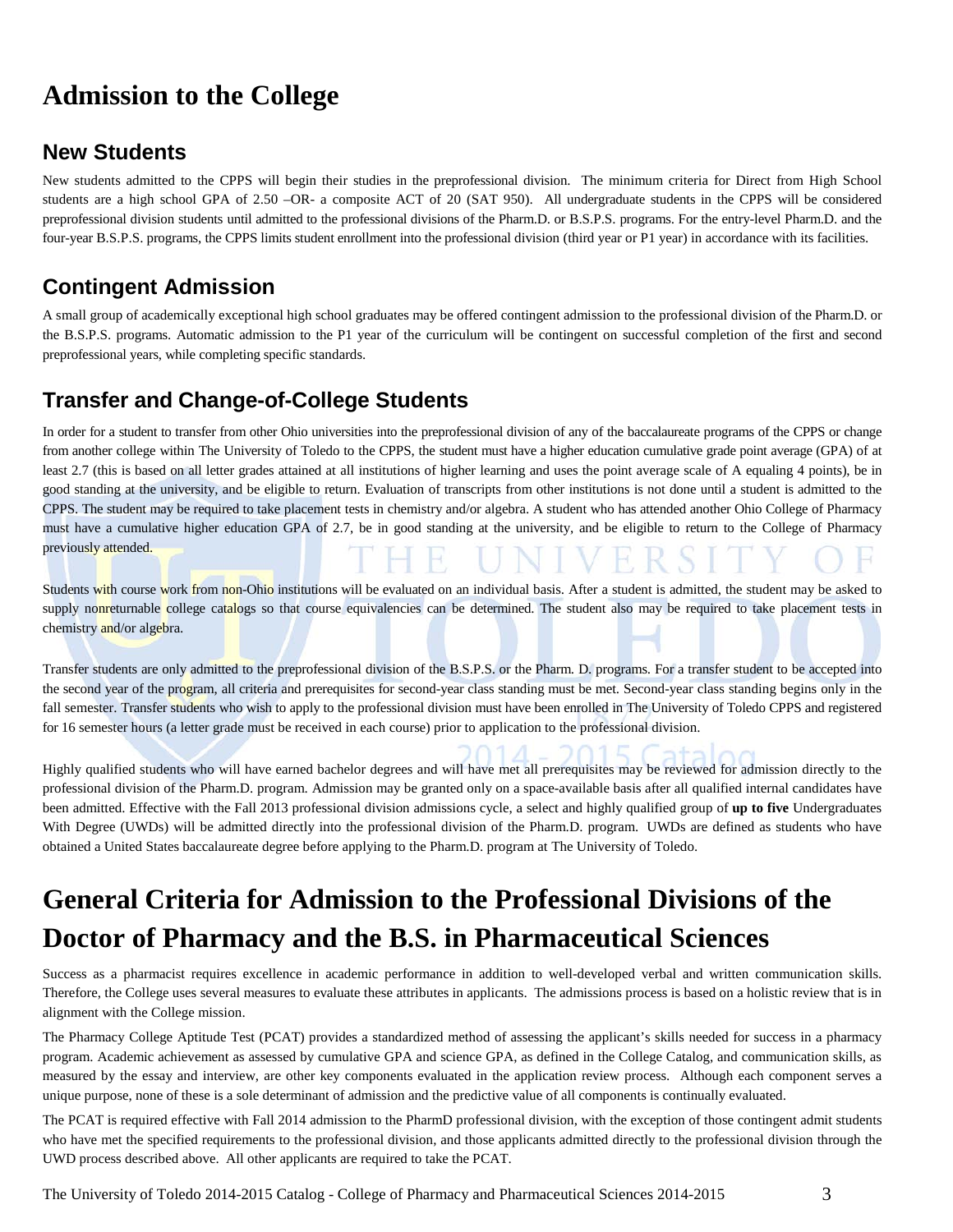Students are admitted to the professional divisions for the fall semester. The number of students who receive final acceptance into the professional divisions will be limited to the space available. Because the number of applicants usually exceeds the number of spaces available, students are admitted on the basis of the following general criteria.

#### Non-Discrimination Policy

The University of Toledo is committed to a policy of equal opportunity in education, employment, membership and contracts, and no differentiation will be made based on race, color, religion, sex, age, national origin, sexual orientation, veteran status or the presence of a disability. The University will take affirmative action as required by federal or state law.

## **Eligibility for Application**

To be eligible to apply for admission into the professional divisions, all applicants must complete the following or their equivalents:

BIOL 2150, 2160, 2170 and 2180 CHEM 1230, 1240, 1280, 1290, 2410 and 2460 MATH 1750 PHCL 2600 PHYS 1750 or 2070

A minimum of 44 earned semester hours

A minimum 2.7 cumulative and science GPA

Matriculated in The University of Toledo CPPS and enrolled in any University of Toledo course(s) during either the fall or spring semester of the academic year in which they apply

Pharmacy College Aptitude Test (PCAT)

# **Application**

Applicants to the Pharm.D. program will provide the Admissions Committee with a personal essay to be written at a designated time, date and location as indicated on the Internal Admissions website. In addition two recommendations must be submitted through the Internal Admissions website. The recommendations may be from professors, employers, clergy, close family friends and health professionals (pharmacist, dentist, and physician), or others. Recommendations from relatives or University of Toledo CPPS faculty or staff are not acceptable.

Applicants to the B.S.P.S. programs will also submit application materials through the Internal Admissions website by the deadline published on this site.

2014 - 2015 Catalog

There are no exceptions to the deadlines.

# **Final Admission**

In order to be finally admitted into the professional division, an applicant must have completed the following or their equivalents:

BIOL 2150, 2160, 2170 and 2180 CHEM 1230, 1240, 1280, 1290, 2410, 2420, 2460 and 2470 MATH 1750 and 1760 ECON 1200 PHCL 2600 and 2620 PHYS 1750 or 2070/2080 English Writing/Composition I and II (ENGL 1110 and ENGL 1130 OR 1140 OR 1150 OR 2950) A minimum of 63 earned semester hours Maintain a minimum 2.0 GPA (cumulative and semester) for the spring and, if applicable, summer semesters Must have a valid Social Security number (for the Pharm.D. only) Must complete the health requirements as defined by The University of Toledo CPPS (for the Pharm.D. only)

If an applicant is accepted into the professional division, the acceptance will be provisional, pending the completion of the above requirements. All course prerequisites for the professional divisions must be completed two weeks before the first day of professional division classes in the fall semester for which the application is made. If the applicant fails to meet the deadline for the completion of prerequisite courses, he/she will lose provisional admission status and must apply again for admission to the professional divisions in a subsequent year. It is the student's responsibility to contact the coordinator of internal admissions in the Office of Student Affairs if he/she plans to complete requirements over the summer prior to the start of the P1 year.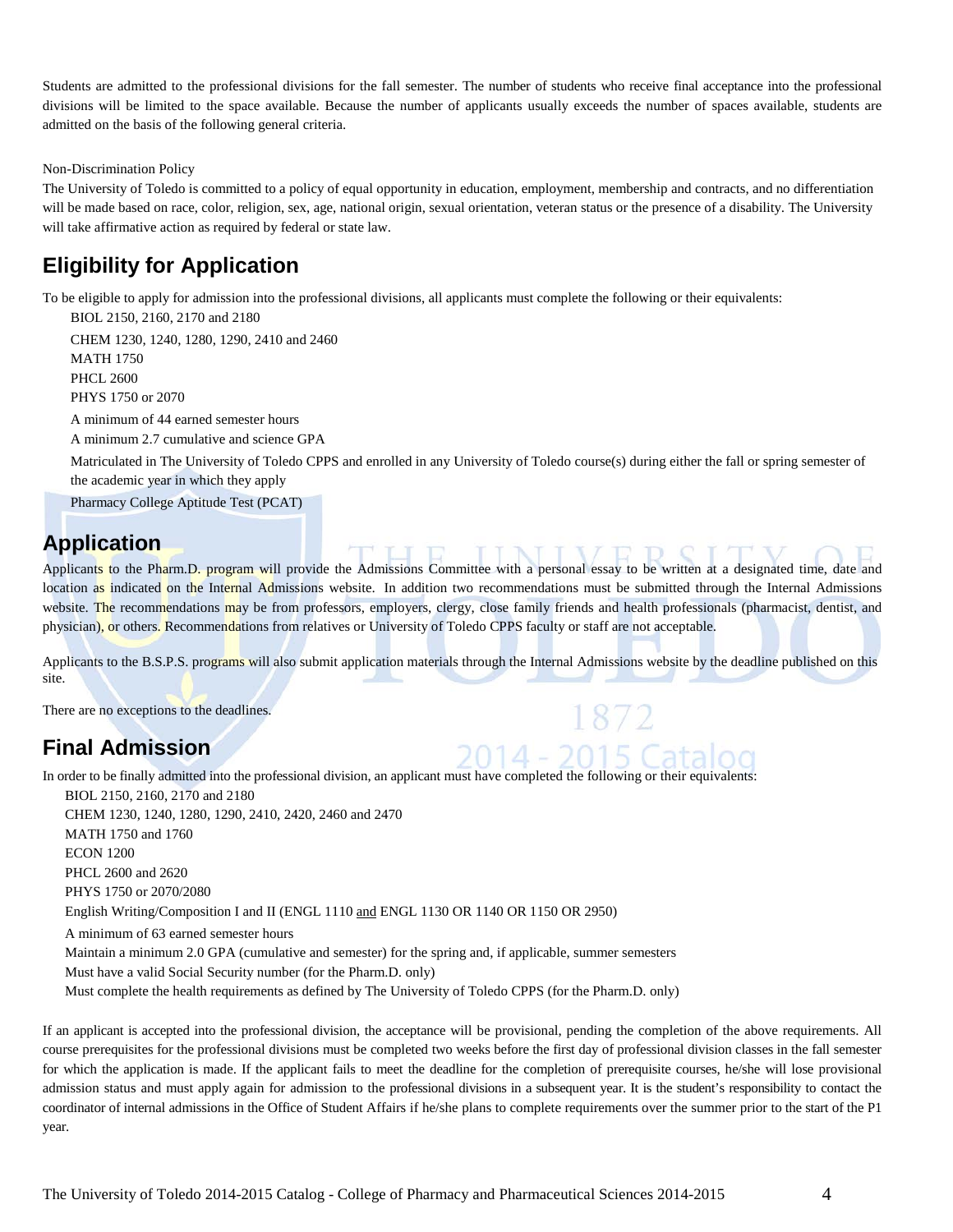# **Evaluation**

Each application will be evaluated on the basis of the applicant's:

Cumulative GPA Science GPA in the following specified courses: CHEM 1230, 1240 and 2410 BIOL 2150 and 2170 MATH 1750 PHYS 1750 or 2070 PHCL 2600 PCAT Score(s) (For Pharm.D. applicants only) Personal essay (for Pharm.D. applicants only) Personal interview at the discretion of the committee (for Pharm.D. applicants only)

The admissions committee will use the better grade for the first two of all attempts for any science course used in the calculation of the science GPA. This rule applies to all applicants, including transfer students. All transfer or quarter courses equivalent to these specified courses will be evaluated for their respective equivalent semester hours. All applicants must have a cumulative GPA based on a minimum of 16 semester hours at The University of Toledo (a letter grade must be received in each course). If a student has taken fewer than 30 quality hours at The University of Toledo, the higher education GPA will be used in the evaluation in place of the UT cumulative GPA, if the higher education GPA value is less than the UT cumulative GPA. If the higher education GPA is greater than the UT cumulative GPA, the latter will be used.

# **Transfer Students**

Specific criteria have been approved by the faculty of the CPPS for the application of transfer students or of change-of-college students to the professional divisions. These are outlined as follows:

a) Transfer students who wish to apply to the professional division must have been enrolled in The University of Toledo CPPS and registered for 16 hours (a letter grade must be received in each course) prior to application.

THE UNIVERSITY

- b) The general criteria for admission to the professional divisions will be applied to the transfer student in the same manner as for the continuing CPPS student, i.e., cumulative GPA, science GPA, essential courses or their equivalents through the fall semester of the second year, personal essay, personal interview and PCAT scores (for Pharm.D. applicants), and an accumulation of at least 44 earned semester hours. The applicant's cumulative GPA from The University of Toledo or higher education GPA (as described previously), science GPA based on equivalent specified courses (UT or otherwise) as stated above, personal essay and personal interview (for Pharm.D. applicants) will be used in determining admission.
- c) The essential courses for final admission to the professional divisions consist of those listed previously. Equivalencies must be determined and appear on the student's transcript and/or in the student's degree audit prior to application. In general, a three-quarter course sequence is necessary to fulfill a two-semester course sequence. See an adviser for further information.
- d) In surveying the essential courses, the admissions committee has observed that equivalency is almost automatic for courses in general chemistry, general biology, organic chemistry and physics. Difficulty in determining equivalency has occurred with the mathematics sequence and the functional anatomy and pathophysiology sequence.
- e) The only pharmacy courses a preprofessional student is permitted to take through the CPPS are PHPR 1000 and PHPR 2040 and PHCL 2220, 2600, 2620, and 2900 and MBC 2960, until final admission to the professional divisions is achieved.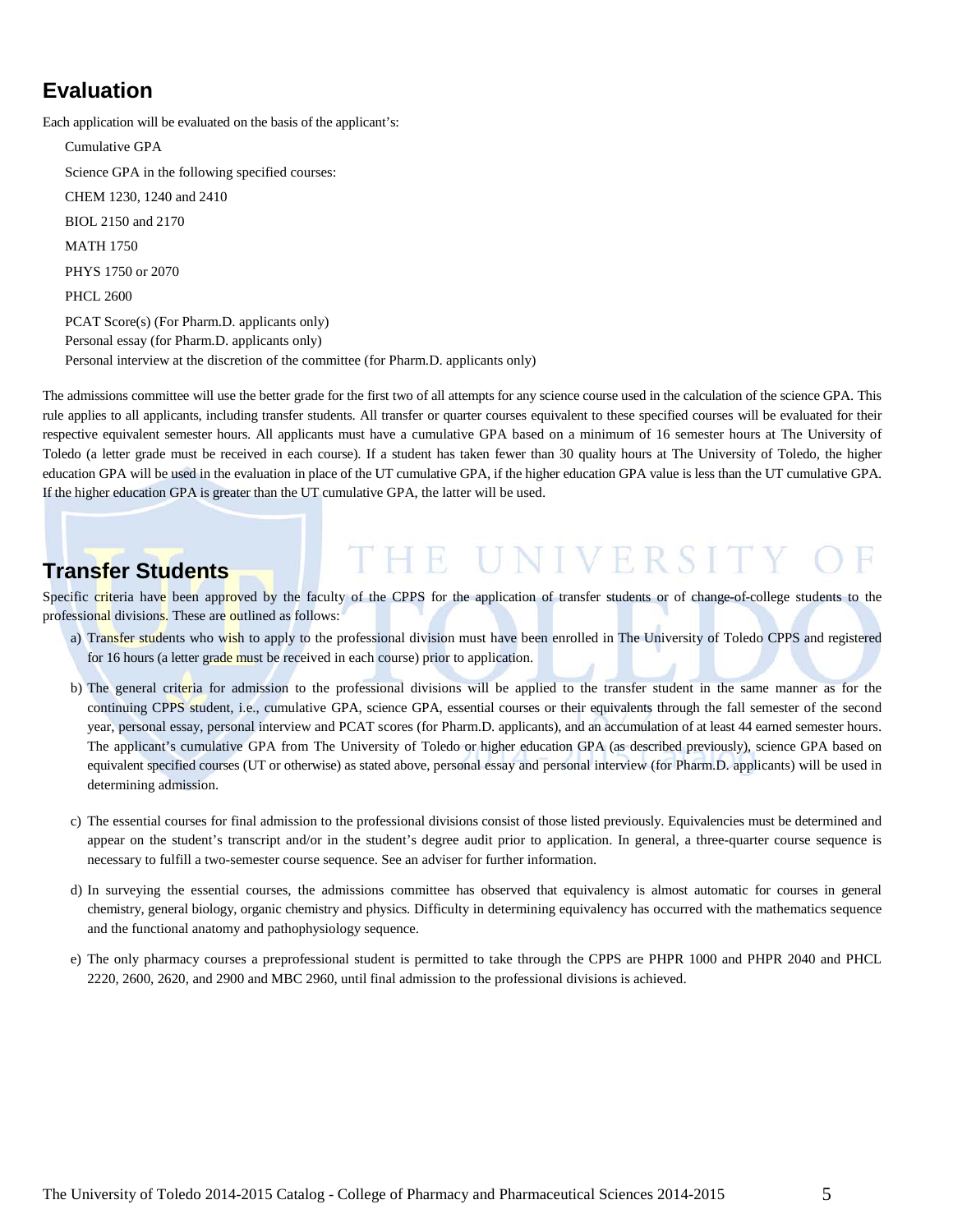# **CPPS Honors Program**

The CPPS offers an Honors Program for eligible students in all of its undergraduate programs as part of the University Honors College. Highly qualified students entering the University in the CPPS will be considered for entry into honors courses and honors sections of major courses offered in the first two years. Decisions regarding entry of students into the Honors College will be made after evaluation of the honors application by the Honors College and the CPPS honors advisers. Normally, entering students with an ACT composite score of 28 and above, coupled with a 3.75/4.00 high school GPA, will be considered for entry into honors courses. During the first two years of study, the CPPS offers courses that orient the student toward the profession of pharmacy and the pharmaceutical sciences. Many honors students take most of their honors course work (required and elective courses) during the first two years of the curriculum.

A variety of required and elective courses also are offered with honors sections in the professional divisions. A specific honors seminar course and an honors thesis option are offered to fulfill the requirements for graduation with the Honors College medallion. These courses also can fulfill requirements for major electives.

The bachelor of science in pharmaceutical sciences with the Honors College medallion is attainable by all students who complete at least 33 semester hours of honors course work with a grade of B or better and who have a minimum cumulative GPA of 3.3. In addition, at least five hours of the 33 must be taken within the honors thesis project and honors seminar. These courses are to be taken within the departments of medicinal and biological chemistry, pharmacology, or pharmacy practice. Graduation with departmental honors is also available to students who are not members of the Honors College, but who meet departmental honors requirements. These departmental honors requirements are a GPA of 3.2 or higher and completion of eight hours of honors course work in one department, including the honors thesis and seminar.

# **Academic and Conduct Policies**

The CPPS adheres to all of The University of Toledo policies and procedures. Please refer to the [UT Policy web site](http://utoledo.edu/policies/) for additional information on academic and conduct policies governing all students enrolled at the University. In any case in which University, college and/or departmental policies conflict, the most stringent policy applies, unless waived by the college. Students should consult with the college for a complete listing of all policies and procedures specifically related to the CPPS.

# **Attendance Requirements**

Students in a professional school, as responsible individuals, are expected to attend all class meetings. The maximum number of permissible absences in a course is at the discretion of the individual faculty member. The penalty for excessive absences will be determined by the faculty member in accordance with the University's Missed Class Policy.

# **Withdrawal, GPA Recalculation and Audit Policies**

Refer to the University General Academic Policies for Withdrawal, GPA Recalculation and Audit policies that apply to all students. Withdrawal from an experiential course for which a final grade has already been determined will not be permitted.

# **Pass/No Credit (P/NC) Grade Option**

Refer to the University General Academic Polices for General Academic Policies that apply to all students. P/NC grading is not available for courses taught in the CPPS. In addition to courses for which P/NC grading is used exclusively, a student may elect P/NC grading for an additional seven credit hours, excluding course work in the natural sciences (biology, chemistry, physics and mathematics with the exception of developmental math). These seven P/NC hours are applicable only to courses in English composition, humanities/fine arts, diversity studies and social sciences. Once the petition is filed, the request is irrevocable.

# **Technology Requirements**

Specific computer hardware/mobile devices and software are required of CPPS students and are described in the Student Handbook.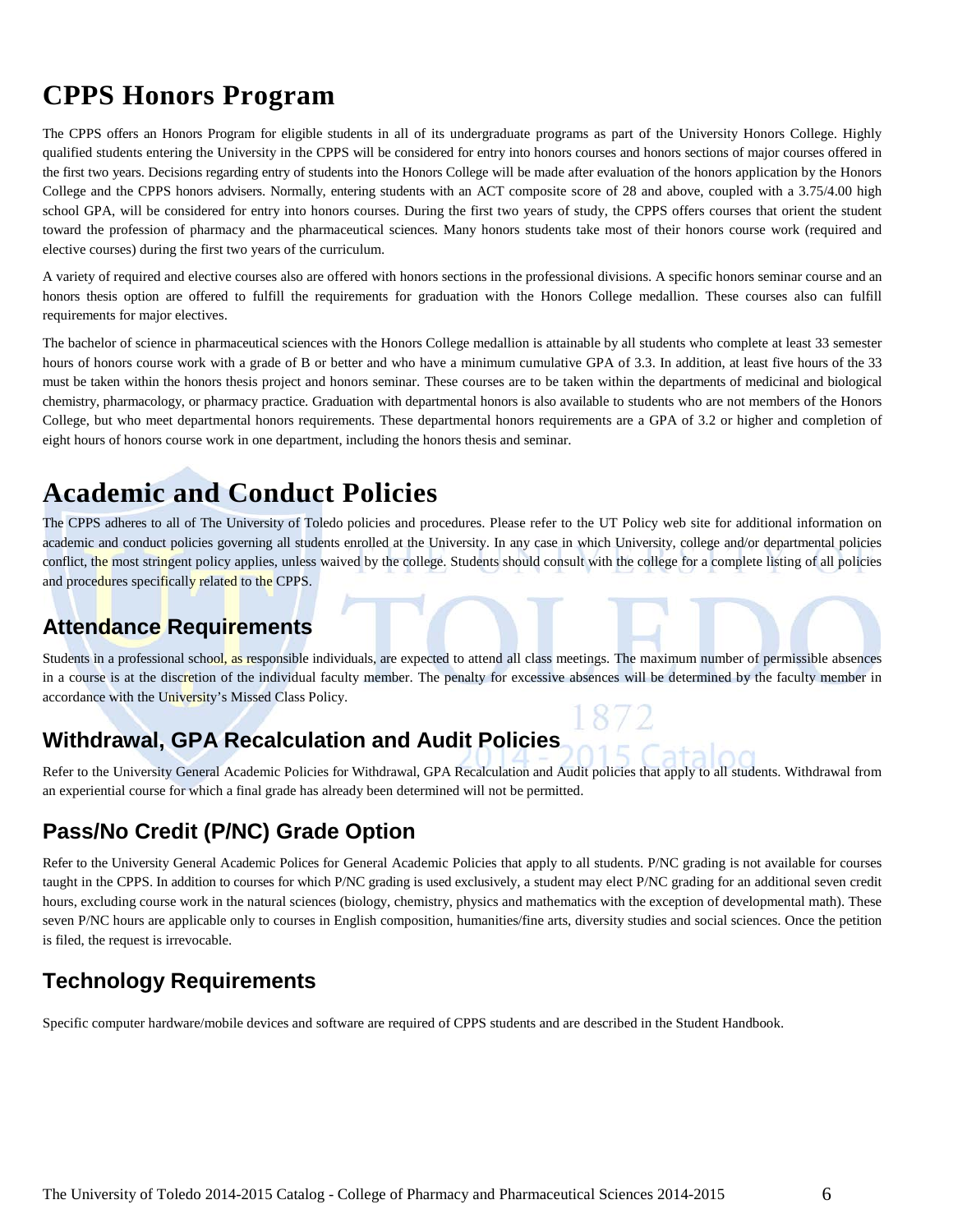# **Personal Fitness**

The emotional and psychological stability of those practicing or preparing to practice in pharmacy or the pharmaceutical sciences is considered to be very important for the proper performance of professional responsibility. The faculty of the CPPS recognizes that, if a student exhibits behavior suggesting an emotional or psychological abnormality bearing a reasonable relation to that student's ability to function competently in health-care delivery systems, experiential education, and professional employment, such behavior may present a hazard not only to the student, but also to patients, coworkers and clients. If any behavior pattern provides reason to believe that a student's psychological or emotional state may have rendered that student incompetent or unsafe, the dean of the college shall meet with that student and attempt to resolve the situation by referral to the University Health Service, University Counseling Center and/or withdrawal from the pharmacy program.

# **Ethical Responsibility**

The most serious offense with which pharmacy students may become involved is the misuse of and/or dependence upon dangerous drugs. The CPPS views the admitted or proven personal abuse of such drugs, their transmittal or sale to other individuals, or the use of drug documents to illegally obtain controlled or legend drugs as unprofessional conduct, which may result in dismissal from the CPPS. In addition, boards of pharmacy may revoke the internship license and/or deny licensure for various drug offenses. Drug abuse in any form and/or misuse of drug documents must be avoided.

# **Student Code of Professional Conduct**

#### PURPOSE

The Student Code of Professional Conduct gives general notice of prohibited conduct and of the sanctions to be imposed if such conduct occurs. The Student Code of Professional Conduct should be read broadly, and is not designed to define misconduct in exhaustive terms. The Student Code of Professional Conduct specifies the rights and responsibilities of the students, student organizations, the college, and the rights of other parties to the procedure.

Students and student organizations are required to engage in responsible social and professional conduct that reflects credit upon the CPPS community and to model good citizenship in any community. Actions by students or student organizations, which interfere with the orderly functions of the college, or actions, which endanger the health or safety of members of the college community, will not be tolerated.

Delegation of Authority. The dean of the CPPS or designee shall administer and implement this policy, including the promulgation of the standards of conduct, to be published and distributed as "The Student Code of Professional Conduct," with procedures and standards governing student conduct at UTCPPS. The Professional Conduct Committee is authorized to hear each matter and provide a final decision as to whether the code has been violated and a sanction if warranted. The dean of the College will assure that the sanction is implemented.

Application. This policy, along with the University of Toledo "The Student Code of Conduct" (see [http://www.utoledo.edu/policies/main\\_campus/student\\_life/pdfs/3364\\_30\\_04\\_Student\\_code\\_of\\_conduct.pdf\)](http://www.utoledo.edu/policies/main_campus/student_life/pdfs/3364_30_04_Student_code_of_conduct.pdf), applies to all students and student organizations of the CPPS. In areas of overlap, this policy supersedes the University of Toledo "The Student Code of Conduct".

Rules of Student Professional Conduct. The following are the Rules of Student Professional Conduct.

- I. Academic Rules.\*
	- A. Examinations.
		- 1. A student shall follow all instructions and procedures established by the CPPS or by its instructors concerning the administration of examinations.

Additionally:

- a) A student shall not begin an examination before the announced appointed time or continue working on an examination after the announced conclusion of the examination period.
- b) At the conclusion of an examination, a student shall submit all questions, answers, or other materials as required by the instructor.
- 2. If a student learns of information other than that released or authorized by the instructor which concerns an examination, the student shall notify the instructor, or, if the instructor is unavailable, the chairman of the department in which the course resides. The student shall not take the scheduled examination unless specifically authorized by the instructor or the department chairman.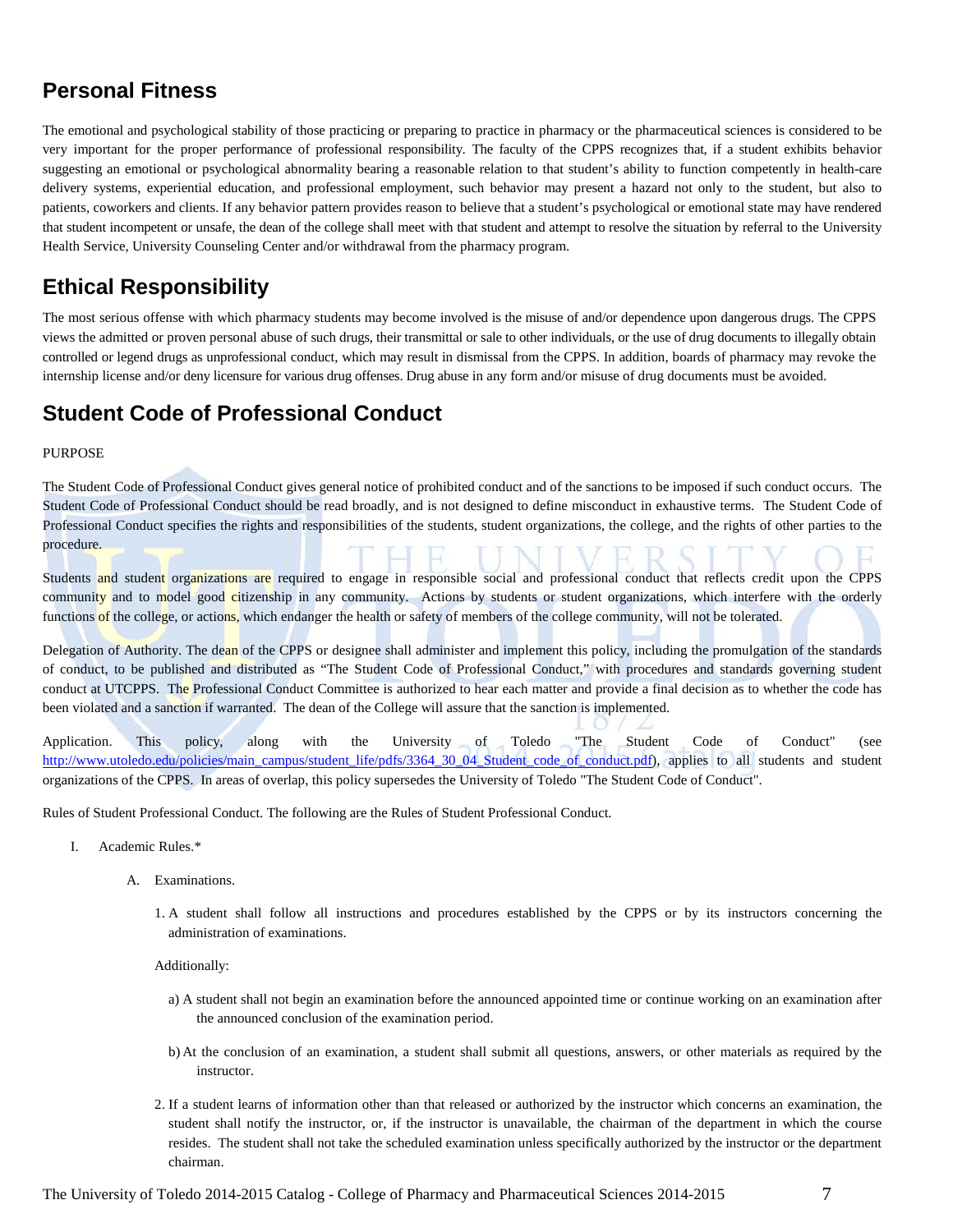- 3. Except insofar as may be specifically authorized by the College, instructor, or exam proctor, a student shall not at any time receive or obtain any information concerning the content of an examination, and shall not, during the course of an examination, receive or obtain any form of aid or refer to any materials or sources other than the examination materials.
- 4. Except insofar as may be specifically authorized by the College, instructor, or exam proctor, a student shall not at any time give or communicate any information concerning the content of an examination, or give or communicate any aid to a person taking an examination, and shall not, during the examination, display any materials inside or outside of the examination room.
- 5. Once an examination begins, a student shall not communicate in any manner with any unauthorized person, except insofar as may be reasonably required by a personal emergency.
- 6. A student who is taking or has taken an examination shall not discuss any part of that examination with a person who the student has reason to believe is taking or will take an examination in that course, or with any other person under circumstances in which the student should reasonably know that the discussion is likely to endanger the security of the examination questions.
- 7. A student shall not take an examination for another, or permit another to take an examination in his or her place.
- 8. A student shall not attempt to invade the security maintained for the preparation and storage of an examination.
- B. Assignments. A student shall follow the instructions given by the instructor or other authorized persons concerning papers or other assignments for academic credit and shall not consult with persons or receive aid in any form contrary to specific instructions.
- C. Plagiarism. A student shall not represent the work of another as his or her own, or use a passage or idea from the written work of another without proper quotation marks, citation, or other explanatory insert.
- D. Interference with Academic Materials. A student shall not take, convert, conceal, misfile, misrepresent, deface, damage, or destroy any property related to academic assignments, research, or examinations.
- II. Non-Academic Rules
	- A. Individual performance
		- 1. A student shall demonstrate independent and self-directed learning and develop habits for lifelong learning.
		- 2. A student shall recognize personal limitations and seek appropriate help.
		- 3. A student shall accept constructive feedback and make changes accordingly.
		- 4. A student shall fulfill all educational assignments and responsibilities on time (including health requirements and immunizations).
		- 5. A student shall be punctual for all educational experiences (i.e., exams, clinic, small group sessions, site visits).
		- 6. A student shall not use fatigue, stress, or personal problems to justify unprofessional behavior.
		- 7. A student shall adhere to a dress code consistent with institutional or site specific standards.
	- B. Relationships with students, faculty, staff, patients and community
		- 1. A student shall be responsible for establishing and maintaining appropriate boundaries in all learning situations.
		- 2. A student shall be respectful at all times of all parties involved.
		- 3. A student shall demonstrate respect for the professional competence, knowledge, qualifications, and services of faculty, preceptor, or colleague.
		- 4. A student shall demonstrate respect for diversity of race, gender, religion, sexual orientation, age, disability and socioeconomic status.
		- 5. A student shall strive to resolve conflict in a manner that respects the dignity of every person involved.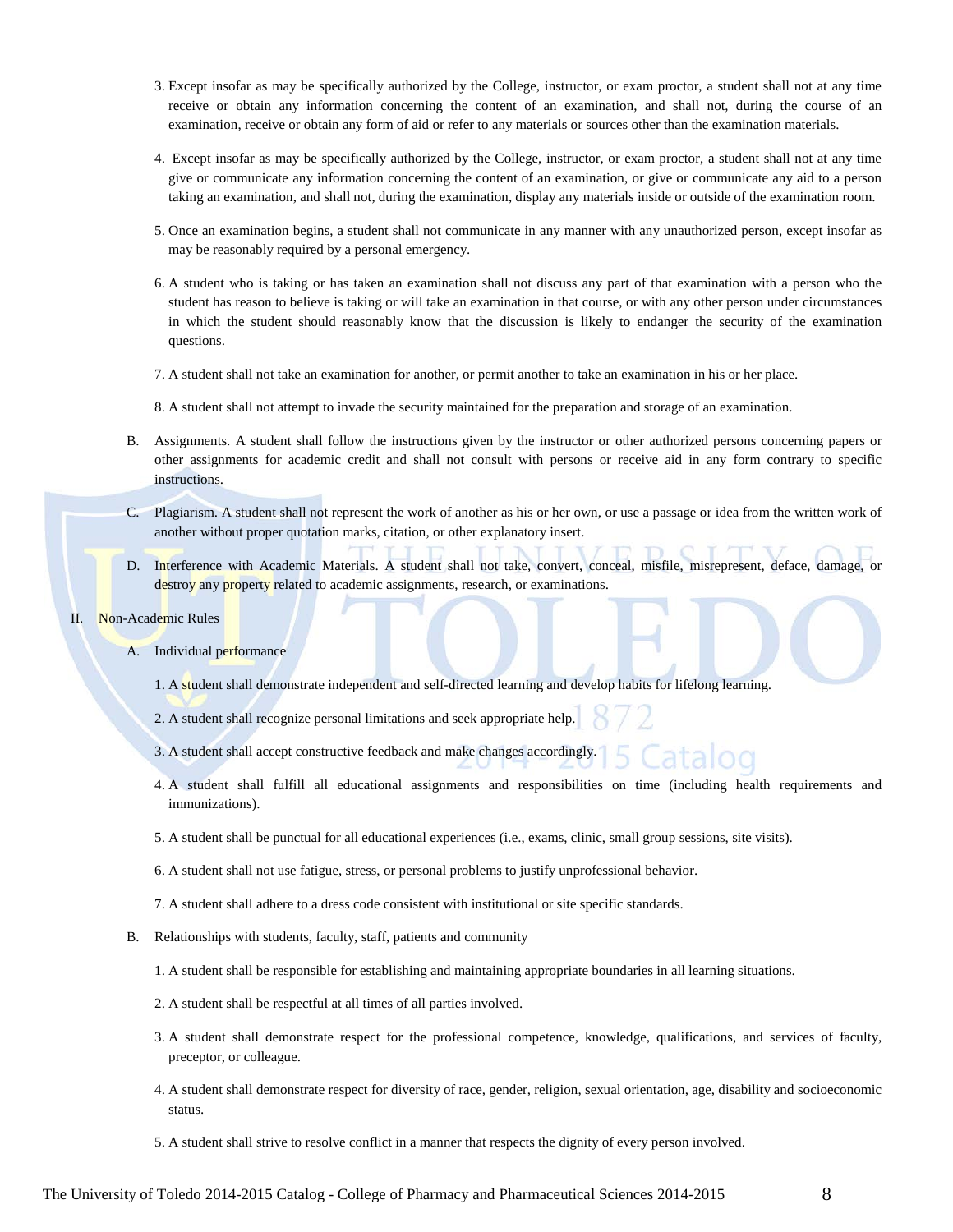- 6. A student shall maintain awareness and adapt to individual differences in all parties involved, including those related to culture and pharmacy literacy.
- C. Support of ethical principles of the pharmacy profession
	- 1. A student shall maintain honesty and empathy in all interactions.
	- 2. A student shall promote patient safety and care at all times.
	- 3. A Pharm.D. student shall acquire a valid Ohio Pharmacy Intern License by December 31 of the P1 year and maintain the license throughout the program.
	- 4. A student shall contribute to an atmosphere conducive to learning and be committed to advancing scientific knowledge.
	- 5. A student shall protect patient confidentiality.
	- 6. A student shall abide by the University policy on Research Misconduct (Policy number 3364-70-00 available at http://www.utoledo.edu/policies/academic/research/pdfs/3364\_70\_00.pdf).
	- 7. A student shall not engage in any illegal activity whatsoever.
- III. Procedures and Appeals. Students in the CPPS are held to the highest standards of professionalism as outlined above.

A. Allegations

- 1. Any person who has evidence that a student in the CPPS has violated this code, may submit a written statement describing the allegation and supporting evidence to the chair of the Professional Conduct Committee. The statement must be signed and include appropriate contact information.
- B. Due Process
	- 1. Due process will be provided to a student accused of violating this code. The Professional Conduct Standing Committee chair will do the following:
		- a) Notify in writing the student of the charge(s), the date, time, and location of the hearing. Notice of the hearing must allow the student the opportunity to be present. The student may waive the right to such appearance at his/her sole discretion.
		- b) Provide the student (by way of a statement or other summary) any relevant information or evidence that a complainant plans to bring or that will be considered by the committee relating to the allegations before the committee. The complainant may present affidavits of persons unavailable to come before the committee, exhibits, witnesses and any other similar information for the committee. All written materials must be provided to the student least three (3) business days prior to the hearing.
		- c) Notify in writing the student of the specific protocols to be followed in the investigation/hearing and to provide a copy of this policy to the student. The student is entitled to have an individual acting as an adviser be present at the hearing.
		- d)Invite the complainant(s) to the hearing.
		- e) Preside at the hearing, for which minutes will be kept, and at the committee chair's request, which may be recorded or transcribed.
		- f) Assure that the hearing is not, and should not be construed to be a legal proceeding. Both the complainant(s) and the student will be permitted to make any statement relevant to the issue(s) being addressed.
		- g) Provide the student a full opportunity to present any relevant information to the committee relating to the allegations before the committee. The student may present affidavits of persons unavailable to come before the committee, exhibits, witnesses and any other similar information for the committee to consider. If the student desires to distribute written materials to the committee members, he/she must present them at least three business days prior to the meeting.
		- h) Make it known that the student is expected to cooperate in the investigation/hearing. The complainant is expected to cooperate in the investigation/hearing and cannot be guaranteed anonymity.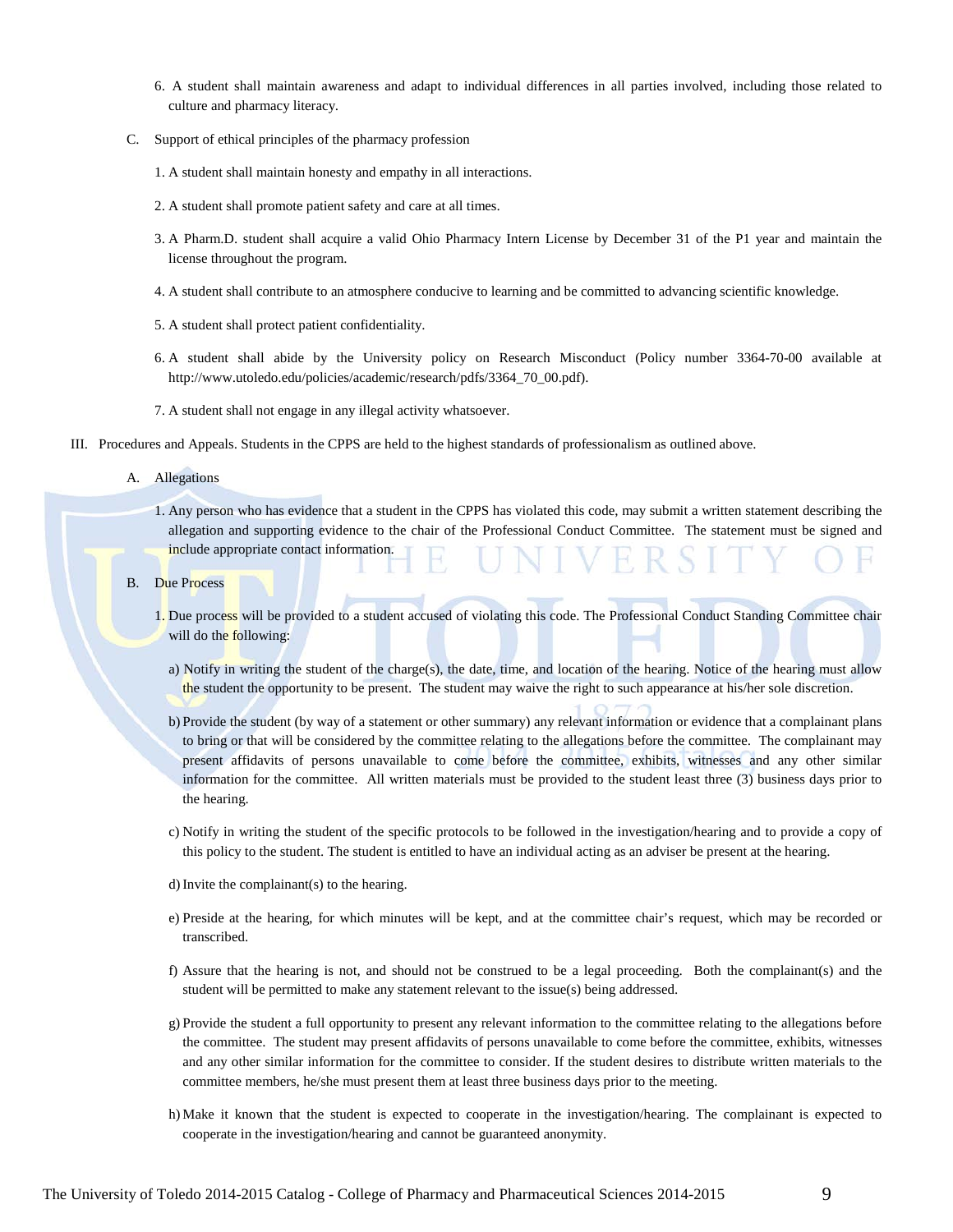- i) Assure that any decision for student sanctions will be based on the deliberations of the committee. The findings and conclusions shall be provided in a written statement of findings and actions signed by the chair of the committee and delivered via email followed by certified mail to the student (with a copy to the dean of the CPPS) within three business days after the hearing.
- C. Appeal
	- 1. The student may appeal the committee's decision to the dean of the CPPS in writing, requesting a review related to the following that apply: (1) the failure of process; or (2) a review of the evidence concerning the charges and/or sanctions.
		- a) A written request for appeal must be received within ten days following the issuance of the written recommendation, or any further right to appeal is waived.
		- b) The dean of the CPPS may review all of the evidence presented in the hearing; the applicable process matters raised by the student (if any), and the specific concerns about the evidence concerning the charges and/or sanctions.
		- c) After completing such review, the dean of the CPPS may ask for a meeting with the student.
		- d) Upon completion of the review of the appeal, the dean of the CPPS may choose to uphold or reverse, or modify the committee decision. The dean shall inform the committee of the outcome. The dean's decision will be final.
		- e) The dean of the CPPS will inform the student of his decision regarding the appeal within ten days from the date in which the appeal was first filed by the student.

#### D. Pendency of Action

- 1. Generally, implementation of sanctions will be suspended until all appeals made by the student have been exhausted. However, the dean of the CPPS may, in his/her discretion, impose interim suspensions and/or restrictions on the student if the dean of the CPPS believes that the alleged conduct in any way concerns patient and/or public (including faculty and other student) safety, or when dismissal from UTCPPS is a possible sanction.
- E. Sanctions
	- 1. General. A student who has been found guilty of violating this Code will be subject to such sanctions as may be determined by the Professional Conduct Committee and implemented by the dean of the CPPS. General reports on the activities of the Professional Conduct Committee will be provided to faculty, staff and students of the CPPS.
	- 2. Types of Sanctions. The Professional Conduct Committee may impose whatever sanctions they deem appropriate under the 2015 Cataloc circumstances. Sanctions may include:
		- a) Permanent expulsion from the CPPS;
		- b) Suspension from the CPPS for a specified time, or until the Professional Conduct Committee revokes the suspension;
		- c) Loss of credit (i.e., the grade of "F") for any course to which the violation was directly related;
		- d)Restitution to the University, organization, or person of the property, or the monetary value of the property, taken, misappropriated, damaged, destroyed, or otherwise interfered with;
		- e) Probation for a specified time, which shall include removal from, and denial of eligibility for all offices or positions in Pharmacy student government and organizations and University student government;
		- f) Loss of CPPS or University services or privileges, such as the use of the Student Lounge and computing facilities or University computer facilities, for a specified period of time, so far as consistent with the nature of the violation;
		- g) Recommendation to the President and, with his or her approval, to the Board of Trustees, that a granted degree be withdrawn, in the event that a final determination that this Code was violated is not made by the Professional Conduct Committee until after the degree has been awarded;
		- h) Any other sanction deemed appropriate by the Professional Conduct Committee;
		- i) Any combination of the sanctions listed above.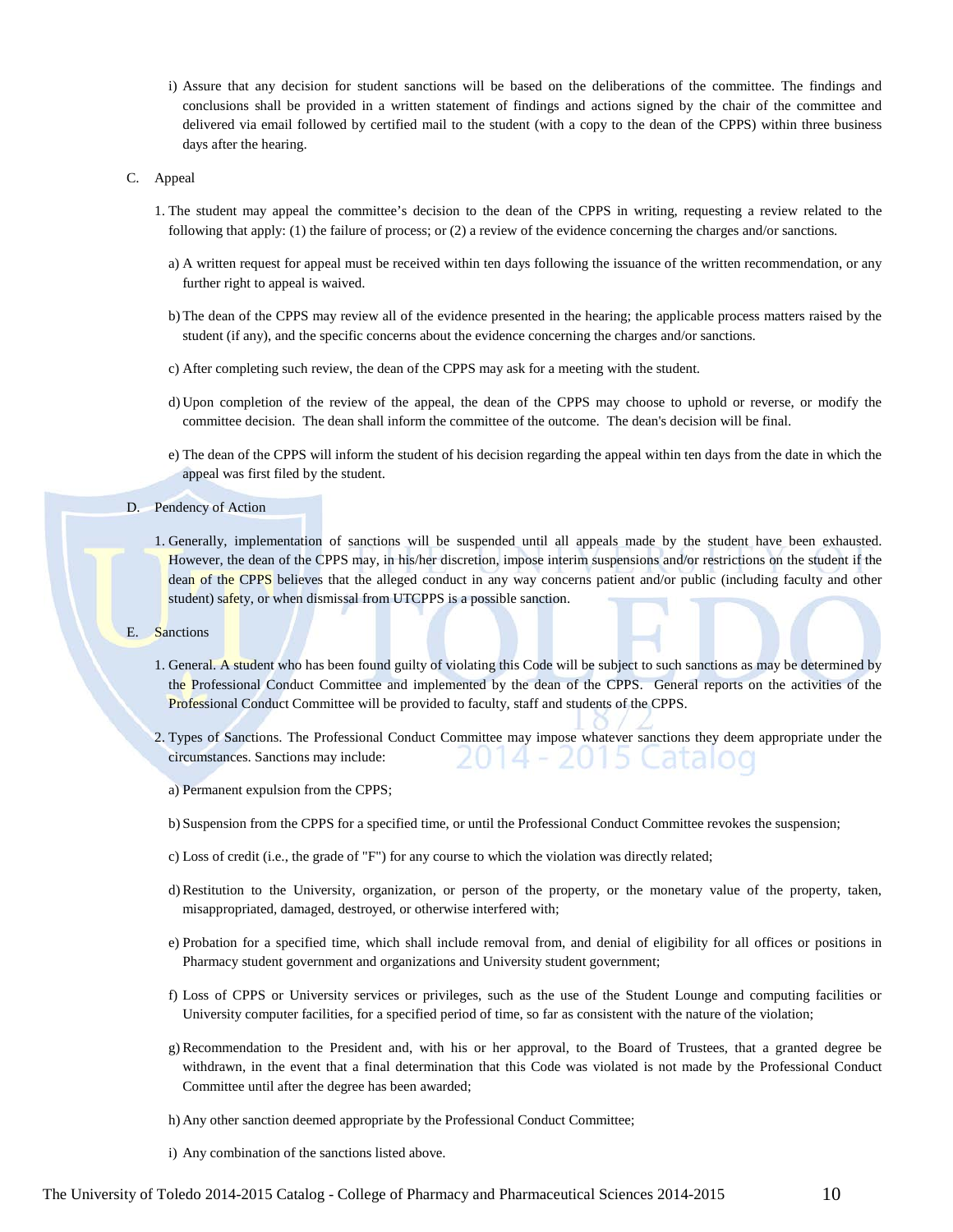- F. Interpretation and Revision
	- 1. Any question of interpretation or application of the Student Code of Professional Conduct shall be referred to the chair of the Professional Conduct Committee or his/her designee for final determination.
	- 2. The Student Code of Professional Conduct shall be reviewed for consistency and procedure every 2 years under the direction of the chair of the Professional Conduct Committee.
	- 3. Recommendations for change will be submitted in writing to the chair of the Professional Conduct Committee for final review.

\* modified from The University of Toledo College of Law Code of Student Professional Conduct with permission

# **Licensure Requirement**

A valid Ohio Intern license is required of all students entering the professional division of the Pharm.D. program. Any P1 student who does not obtain a valid Ohio intern license by December 31st of the P1 year will be withdrawn from all spring semester courses and will not be allowed to register for or take classes until a valid Ohio intern license is obtained. Depending upon the circumstances and length of time needed to resolve the issue, failure to obtain a valid Ohio intern license may result in forfeiture of the student's seat in the P1 class, necessitating reapplication to the professional division.

In addition any student in the professional division of the Pharm.D. program who does not annually renew his/her license before September 15th will be withdrawn from all courses effective immediately. Depending upon the circumstances and length of time needed to resolve the issue, failure to renew an Ohio intern license may result in forfeiture of the student's seat in the Pharm.D. class, necessitating reapplication to the professional division.

All cases of students without a valid Ohio Intern license will be reviewed by the professional conduct committee. The committee will provide its assessment and recommendations to the dean of the college.

H

R.

# **Academic Performance Standards**

Please refer to th[e UT Policy web site](http://utoledo.edu/policies/) for additional information on academic policies.

**The Academic Performance Standards as outlined in the current catalog are subject to modifications with immediate implementation to keep pace with changing trends in pharmaceutical education and in accordance with accreditation standards.**

For all undergraduate students in the preprofessional division and in the professional division of the bachelor of science in pharmaceutical sciences, pharmacology/toxicology, medicinal and biological chemistry, pharmaceutics, cosmetic science and pharmacy administration majors in the CPPS:

- a) Any student who fails to achieve a semester or cumulative GPA of 2.0 or greater at the end of any semester will automatically be placed on probation.
- b) Any student who fails to achieve a semester or cumulative GPA of 1.0 or greater at the end of any semester will automatically be placed on probation, will undergo a record review by the CPPS Academic Performance Committee, and may be suspended (see section on suspension below) from the University without a preliminary probationary semester.
- c) Any student who fails to achieve a semester or cumulative GPA of 2.0 or greater for any two of three consecutive semesters in attendance will undergo a record review by the CPPS Academic Performance Committee, and may be suspended (see section on suspension below) from the University.
- d) GPA recalculation for undergraduate courses will be allowed, in accordance with the policies of The University of Toledo.

For students entering into the professional division (P1-P2) of the B.S.P.S. Pharm.D. major program:

- a) Students must maintain a cumulative pharmacy core-curriculum GPA of 3.0. Beginning in the first year of the professional division, students whose semester or cumulative pharmacy core-curriculum (see below) GPA falls below 3.0 will be given an academic warning. A student with two of three consecutive semesters with a semester or cumulative pharmacy core-curriculum GPA of less than 3.0 will be placed on probation and undergo a record review by the CPPS Academic Performance Committee that may result in dismissal from the Pharm.D. program.
- b) A grade below a C (2.0) in any pharmacy core-curriculum course is unsatisfactory and will not be considered a passing grade for the course in the Pharm.D. curriculum (i.e., courses for which grades of less than a C are earned must be repeated). Earning a grade below a C in multiple pharmacy core-curriculum courses in a given professional year (eg., P1, P2) may lead to a delay in the progression to the subsequent professional year coursework. If delay in progression is mandated, a grade of C or better must be earned in all coursework for the previous professional year before progressing to the next professional year (eg., progression from P1 to P2 year).

The University of Toledo 2014-2015 Catalog - College of Pharmacy and Pharmaceutical Sciences 2014-2015 11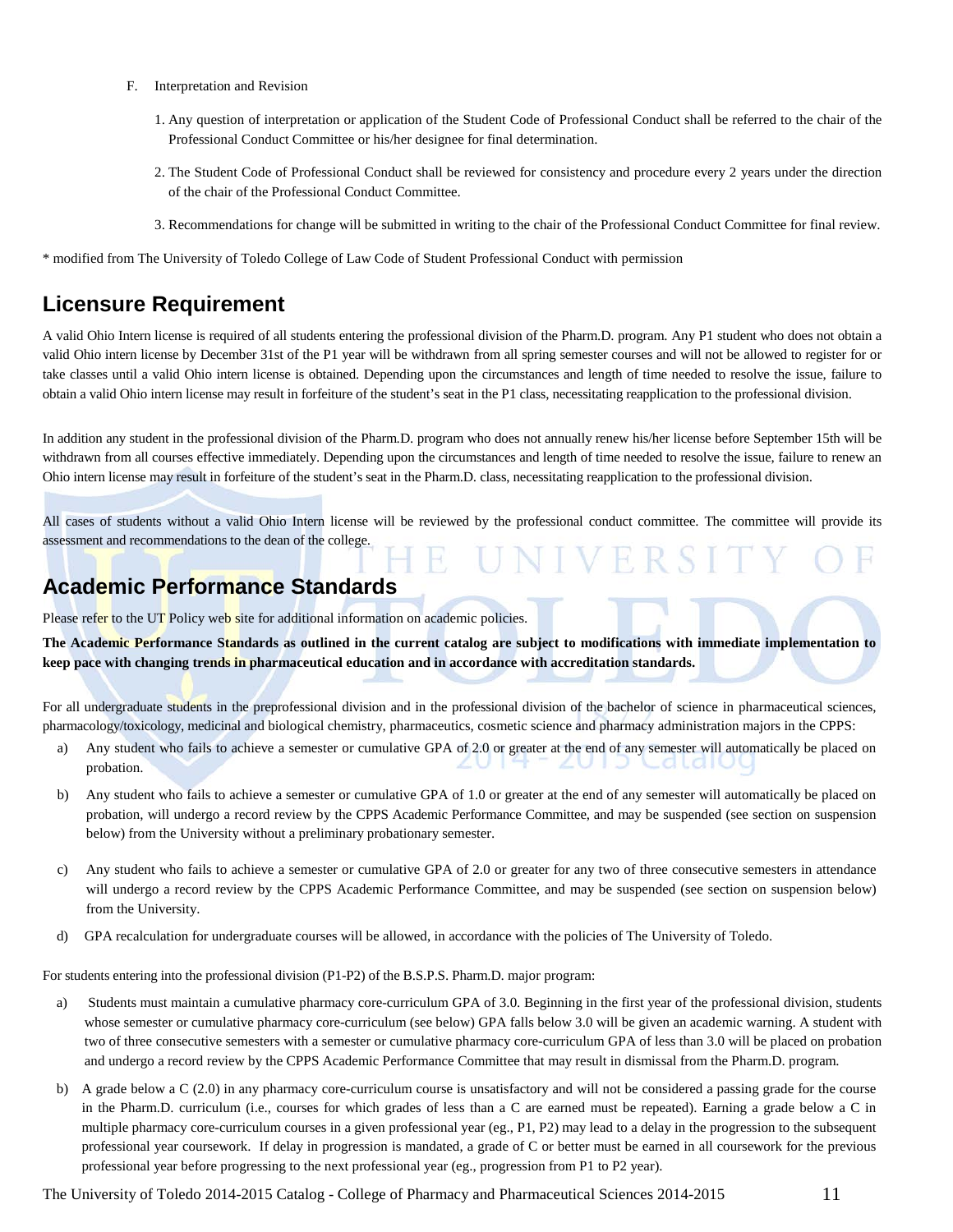- c) GPA recalculation for undergraduate courses will be allowed, in accordance with the policies of The University of Toledo.
- d) To assure matriculation into the post B.S.P.S. portion (P3-P4) of the Pharm.D. curriculum, students must have an undergraduate cumulative pharmacy core-curriculum GPA of 3.0 or better and earned a C or better in all pharmacy core-curriculum courses. Students failing to achieve these two requirements will undergo a record review by the CPPS Academic Performance Committee that, if it does not result in the student's dismissal from the Pharm.D. program, will most likely result in the student needing to enhance his/her undergraduate academic performance prior to being matriculated into the post B.S.P.S. portion (P3-P4) of the Pharm.D. curriculum.

For students entering the post B.S.P.S. portion **(**P3-P4) of the Pharm.D. curriculum:

- a) Students must maintain a pharmacy core-curriculum cumulative GPA of 3.0. Beginning in the Fall semester of the P3 year, students whose semester pharmacy core-curriculum GPA falls below 3.0, but who maintain a cumulative pharmacy core-curriculum GPA of 3.0 or higher will be given an academic warning. Students whose pharmacy core-curriculum cumulative GPA falls below 3.0 will be placed on probation and allowed one semester to restore their cumulative pharmacy core-curriculum GPA to a level of 3.0 or better. A student with two or more consecutive semesters of either a pharmacy core-curriculum semester GPA (this may include P2 Spring semester, but will not include the P3 Summer Semester) or cumulative pharmacy core-curriculum GPA of less than 3.0 will undergo a record review by the CPPS Academic Performance Committee that may result in dismissal from the Pharm.D. program. *The pharmacy core-curriculum cumulative GPA for the P3- P4 years will be computed beginning from the first semester of the post-bachelor of science in pharmaceutical sciences course work and will include all post-B.S.P.S.-level pharmacy courses and pharmacy approved electives (those listed below or those preapproved by CPPS Curriculum Committee).*
- b) A grade below a C (2.0) in any pharmacy core-curriculum course is unsatisfactory and will not be considered a passing grade for the course in the Pharm.D. curriculum (i.e., courses for which grades of less than a C are earned must be repeated).
- c) Refer to "Experiential Performance Standards" for policies concerning students who fail to pass an Advanced Pharmacy Practice Experience (APPE). A grade of "Unsatisfactory" in any APPE will not have a negative impact on a student's post baccalaureate GPA, however.
- d) **GPA RECALCULATION POLICY FOR REPEATED COURSES IN THE POST-BACCALAUREATE COMPONENT (P3-P4) OF THE PHARM.D. PROGRAM:**

Students within the P3-P4 years of the Pharm.D. program who have retaken a course and earned a higher grade may petition to have the first grade excluded from grade point average computation. **However, no grade is removed or erased from a transcript by retaking a course and having the GPA recalculated.**

Credit will only be awarded once for repeated courses. All course grades for all attempts will appear on the student's official transcript regardless of whether the grade has been deleted. **If a grade has been deleted, that grade will not be used in determining the UT grade point average.** However, all grades, including those for repeated courses, will be included in the determination of eligibility for graduation honors, fellowships, or other distinctions awarded on the basis of GPA. A copy of the approved petition will become part of the student's !014 - 2015 Cat permanent record file.

#### **A student may petition to have a grade of less than B (<3.00) for required P3-P4 level non-Advanced Pharmacy Practice Experience (APPE) courses\* excluded from UT GPA computation under the following conditions:**

- 1. Before petitioning, a student must have retaken the **same course** (or the renumbered substitute for that course) in the same department at The University of Toledo and earned a grade of B (3.00) or higher in the course retaken. If a grade of B (3.00) or higher is not earned when the course is retaken, grades from both attempts will be included in the GPA calculation.
- 2. No more than two courses, regardless of credit hours, may be deleted from the student's transcript.
- 3. This policy applies only to the first recorded grade in a course that a student has repeated.
- 4. If a student retakes three or more courses, he/she may elect which courses to petition for GPA recalculation. Once the petition is approved, the choice of courses is final and may not be changed.
- 5. A course may only be petitioned once for GPA recalculation.
- 6. The GPA recalculation allowances provided by this policy are in addition to any GPA recalculation allowances that students may have used during the baccalaureate portion of their Pharm.D. program.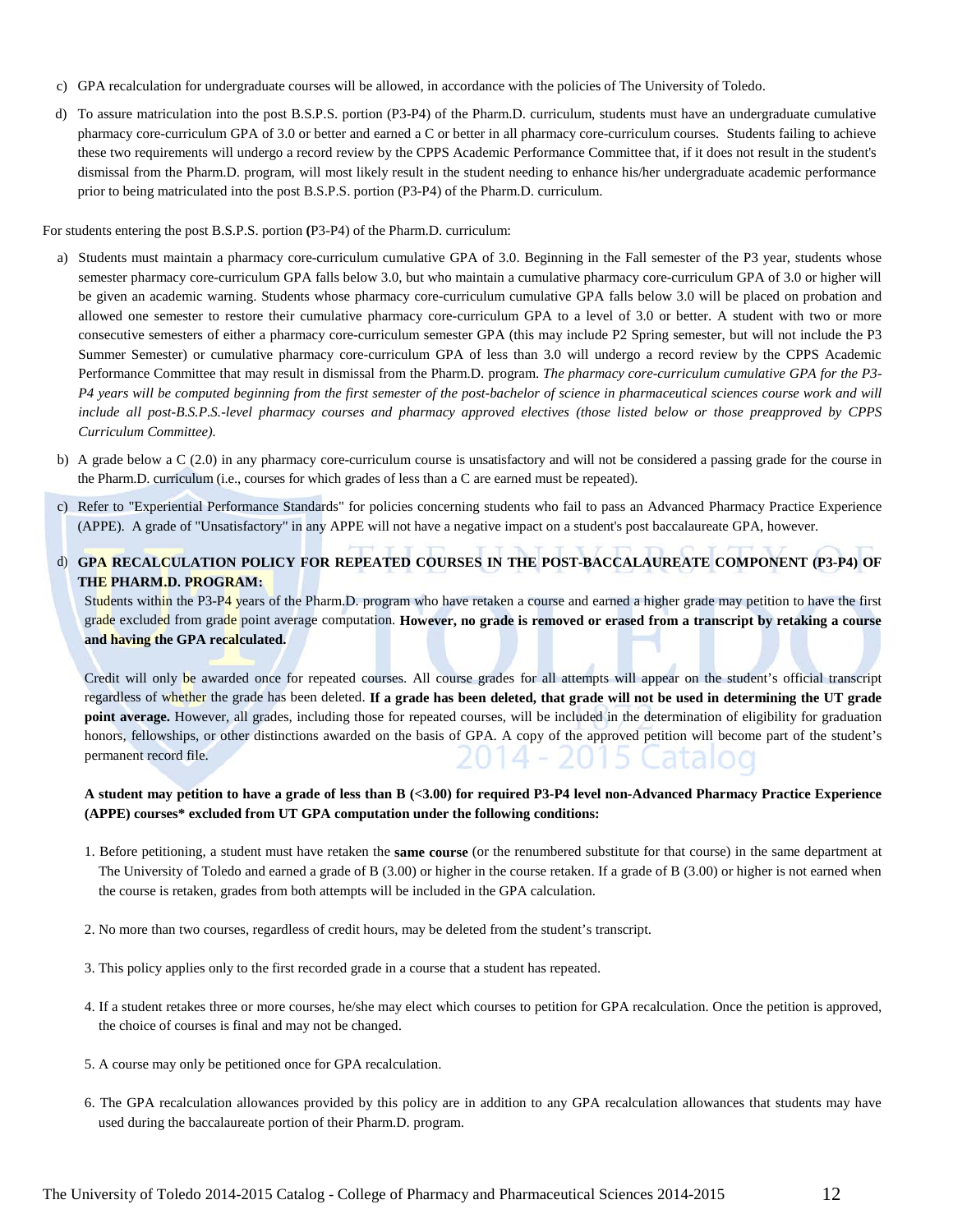#### **\*Required P3-P4 Level Non-APPE Courses**

| <b>MBC 5300</b> | <b>PHPR 5300</b> | PHPR 6120 | PHPR 6160 | PHPR 6280 | <b>PHPR 6610</b> |
|-----------------|------------------|-----------|-----------|-----------|------------------|
| MBC 6320        | PHPR 6070        | PHPR 6130 | PHPR 6250 | PHPR 6310 | <b>PHPR 6920</b> |
| PHCL 6320       | PHPR 6080        | PHPR 6140 | PHPR 6260 | PHPR 6340 |                  |

e) Graduation requirements for Doctor of Pharmacy: Must have a cumulative post-baccalaureate GPA of 3.0 or better and earned a "C" or better in all post-baccalaureate pharmacy core-curriculum courses.

# **Suspension**

Suspension from the CPPS may occur after review of academic performance by the Academic Performance Committee. Suspension is from the University. The period of suspension is at least one semester, exclusive of the summer terms. A student who is suspended may appeal the Academic Performance Committee decision to the dean. A student who serves the suspension must petition for readmission, in writing, at least five weeks prior to the beginning of the semester to which the petition is directed. If the petition is accepted, the college will determine the conditions under which the student will be permitted to re-enroll. If a student is readmitted and does not perform satisfactorily, permanent dismissal from the CPPS may result. A student who is on academic or disciplinary probation or suspension will be required to relinquish the duties of any office in the CPPS organizations until the student is in "good academic standing," as defined below.

If a student is suspended, and therefore is ineligible to attend classes in a subsequent semester, that student must drop all of the courses for that semester.

## **Dismissal**

Dismissal from the CPPS may occur after review of academic performance by the Academic Performance Committee. Dismissal is from the CPPS and, depending on the circumstances, not necessarily from the University. A student who is dismissed may petition the dean for readmission. If the petition is accepted, the college will determine the conditions under which the student will be permitted to re-enroll. If a student is readmitted and does not perform satisfactorily, permanent dismissal from the CPPS may result.

# **Appeal Procedure for Individual Final Course Grades**

All pre-professional division students in the college will follow the current UT undergraduate academic grievance policy. All M.S. and Ph.D. students in the college will follow the graduate student academic grievance policy. zu ib Cataloo

## *Professional division (P1-P4) of CPPS appeals process for final course grades*

To initiate resolution of final course grade grievances, the student shall formally dispute the grade in writing to the faculty member responsible for assigning the grade. The written dispute should include the student's name and Rocket number, date, course number and section, semester, the specific issue in dispute, and the student's request for resolution. The written request should be delivered (email or hard copy) within 7 days of the grade posting. The faculty member then has 7 days in which to respond in writing (email or hard copy) back to the student.

If resolution is not achieved, the student may forward the written dispute (as described above and with the response of the faculty member) to the chair of the faculty member's department. The student has 7 days in which to appeal to the department chairperson following the receipt of the faculty member response. The department chairperson then has 7 days in which to respond in writing (email or hard copy) back to the student.

If resolution is still not achieved, the student may submit the same written dispute (as outlined above and with the response of the department chairperson) to the CPPS dean. The student has 7 days in which to appeal to the dean following the receipt of the department chairperson's response. The dean then has 7 days in which to respond in writing (email or hard copy) back to the student. The decision of the dean is final and without appeal.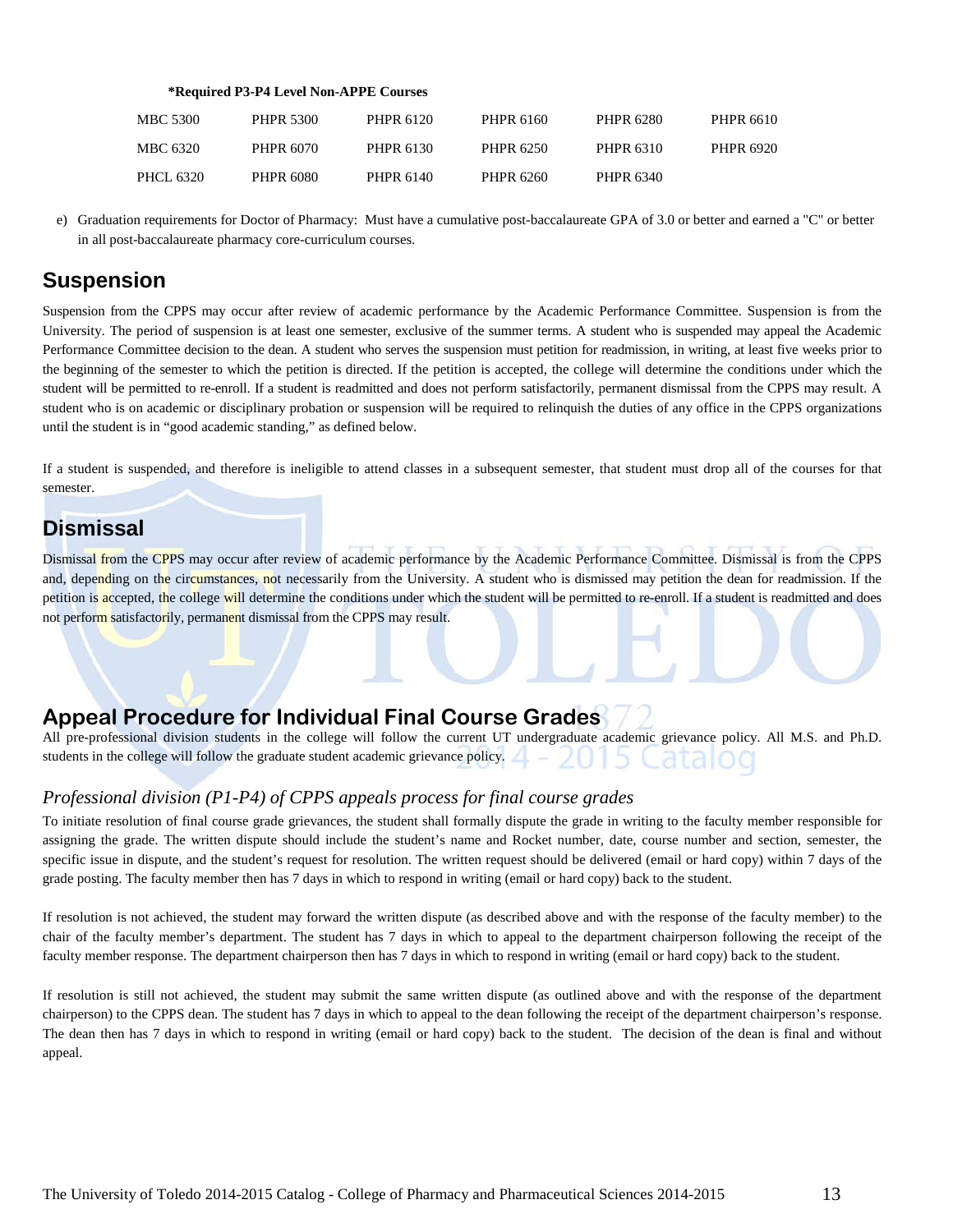# **Appeal Procedure for Academic Performance and Degree Progression for Professional Division of CPPS**

The Academic Performance Committee reviews and administers CPPS Academic Performance Standards. In the case of all action taken by the Academic Performance Committee, including probation, suspension, dismissal, and progression decisions, appeal is available to the student.

To initiate resolution of Academic Performance Committee decisions, the student shall formally dispute the decisions in writing to the CPPS dean. The written dispute should include the student's name and Rocket number, date, semester, decisions in dispute, the specific issue regarding the decision in dispute, and the student's request for resolution. The written request should be delivered (email or hard copy) within 7 days of the notification of the Committee's decision to the dean. At the dean's discretion, the dean may convene an ad hoc appeal committee to review the matter, which could include faculty and students from the CPPS or other health science campus colleges, to review and advise on the dispute. The appeal review may include a hearing with the student. The student is permitted to have a faculty member or fellow CPPS student attend the hearing as his/her advisor, but legal counsel will not be permitted. Both the student and the CPPS will be permitted to make a statement and present any information pertinent to the matter before the dean or appeal committee. Should an ad hoc appeals committee be involved, its recommendations to the dean are advisory. The dean then has 7 days in which to respond in writing (email or hard copy) back to the student. The decision of the dean is final and without appeal.

# **Good Standing**

The CPPS defines "good academic standing" in the following manner:

- a) For all preprofessional students, and professional division students in the bachelor of science in pharmaceutical sciences program (pharmacology/toxicology, medicinal and biological chemistry, pharmaceutics, cosmetic science, and pharmacy administration majors): a minimum cumulative GPA of 2.0 and a minimum GPA of 2.0 for the semester.
- b) For all P1 and P2 professional division students in the Pharm.D. program: a minimum cumulative pharmacy core-curriculum GPA of 3.0 and a minimum GPA of 3.0 for the semester.
- c) For students in the post-baccalaureate portion of the Pharm.D. program: a minimum pharmacy core-curriculum semester and cumulative GPA of 3.0.

# **Pharmacy Core-Curriculum**

Undergraduate core-curriculum courses taught in the CPPS beginning in the P1 year of the Pharm.D. professional division:

2014 - 2015 Catalog MBC 3310, 3320, 3550, 3560, 3800, 3850 and 4300 PHCL 3700, 3720, 4700 and 4720 PHPR 3070, 3080, 3130, 3140, 3260, 3920, 3930, 4070, 4080, 4130, 4140, 4160, 4330, 4520, 4920 and 4930

Post-B.S.P.S. core-curriculum courses taught in the CPPS beginning in the P3 year of the Pharm.D. professional division:

MBC 5300 and 6320 PHCL 6320 PHPR 5300, 6070, 6080, 6120, 6130, 6140, 6160, 6250, 6260, 6280, 6310, 6340, 6610 and 6920

Any approved Pharm.D. electives. Additional graduate level electives may be considered but must be preapproved by the CPPS Curriculum committee.

# **Experiential Performance Standards**

The experiential series allows students to gain an appreciation of the role of the pharmacist through visiting actual pharmacy practice sites and participating in direct patient care activities. Throughout the course of the experiential series each student will be required to complete a number of health and regulatory requirements. These regulatory requirements must be originally completed and kept up to date at all times in order to remain in the experiential program. These requirements may include immunizations and other certain health documentation as well as licensures, certifications and background checks.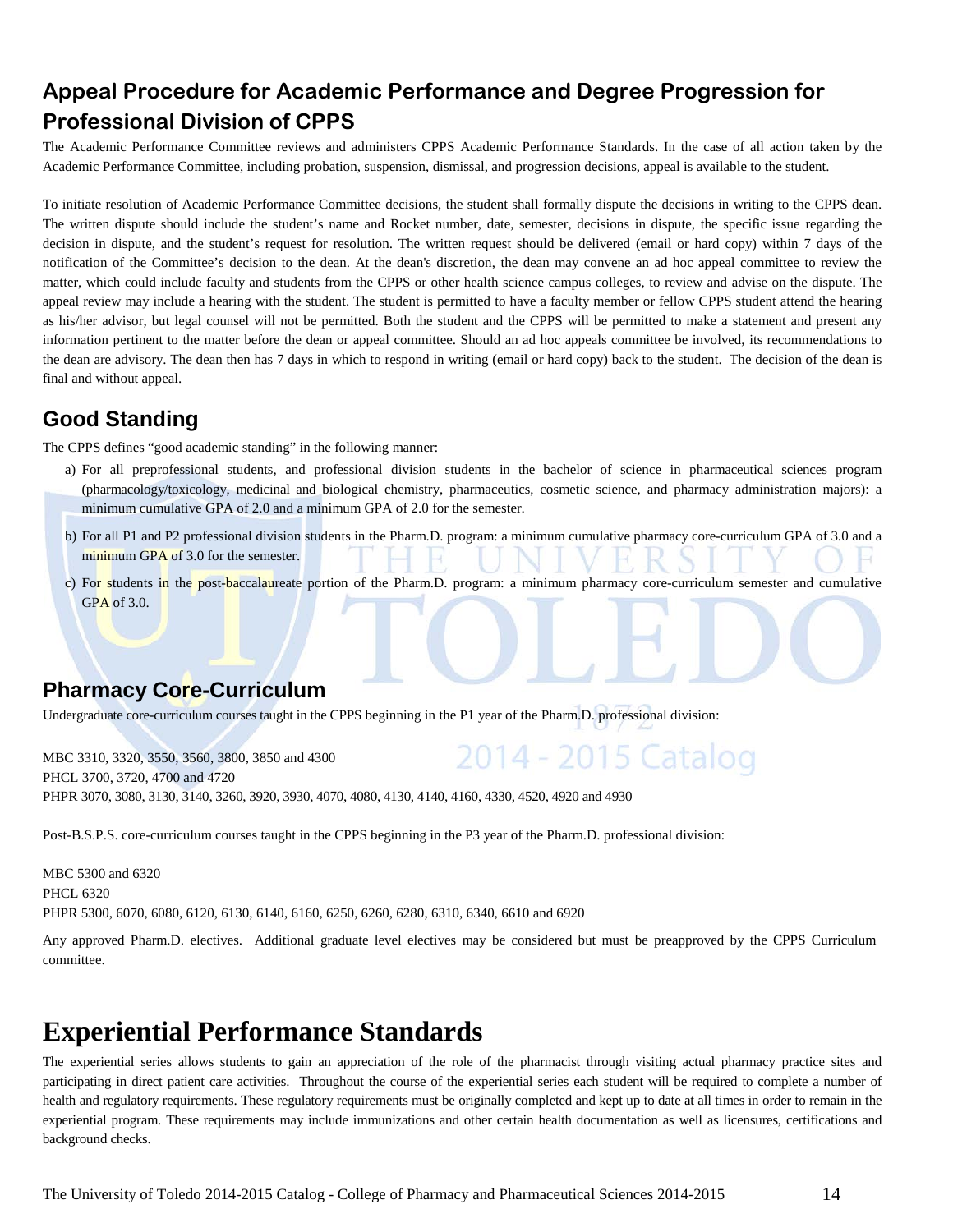Specific details regarding the above requirements will be provided to all students upon admission into the Pharm.D. program and throughout the experiential series. Additional requirements and expectations will be included in the experiential manual. The experiential manual will be made available to all students on an annual basis. Students are responsible for reading, understanding and adhering to **all** policies and procedures outlined therein. All students in the professional division of the Pharm.D. program will be required to successfully complete the IPPE series and have a Pharmacy Core Curriculum GPA at or above 3.0 prior to beginning APPEs.

# **Student Grievances**

Student complaints specifically related to Accreditation Council for Pharmacy Education (ACPE) standards should be submitted on the appropriate form to the CPPS Office of Student Affairs (Wolfe Hall Room 1227 or Wolfe Center, Heath Education Building 155) in care of the associate dean for student affairs. Forms and a copy of the ACPE standards are available in the Office of Student Affairs and on the college website. Students can also find the ACPE standards at the ACPE web site. The associate dean will meet with the dean of the College to review the complaint and consult with the student complainant and individuals involved. A formal response will be issued by the dean. If the issue is not resolved at the College level, the student complainant can submit the complaint directly to ACPE. In addition, a student may submit a complaint directly to ACPE without submission to the College. Se[e http://www.acpe-accredit.org/complaints/default.asp](http://www.acpe-accredit.org/complaints/default.asp) for more information.

Student issues or complaints regarding specific courses should be resolved via discussion with the course instructor. If further resolution is required, the departmental chair should be consulted. Please refer to the UT Policy web site for additional information on academic policies.

# **College Level Examination Program Credit (CLEP)**

The CPPS grants up to a maximum of 30 semester CLEP credits. Credits earned in the natural sciences and mathematics section of the CLEP examination will count toward the degree as free electives, but do not replace the requirement for any specific course in biology, chemistry, physics or mathematics. Credits earned with other sections of the CLEP examination will count only toward meeting other general education requirements.

# **Credit by Exam**

Refer to the University General Academic Policies for Credit by Exam policies that apply to all students.

# **Criteria for Class Standing in the CPPS**

**Year Criteria**

First (PP1) Earned less than 30 semester hours.

Second (PP2) Earned at least 30 semester hours, have a UT GPA of 2.5 or greater and enrolled for or completed organic chemistry, physics and functional anatomy and pathophysiology.

atalog Third (P1) Earned at least 63 semester hours and officially accepted into the professional division.

# **Undergraduate and Professional Programs of Study**

Note: The student is responsible for the correct selection of the program of study each semester and for the fulfillment of the requirements given here. Although advisers will assist wherever possible, the final responsibility rests with the student. The CPPS reserves the right to change its policies and procedures at any time. These changes will be binding on the date they are approved by faculty action. Courses taken at other colleges of pharmacy will not substitute for required professional division courses. The only pharmacy courses a preprofessional student is permitted to take through the CPPS are PHPR 1000 and 2040 and PHCL 2220, 2600, 2620, and 2900, and MBC 2960. Only students admitted to the professional division will be allowed to take 3000- or 4000-level courses in the college.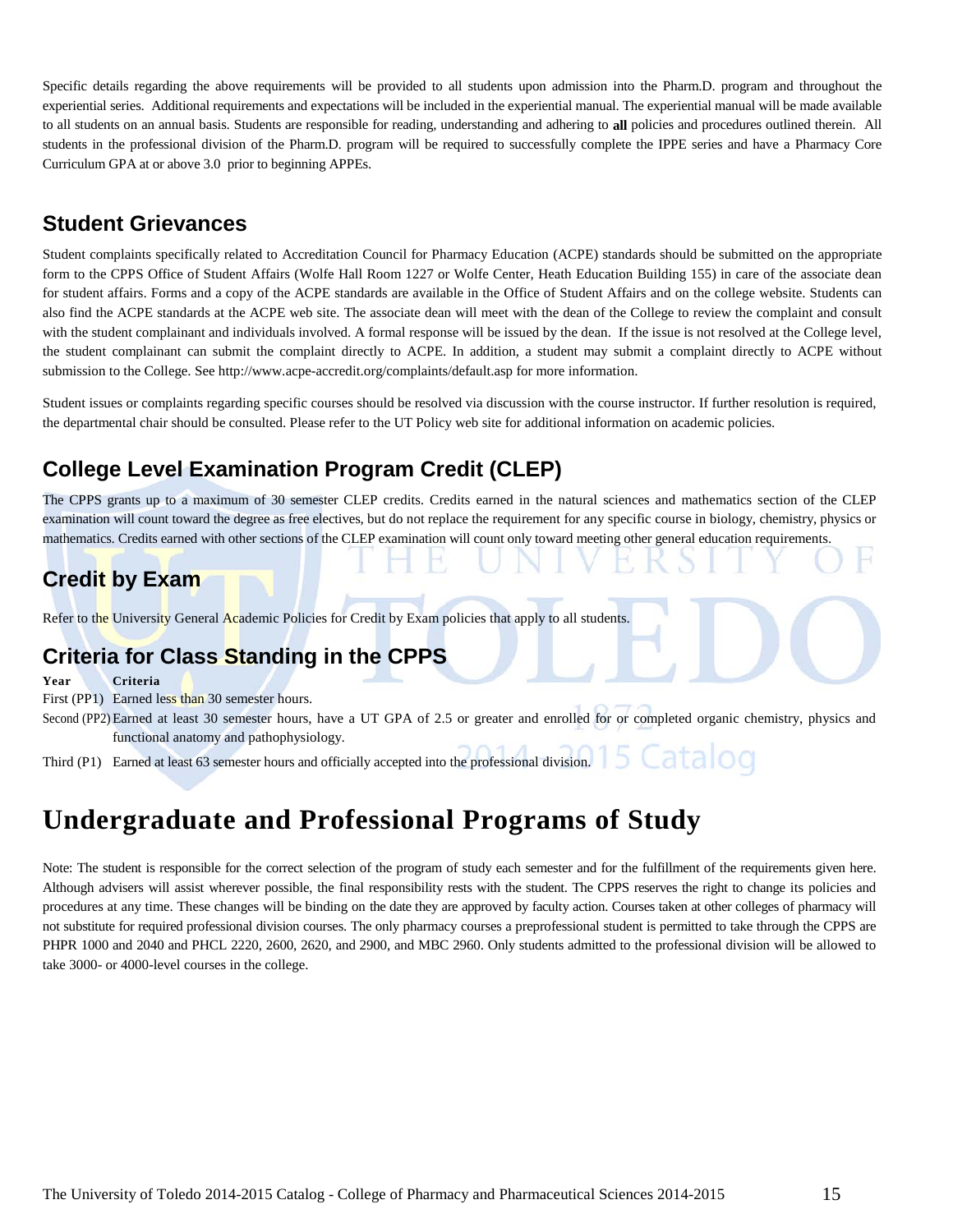# **Degree Requirements**

**The curriculum as outlined in the current catalog is subject to modifications with immediate implementation to keep pace with changing trends in pharmaceutical education and in accordance with accreditation standards.**

## **Bachelor of Science in Pharmaceutical Sciences Degree Requirements**

In response to the increasing demand for scientists, researchers, administrators, and professional sales representatives in the pharmaceutical fields, The University of Toledo CPPS offers the bachelor of science in pharmaceutical sciences degree program as one of the first in Ohio. The bachelor of science in pharmaceutical sciences degree is a four-year baccalaureate program. Pharmaceutical sciences represent the collective basic sciences that underlie pharmacy. There are five majors under this degree program – medicinal and biological chemistry, pharmacology/toxicology, pharmaceutics, cosmetic science, and pharmacy administration.

This degree program is designed for students who wish to pursue careers related to the pharmaceutical industry, pharmaceutical science and research, pharmacy administration and sales, the biomedical industry, the personal products industry, forensic science, as well as health-care administration. It also prepares students to pursue graduate studies or enter professional schools including medicine, dentistry, law and physician assistant programs.

# **General Program Requirements**

A minimum of 126 semester hours is required for graduation with all the bachelor of science in pharmaceutical sciences non-Pharm.D. majors.

# **Double Major within the B.S.P.S. Program Requirements**

- All program requirements for both majors have to be successfully fulfilled.
- Internship for both majors should be taken at different semesters and student will pay a total of 6 terms of practicum fees.
- A minimum of 150 semester hours for any dual majors is required. For MBC and PTOX dual majors, a minimum of 39 major elective hours is required.  $\mathbb{R}^n$

# **Preprofessional Division Requirements**

In the preprofessional division, the first two years of the bachelor of science in pharmaceutical sciences program, students will be broadly trained in the arts, humanities and social sciences – although the natural sciences will receive emphasis. The curriculum of the preprofessional division of the CPPS is similar for the Pharm.D. and the B.S.P.S. degrees.

1872

2014 - 2015 Catalog

#### **First Year**

#### *First Semester* BIOL 2150 Fundamentals of Life Sci. I............................. 4 BIOL 2160 Fundamentals of Life Sci. Lab I...................... 1 CHEM 1230 General Chemistry I........................................ 4 CHEM 1280 General Chemistry Lab I................................. 1 MATH 1750 Calculus for the Life Sciences I ...................... 4 PHPR 1000 Orientation...................................................... 1 UT Gen Ed Requirement (ENGL 1110)\* ............................................ 3

#### *Second Semester*

| BIOL 2170        |           |  |
|------------------|-----------|--|
| <b>BIOL</b> 2180 |           |  |
| CHEM 1240        |           |  |
|                  | CHEM 1290 |  |
|                  |           |  |
|                  |           |  |

#### **Second Year**

#### *First Semester*

| CHEM        | 2410 |  |
|-------------|------|--|
| <b>CHEM</b> | 2460 |  |
| PHCL        | 2600 |  |
| PHYS 1750   |      |  |
| PHPR        | 2040 |  |
|             |      |  |
|             |      |  |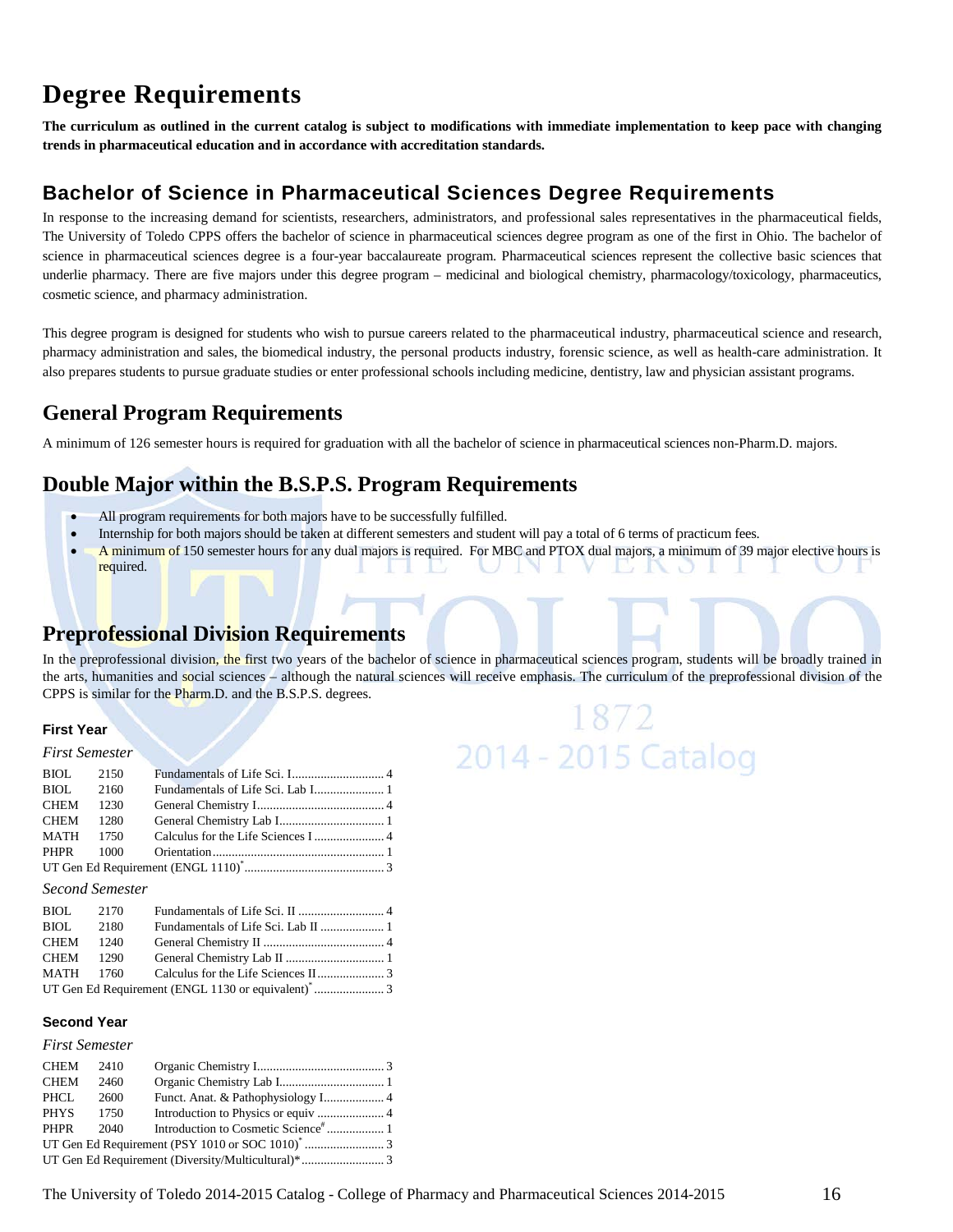| CHEM 2420           |      |  |
|---------------------|------|--|
| CHEM                | 2470 |  |
| PHCL 2620           |      |  |
|                     |      |  |
|                     |      |  |
|                     |      |  |
|                     |      |  |
| *Suggested sequence |      |  |

\*\*Select a course that will simultaneously fulfill a UT diversity studies Gen Ed Curriculum requirement.

# For Bachelor of Science in Pharmaceutical Sciences Cosmetic Science Major Only

## **Bachelor of Science in Pharmaceutical SciencesProfessional Division Requirements**

In the professional division of the bachelor of science in pharmaceutical sciences degree program, the last two years of the program, advanced courses of study and internship in each major lead to a unique concentration in the pharmaceutical fields. Admission requirements are listed under General Criteria for Admission to the professional divisions.

## **Cosmetic Science (PHCS) Major**

This major is organized around the theme of cosmetic and personal care product formulation design, broadly defined to include the theory, formulation, manufacture and stability of therapeutic ingredient incorporation into a patient acceptable product dosage form which is palatable, eye appealing, stable and therapeutically effective.

V FER

1872<br>2014 - 2015 Catalog

## **Cosmetic Science Professional Division Curriculum**

All requirements listed below must be fulfilled with a minimum of 126 semester hours required for graduation.

#### **P1 Year** *Fall Semester*

| r au Semesier |      |                                  |  |
|---------------|------|----------------------------------|--|
| PHPR          | 3010 |                                  |  |
| <b>PHPR</b>   | 3020 |                                  |  |
| PHCL          | 3700 |                                  |  |
| <b>MBC</b>    | 3550 |                                  |  |
| <b>MBC</b>    | 3330 | Techniques in Pharmaceutical and |  |
|               |      |                                  |  |
| <b>MBC</b>    | 3340 | Techniques in Pharmaceutical and |  |
|               |      |                                  |  |
|               |      |                                  |  |

#### *Spring Semester*

| PHPR        | 3030 |  |
|-------------|------|--|
| <b>PHPR</b> | 3040 |  |
| MBC         | 3560 |  |
| MBC         | 3800 |  |
| <b>MBC</b>  | 3850 |  |
| <b>PHPR</b> | 2040 |  |
|             |      |  |

# *Summer Semester*

PHPR 4890 Internship in Cosmetic Science....................... 6

#### **P2 Year** *Fall Semester*

| r au Semester |  |  |
|---------------|--|--|
|               |  |  |
| PHPR 4730     |  |  |
|               |  |  |
|               |  |  |
|               |  |  |
|               |  |  |
|               |  |  |
|               |  |  |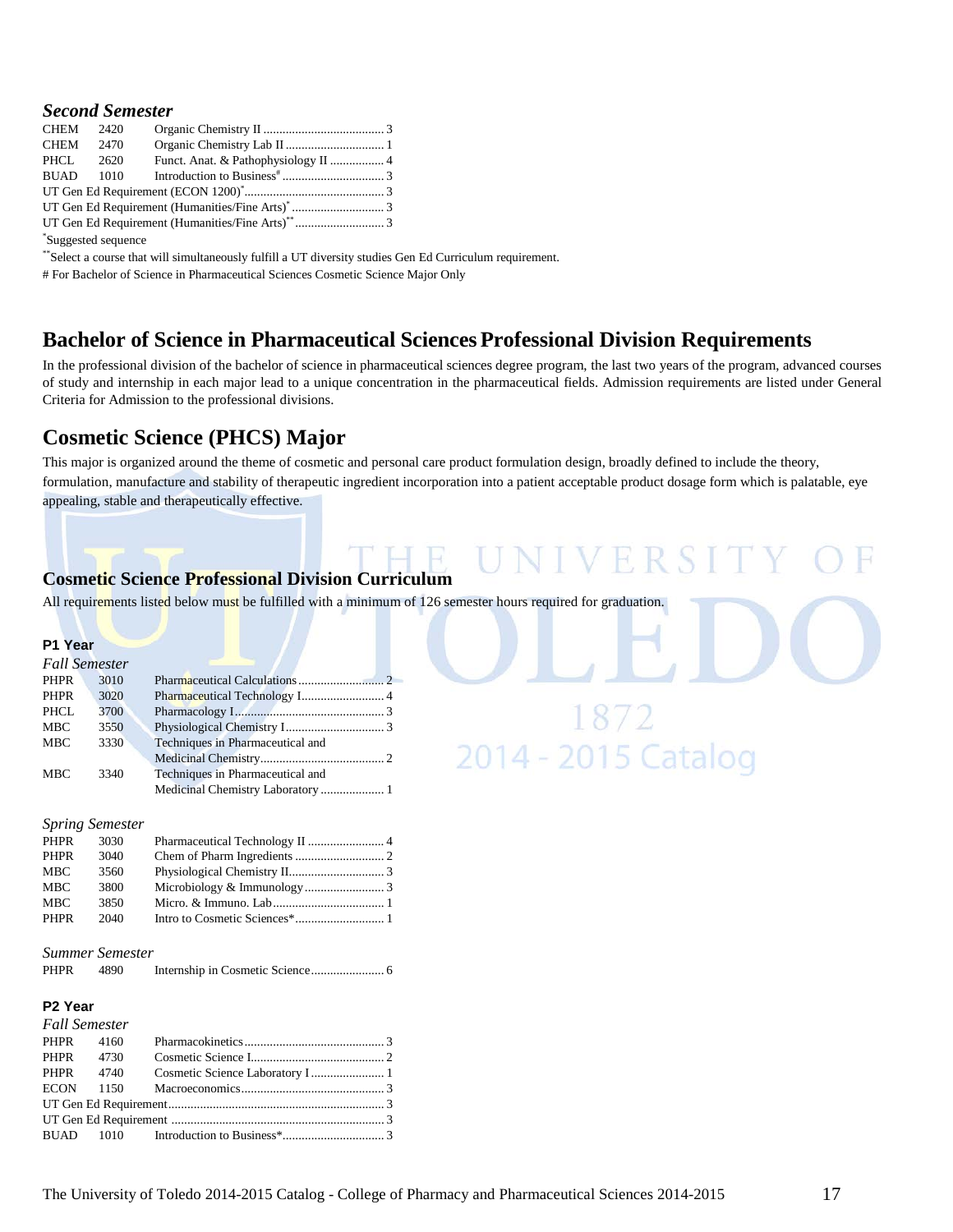*Spring Semester*

| PHPR 4750 |                                                |  |
|-----------|------------------------------------------------|--|
|           |                                                |  |
|           |                                                |  |
|           |                                                |  |
|           |                                                |  |
|           | *If not taken during pre-professional division |  |

<sup>1</sup> Choose from Cosmetic Science Elective list

#### **Cosmetic Science Electives**

A total of 5 hours of course work must be selected from the list of elective courses below. Other electives require approval of the Cosmetic Science adviser.

| AUVINEL.    |      |                                       |  |
|-------------|------|---------------------------------------|--|
| PHCL        | 4250 | Pharmacology & Toxicology of          |  |
|             |      |                                       |  |
| <b>PHPR</b> | 4900 | Honors Seminar Pharmacy Practice 1-3  |  |
| <b>PHPR</b> | 4910 | Pharmacy Practice Problems 1-5        |  |
| <b>PHPR</b> | 4960 | Honors Thesis in Pharmacy Practice2-5 |  |
| <b>CHEM</b> | 3730 |                                       |  |
| <b>CHEM</b> | 3740 |                                       |  |
| <b>ECON</b> | 4750 |                                       |  |
| <b>MBC</b>  | 4380 |                                       |  |
| <b>MATH</b> |      |                                       |  |
| HEAL        | 2800 |                                       |  |
| BIOL        | 3030 |                                       |  |
| BIOL        | 3040 |                                       |  |
|             |      |                                       |  |

## **Medicinal and Biological Chemistry (MBC) Major**

Medicinal and biological chemistry is an interdisciplinary science. This major focuses on synthetic organic chemistry, biochemistry, molecular biology, biotechnology, pharmacology and pharmaceutical chemistry underlying the design, synthesis and development of drugs.

## **Medicinal and Biological Chemistry Professional Division Curriculum**

All requirements listed below must be fulfilled with a minimum of 126 semester hours required for graduation.

#### **P1 Year**

|                             | <b>First Semester</b> |                                   |  |
|-----------------------------|-----------------------|-----------------------------------|--|
| <b>MBC</b>                  | 3310                  |                                   |  |
| <b>MBC</b>                  | 3330                  | Techniques in Pharmaceutical and  |  |
|                             |                       |                                   |  |
| <b>MBC</b>                  | 3340                  | Techniques in Pharmaceutical and  |  |
|                             |                       | Medicinal Chemistry Laboratory  1 |  |
| PHCL                        | 3700                  |                                   |  |
| <b>MBC</b>                  | 3550                  |                                   |  |
|                             |                       |                                   |  |
| Major Elective <sup>2</sup> |                       |                                   |  |
|                             |                       |                                   |  |

#### *Second Semester*

| MBC  | 3100 | Practices in Pharmaceutical Research 1 |  |
|------|------|----------------------------------------|--|
| MBC  | 3320 |                                        |  |
| MBC  | 3560 |                                        |  |
| PHCL |      |                                        |  |
|      |      |                                        |  |
|      |      |                                        |  |

#### **P2 Year**

#### *First Semester*

| MBC 4710 |                                                                     |  |
|----------|---------------------------------------------------------------------|--|
|          |                                                                     |  |
|          | MBC Laboratory (Recommend MBC 4880) <sup>1</sup> or Major Elective3 |  |

*Second Semester*

| MBC | 4780 |  |  |
|-----|------|--|--|
|-----|------|--|--|

# 1872<br>2014 - 2015 Catalog 1872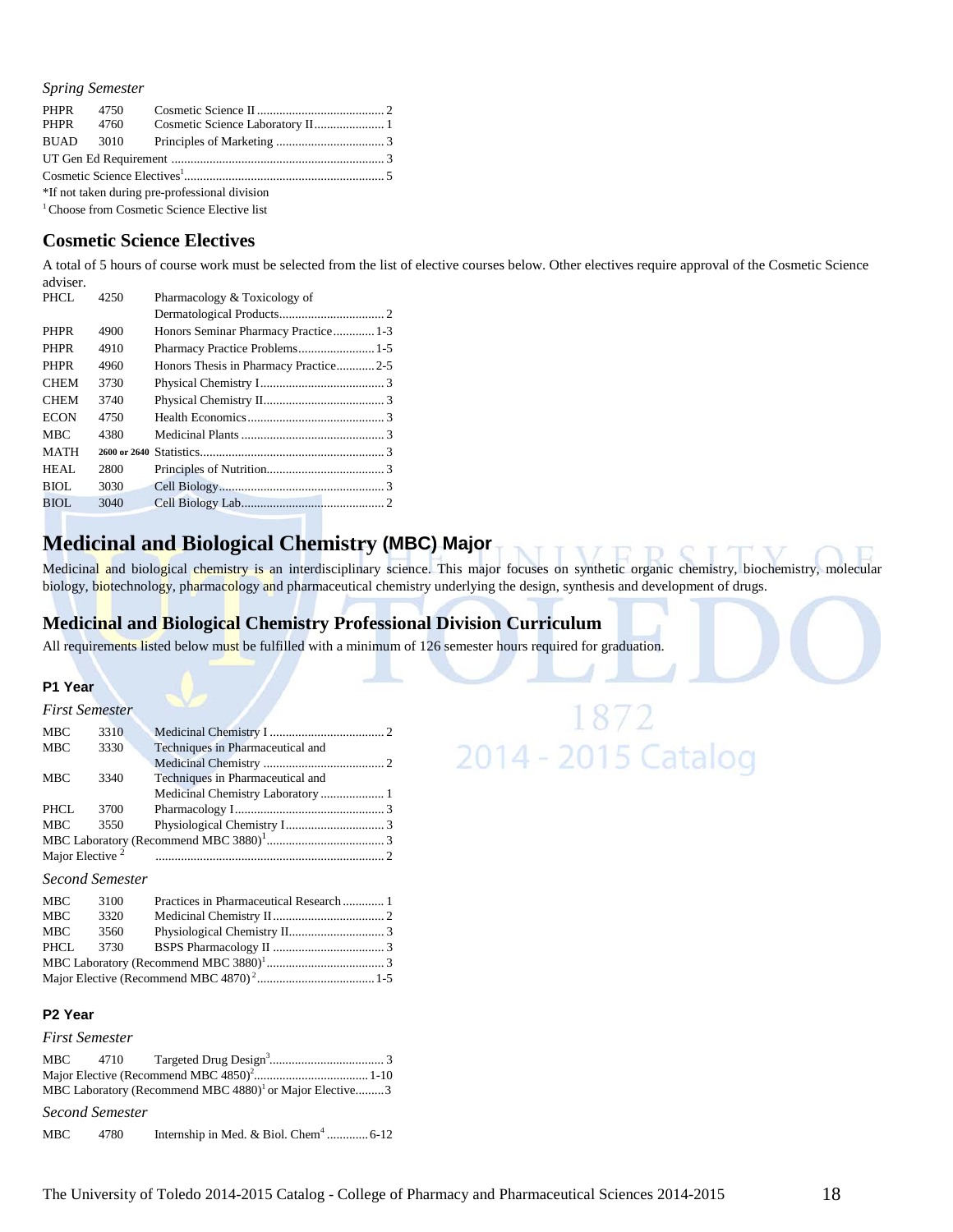<sup>1</sup>The MBC major requires that 3 semester hours of laboratory instruction be taken at the 3000 level or higher in a course taught by the MBC Department. Completion of 3 semester hours of any of the following courses will satisfy this requirement: MBC 3880, MBC 4850, MBC 4870, MBC 4880, MBC 4900, MBC 4950, or MBC 4960. MBC 3850 Microbiology & Immunology Lab, 1 semester hour credit does not satisfy this requirement *unless* it is taken with an additional 2 credit hours of any of the other approved laboratories listed above.

2 To be chosen from the MBC electives list.

<sup>3</sup>MBC 4720, Advances in Drug Design, when offered, will also fulfill the requirement.

<sup>4</sup>Internship can be taken in the summer before the P2 year. The internship sites require an average 3.0 GPA in all chemistry related courses (MBC 3310, MBC 3320, MBC 3550 and MBC 3560).

#### **MBC Electives**

A total of 20 hours of course work must be selected from the list of elective courses below. Other electives require approval of the MBC adviser.

| <b>BIOL</b> | 3010 |                                             |
|-------------|------|---------------------------------------------|
| <b>BIOL</b> | 3020 |                                             |
| <b>BIOL</b> | 3030 |                                             |
| <b>BIOL</b> | 3040 |                                             |
| BIOL        | 4010 |                                             |
| <b>BIOL</b> | 4030 |                                             |
| <b>BIOL</b> | 4050 |                                             |
| BIOL        | 4110 |                                             |
| <b>BIOL</b> | 4330 |                                             |
| <b>CHEM</b> | 3310 |                                             |
| CHEM        | 3360 |                                             |
| <b>CHEM</b> | 3560 |                                             |
| <b>CHEM</b> | 3610 |                                             |
| <b>CHEM</b> | 3710 | Physical Chemistry for the Biosciences I3   |
| <b>CHEM</b> | 3720 | Physical Chemistry for the Biosciences II3  |
| <b>CHEM</b> | 3730 |                                             |
|             |      |                                             |
| CHEM        | 3740 |                                             |
| <b>CHEM</b> | 3860 |                                             |
| <b>CHEM</b> | 3870 |                                             |
| <b>CHEM</b> | 4300 |                                             |
| <b>CHEM</b> | 4620 |                                             |
| <b>CHEM</b> | 4880 |                                             |
| <b>CHEM</b> | 4980 |                                             |
| <b>EEES</b> | 4150 |                                             |
| <b>EEES</b> | 4300 |                                             |
| <b>EEES</b> | 4450 | Hazardous Waste Management3                 |
|             |      |                                             |
| <b>EEES</b> | 4510 | Environmental Microbiology3                 |
| <b>EEES</b> | 4800 |                                             |
| <b>MATH</b> |      | Plant Physiological Ecology 4               |
| MBC         | 3800 |                                             |
| MBC         | 3850 | Microbiology & Immunology3                  |
| мвс         | 3880 | Microbiology & Immunology Laboratory1       |
| MBC         |      | Synthetic Medicinal Chemistry Laboratory 3  |
|             | 4300 | Chemotherapy and Immunotherapy2             |
| <b>MBC</b>  | 4470 | Advanced Immunotherapeutics2                |
| MBC         | 4720 |                                             |
| MBC         | 4850 | Adv Immunology & Tissue Culture Lab 1-10    |
| MBC         | 4870 | Biomedicinal Chem Lab  1-10                 |
| мвс         | 4880 | Medicinal Biotech Lab 1-10                  |
| MBC         | 4900 | Hnrs Seminar in Medic/Bio Chem 1-3          |
| MBC         | 4910 | Problems in Bio-medicinal Chem  1-3         |
| MBC         | 4950 | Research in Medicinal Chemistry  3-8        |
| MBC         | 4950 | Research in Medicinal Chemistry -Honors 3-8 |
| MBC         | 4960 |                                             |
| мвс         | 4980 | Special Topics in Drug Design  1-4          |
| PHCL        | 4140 | Interpretation of Pharmaceutical Data3      |
| PHCL        | 4150 | Biopharmaceutics/Pharmacokinetics4          |
| PHCL        | 4630 |                                             |
| PHCL        | 4810 |                                             |
| PHCL        | 4820 |                                             |
| PHCL        | 4730 |                                             |
| PHCL        | 4750 |                                             |
| PHCL        | 4760 | Human-Xenobiotic Interactions 3             |

E UNIVERSITY 1872<br>2014 - 2015 Catalog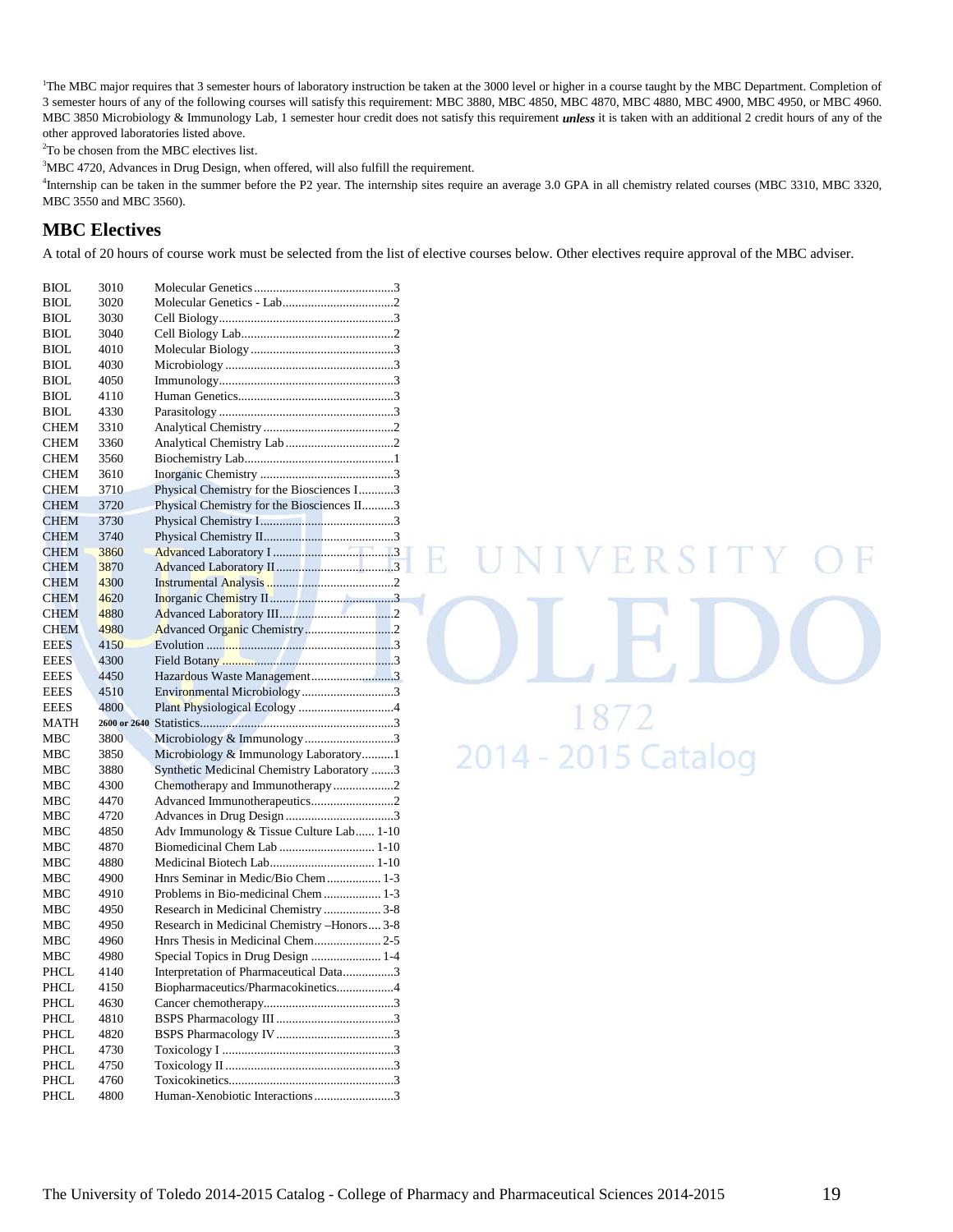## **Medicinal and Biological Chemistry (MBC) Major & Master of Science (M.S.) in Medicinal Chemistry (MC) Option**

### **Medicinal and Biological Chemistry Professional Division Curriculum**

#### **P1 Year** *First Semester*

|                             | <i>First Semester</i> |                                   |  |
|-----------------------------|-----------------------|-----------------------------------|--|
| <b>MBC</b>                  | 3310                  |                                   |  |
| <b>MBC</b>                  | 3330                  | Techniques in Pharmaceutical and  |  |
|                             |                       |                                   |  |
| <b>MBC</b>                  | 3340                  | Techniques in Pharmaceutical and  |  |
|                             |                       | Medicinal Chemistry Laboratory  1 |  |
| PHCL                        | 3700                  |                                   |  |
| <b>MBC</b>                  | 3550                  |                                   |  |
|                             |                       |                                   |  |
| Major Elective <sup>2</sup> |                       |                                   |  |
|                             |                       |                                   |  |

#### *Second Semester\**

| MBC        | 3100 |  |
|------------|------|--|
| <b>MBC</b> | 3320 |  |
| MBC        | 3560 |  |
| PHCL       | 3730 |  |
|            |      |  |
|            |      |  |
|            |      |  |

#### *Third semester (Summer)*

| MBC        | 4780           |                                                                     |  |  |  |
|------------|----------------|---------------------------------------------------------------------|--|--|--|
| P2 Year    |                |                                                                     |  |  |  |
|            | First Semester |                                                                     |  |  |  |
| <b>MBC</b> | 4710           |                                                                     |  |  |  |
|            |                |                                                                     |  |  |  |
|            |                | MBC Laboratory (Recommend MBC 4880) <sup>1</sup> or Major Elective3 |  |  |  |

Graduation December giving 3.5 years for the B.S.P.S. MBC degree completion +

<sup>1</sup>The MBC major requires that 3 semester hours of laboratory instruction be taken at the 3000 level or higher in a course taught by the MBC Department. Completion of 3 semester hours of any of the following courses will satisfy this requirement: MBC 3880, MBC 4850, MBC 4870, MBC 4880, MBC 4900, MBC 4950, or MBC 4960. MBC 3850 Microbiology & Immunology Lab, 1 semester hour credit does not satisfy this requirement *unless* it is taken with an additional 2 credit hours of any of the other approved laboratories listed above.

VERSIT

<sup>2</sup>To be chosen from the MBC electives list. (These are the same as listed above)

<sup>3</sup>MBC 4720, Advances in Drug Design, when offered, will also fulfill the requirement.

\* In the beginning of the second semester the student identifies a MBC faculty mentor for an in house internship and applies for provisional acceptance to the graduate school

<sup>4</sup>Internship must be taken in the summer before the P2 year with an in house MBC faculty mentor who will then be the mentor for the M.S. degree.

+ Once the B.S.P.S. degree is awarded the student can move from provisional to accepted in the graduate program.

Information on and requirements for the M.S. portion of the B.S.P.S. MBC Major & M.S. MC option is in the CPPS Graduate

Catalogue in the section entitled: Master of Science in Medicinal Chemistry

The student would begin the master's portion in the spring semester following the B.S.P.S. MBC graduation at the end of the Fall term, and could complete the M.S. degree by the end of the spring semester of the following year. Therefore the two degrees, B.S.P.S. MBC and M.S. MC, could be accomplished in 5 calendar years.

## **Pharmaceutics (PHAR) Major**

Pharmaceutics is a multidisciplinary applied science that studies the physical and chemical attributes of drugs. It places a strong emphasis on the design and evaluation of drug delivery systems and dosage forms and also on the understanding and control of the factors influencing clinical response to drug therapy.

#### **Pharmaceutics Professional Division Curriculum**

All requirements listed below must be fulfilled with a minimum of 126 semester hours required for graduation.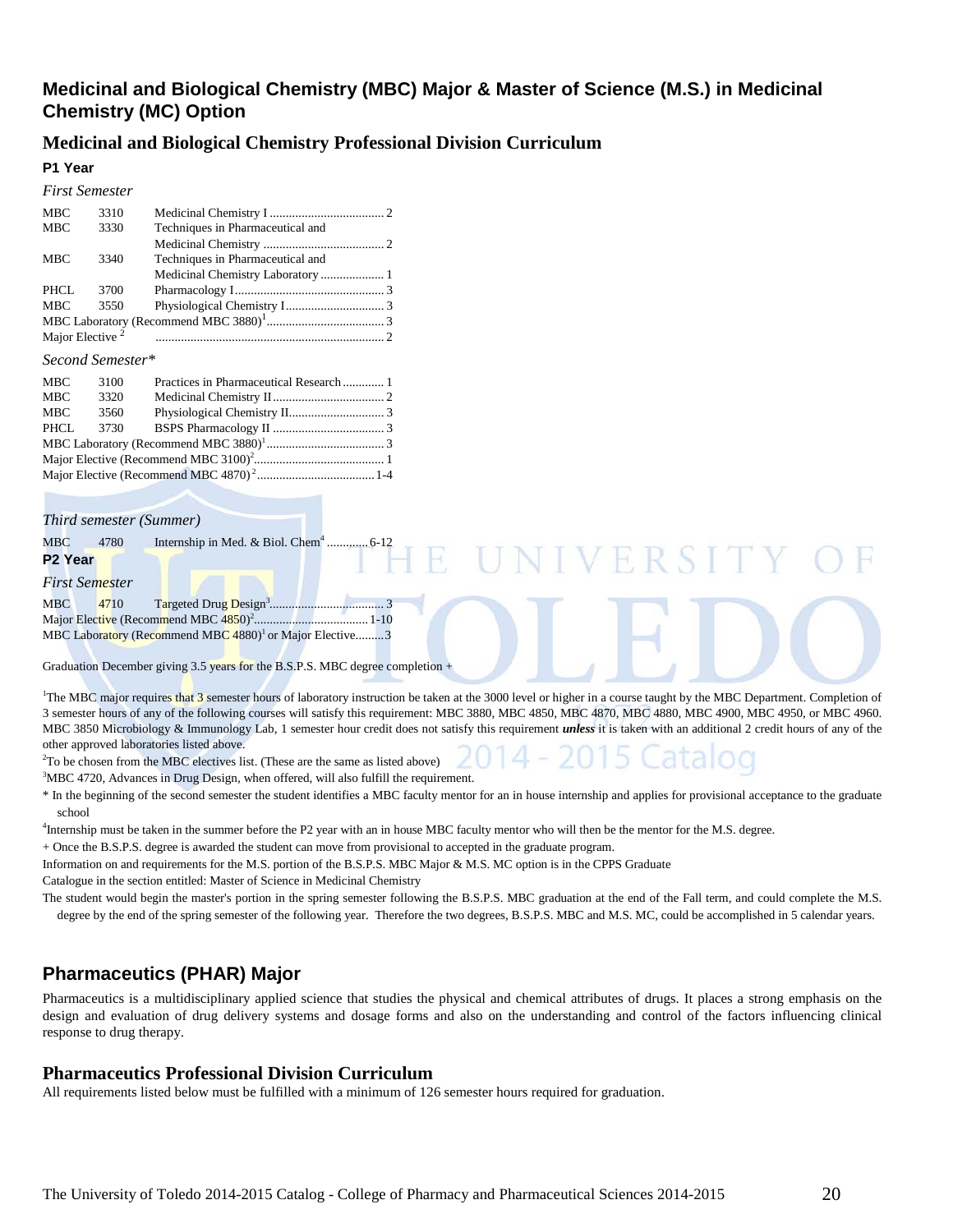#### **P1 Year**

#### *First Semester*

#### *Second Semester*

| MBC        | 3320 |  |
|------------|------|--|
| MBC        | 3560 |  |
| <b>MBC</b> | 3800 |  |
| PHCL       | 3730 |  |
| PHPR       | 3030 |  |
|            |      |  |

#### **P2 Year**

#### *First Semester*

| <b>MBC</b>                   | 3330            | Techniques in Pharmaceutical and |  |
|------------------------------|-----------------|----------------------------------|--|
|                              |                 |                                  |  |
| <b>MBC</b>                   | 3340            | Techniques in Pharmaceutical and |  |
|                              |                 |                                  |  |
| <b>PHPR</b>                  | 4160            |                                  |  |
| PHCL.                        | 4810            |                                  |  |
| BIOL.                        | 3030            |                                  |  |
| BIOL                         | 3040            |                                  |  |
| Major Electives <sup>1</sup> |                 |                                  |  |
|                              | Second Semester |                                  |  |
| <b>PHPR</b>                  | 4880            |                                  |  |

<sup>1</sup>To be chosen from the pharmaceutics major electives list below. Need a minimum of 4 credit hours major electives. <sup>2</sup>Internship can be taken in the summer before P2 year

R

## **PHAR Electives**

Other electives require approval of the PHAR major adviser.

| 4680         |                                    |  |
|--------------|------------------------------------|--|
| 4690         |                                    |  |
| 4710         |                                    |  |
| 4720         |                                    |  |
| 4900         |                                    |  |
| 4910         |                                    |  |
| 4960         | Honors Thesis Pharmacy Practice2-5 |  |
| 4820         |                                    |  |
| 3010         |                                    |  |
| 3020         |                                    |  |
| 4110         |                                    |  |
| 4330         |                                    |  |
| 3730         |                                    |  |
| 3740         |                                    |  |
| 4750         |                                    |  |
| 4380         |                                    |  |
| 3850         |                                    |  |
| 2600 or 2640 |                                    |  |
| 2800         |                                    |  |
|              |                                    |  |

\* Taught every other year for those undergraduates not planning to apply to UT's industrial pharmacy graduate program.

 $SITY$ 

V R

1872<br>2014 - 2015 Catalog

 $\mathbb{R}$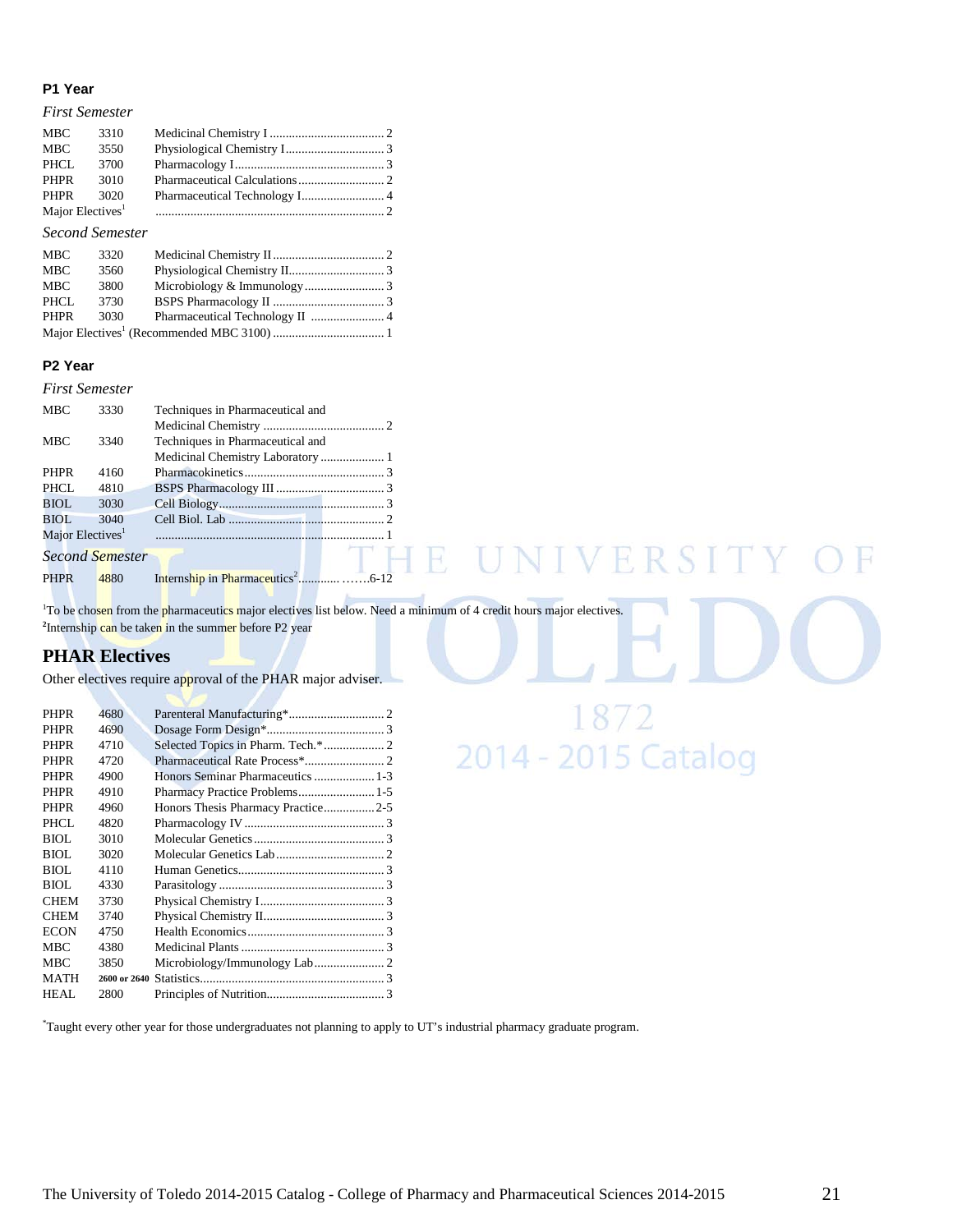## **Pharmacology/Toxicology (PTOX) Major**

Pharmacology and toxicology are biomedical sciences that study how to develop safe, effective drugs and prevent the harmful effects of chemicals. Pharmacology focuses on the way drugs interact with various living systems, including the properties, effects and mechanisms of drug action. Toxicology focuses on the interaction of toxic compounds in the body, including exposure assessment, dose response assessment and hazard identification.

## **Pharmacology/Toxicology Professional Division Curriculum**

All requirements listed below must be fulfilled with a minimum of 126 semester hours required for graduation.

#### **P1 Year**

#### *First Semester*

| MBC   | 3310      |                                                                        |  |
|-------|-----------|------------------------------------------------------------------------|--|
| MBC   | 3550      |                                                                        |  |
| PHCL. | 3700      |                                                                        |  |
|       | PHCL 4730 |                                                                        |  |
|       |           | Major Electives (Recommend BIOL 3010 & 3020 MBC 3330) <sup>1</sup> 5-6 |  |

#### *Second Semester*

| MBC                   | 3320 |                                              |  |
|-----------------------|------|----------------------------------------------|--|
| MBC                   | 3560 |                                              |  |
| PHCL                  | 3730 |                                              |  |
| PHCL                  | 3810 | Pharmacology & Toxicology Lab <sup>2</sup> 1 |  |
| PHCL                  | 4750 |                                              |  |
|                       |      |                                              |  |
| <b>Major Elective</b> |      |                                              |  |
|                       |      |                                              |  |

#### **P2 Year**

#### *First Semester*

| <b>MBC</b>                  | 4710 |  |
|-----------------------------|------|--|
| PHCL.                       | 4810 |  |
| Major Elective <sup>1</sup> |      |  |

#### *Second Semester*

PHCL 4780 Internship in Pharmacology/Toxicology<sup>3</sup>... 6-12

1 To be chosen from the PTOX electives list. <sup>2</sup>Required for internship and only offered in spring. <sup>3</sup>Internship can be taken in the summer before the P2 year.

## **PTOX Electives**

A total of 18 hours of course work must be selected from the list of elective courses below. Other electives require approval of the PTOX adviser.

H

2014 - 2015 Catalog

| BIOL        | 3010         |                                             |  |
|-------------|--------------|---------------------------------------------|--|
| <b>BIOL</b> | 3020         |                                             |  |
| BIOL        | 3030         |                                             |  |
| <b>BIOL</b> | 3040         |                                             |  |
| BIOL        | 4010         |                                             |  |
| BIOL        | 4030         |                                             |  |
| BIOL        | 4050         |                                             |  |
| BIOL        | 4110         |                                             |  |
| BIOL        | 4330         |                                             |  |
| <b>CHEM</b> | 3310         |                                             |  |
| <b>CHEM</b> | 3360         |                                             |  |
| <b>CHEM</b> | 3710         | Physical Chemistry for the Biosciences I 3  |  |
| <b>CHEM</b> | 3720         | Physical Chemistry for the Biosciences II 3 |  |
| <b>CHEM</b> | 3730         |                                             |  |
| <b>CHEM</b> | 3740         |                                             |  |
| <b>CHEM</b> | 4300         |                                             |  |
| <b>CHEM</b> | 4880         |                                             |  |
| <b>MATH</b> | 2600 or 2640 |                                             |  |
| <b>MBC</b>  | 3800         |                                             |  |
| <b>MBC</b>  | 3100         | Practices in Pharmaceutical Research  1     |  |
|             |              |                                             |  |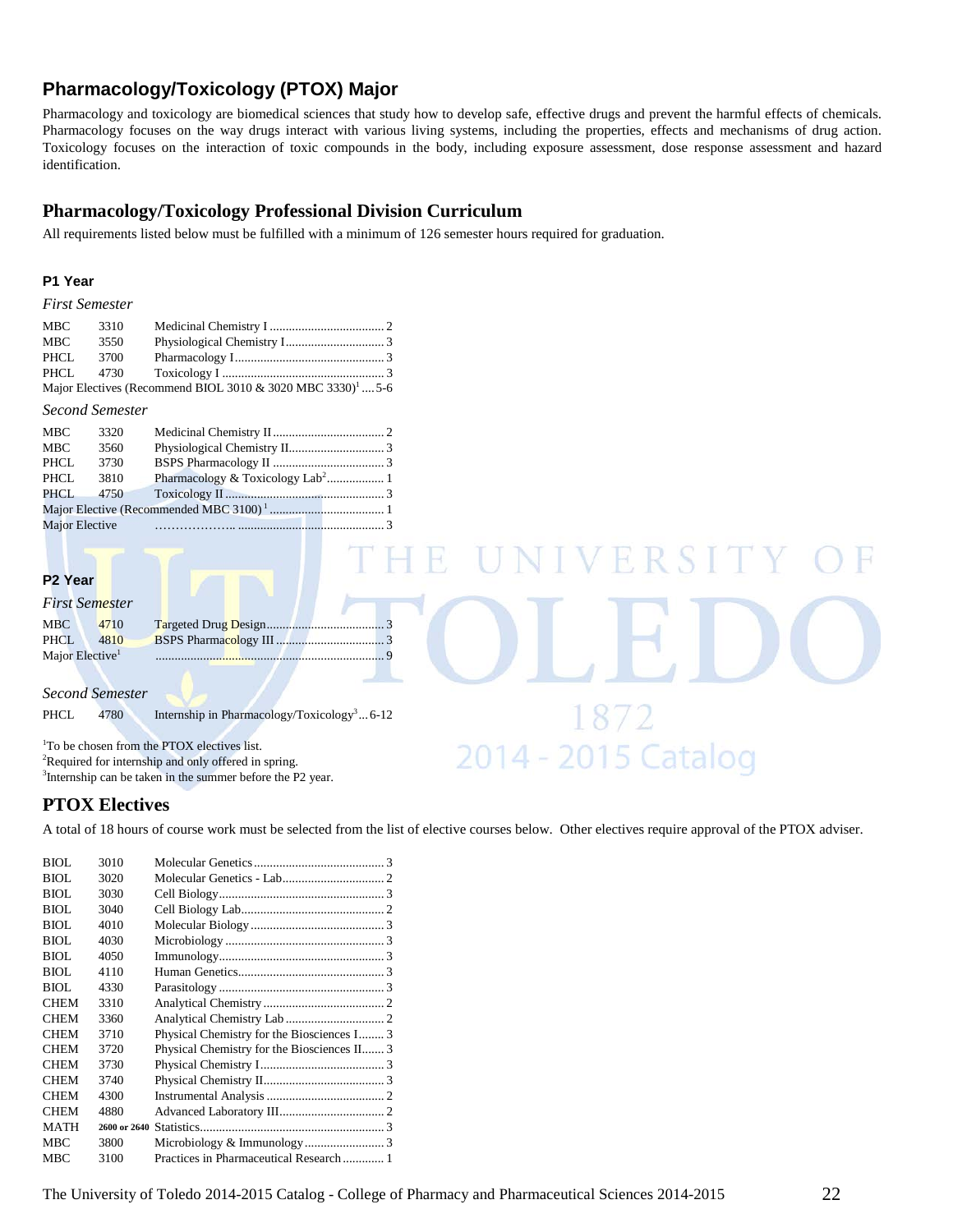| <b>MBC</b>  | 3330 | Techniques in Pharmaceutical and          |
|-------------|------|-------------------------------------------|
|             |      |                                           |
| <b>MBC</b>  | 3850 | Microbiology & Immunology Laboratory 1    |
| <b>MBC</b>  | 4300 |                                           |
| <b>MBC</b>  | 4470 |                                           |
| <b>MBC</b>  | 4880 | Medicinal Biotech Lab 1-10                |
| <b>MBC</b>  | 4980 |                                           |
| PHCL        | 4140 | Interpretation of Pharmaceutical Data 3   |
| <b>PHCL</b> | 4150 | Biopharmaceutics/Pharmacokinetics 4       |
| PHCL.       | 4300 |                                           |
| PHCL        | 4630 |                                           |
| PHCL        | 4820 |                                           |
| PHCL.       | 4760 |                                           |
| <b>PHCL</b> | 4800 |                                           |
| PHCL        | 4900 | Hnrs Seminar Pharmacology/Toxicology  1-3 |
| PHCL        | 4910 | Problems in Pharmacology/Toxicology  1-3  |
| PHCL        | 4960 | Honors Thesis Pharmacology/Toxicology2-5  |

## **Pharmacy Administration (PHAM) Major**

Pharmacy administration focuses on the corporate and managerial aspects of the pharmacy profession. Students may earn a minor in business administration, international business, or professional sales, in addition to the bachelor of science in pharmaceutical sciences degree. See below for options. With one year of additional graduate study, students in the M.B.A. track options can receive a master of business administration degree.

# **Pharmacy Administration Major Professional Division Curriculum:**

All requirements listed below must be fulfilled with a minimum of 126 semester hours required for graduation.

|                                                                       |                                      | The options for this major are shown below. |
|-----------------------------------------------------------------------|--------------------------------------|---------------------------------------------|
| P1 Year                                                               |                                      |                                             |
| First Semester                                                        |                                      |                                             |
| <b>MBC</b><br><b>MBC</b><br><b>PHCL</b><br><b>ECON</b><br><b>PHPR</b> | 3310<br>3550<br>3700<br>1150<br>3260 | Pharmacy Healthcare Administration I  2     |
| <b>BUAD</b>                                                           | 2060                                 |                                             |
|                                                                       |                                      |                                             |
|                                                                       | Second Semester                      | 2014 - 2015 Catalog                         |
| MBC                                                                   | 3320                                 |                                             |
| <b>MBC</b>                                                            | 3560                                 |                                             |
| PHCL                                                                  | 3730                                 |                                             |
| <b>PHPR</b>                                                           | 4550                                 |                                             |
| <b>ACTG</b>                                                           | 1040                                 |                                             |
| <b>BUAD</b>                                                           | 2040                                 |                                             |
| Major Elective <sup>1</sup>                                           |                                      | $2 - 3$                                     |
| P <sub>2</sub> Year                                                   |                                      |                                             |

## *First Semester*

| <b>PHCL</b>                 | 4810 |                                           |  |
|-----------------------------|------|-------------------------------------------|--|
| <b>PHPR</b>                 | 4600 | Seminar in Pharmacy Administration  1     |  |
| <b>BUAD</b>                 | 3010 |                                           |  |
| <b>BUAD</b>                 | 3030 |                                           |  |
| <b>BUAD</b>                 | 3040 |                                           |  |
| <b>ACTG</b>                 | 1050 |                                           |  |
| <b>BUAD</b>                 | 2050 | Accounting for Business Decision-Making 3 |  |
| Major Elective <sup>1</sup> |      |                                           |  |

 $CITV$   $\cap$   $D$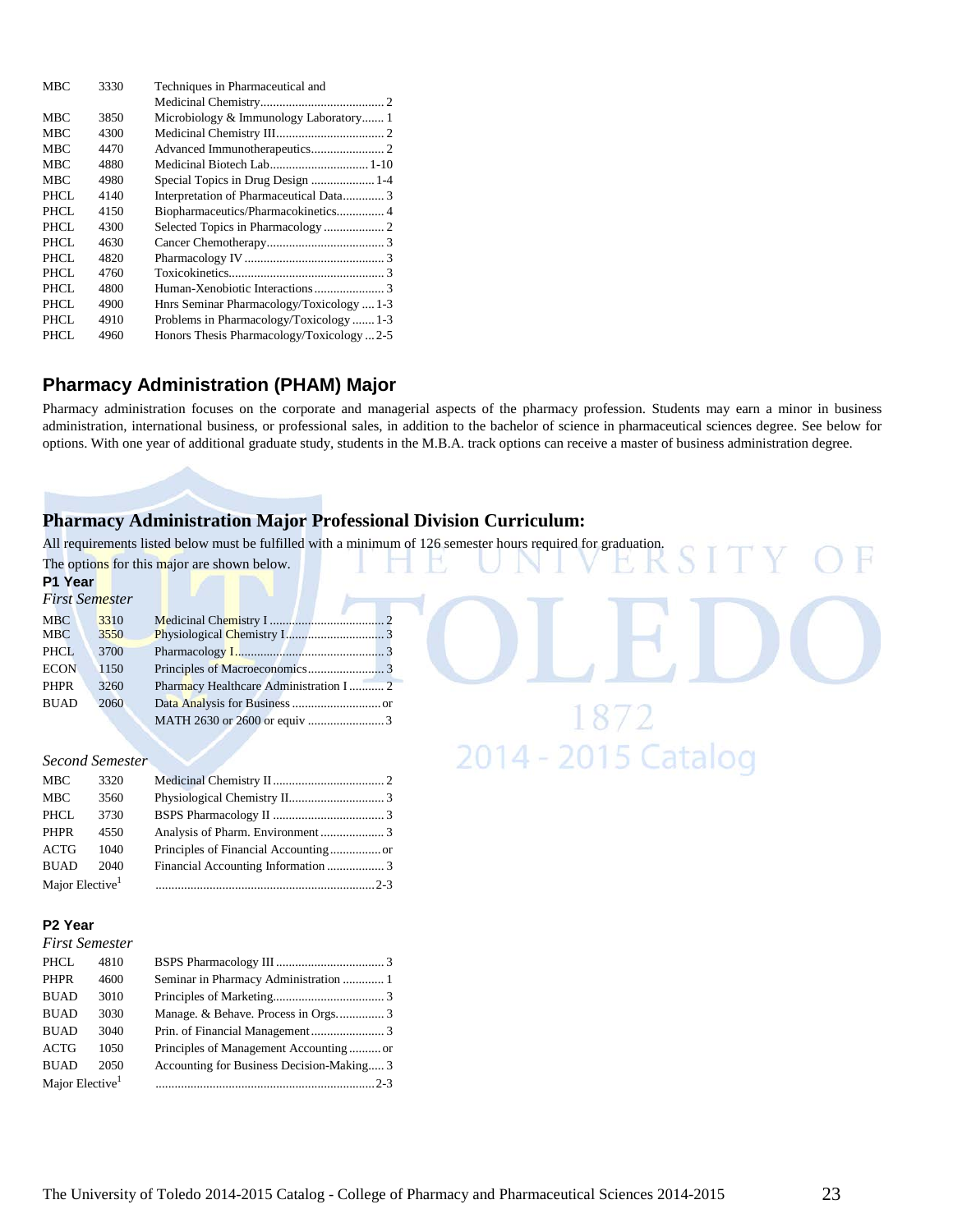| <b>PHPR</b> | 4780 |                                                                       |  |
|-------------|------|-----------------------------------------------------------------------|--|
|             |      | $1$ Major Electives : (a minimum of 5 hours of electives is required) |  |
| PHPR 4590   |      | Readings in Access & Cultural Competence 2                            |  |
| PHPR 4610   |      |                                                                       |  |
| PHPR        | 4630 | Research Methods Pharmacy Administration  3                           |  |
|             |      | Any course used to complete a minor degree in the                     |  |

College of Business and Innovation

2 Internship can be taken in summer before the P2 year.

# **Business Administration Minor Option**

#### **P1 Year**

#### *First Semester*

| MBC         | 3310 |                                        |  |
|-------------|------|----------------------------------------|--|
| MBC         | 3550 |                                        |  |
| PHCL        | 3700 |                                        |  |
| PHPR        | 3260 | Pharmacy Healthcare Administration I 2 |  |
| <b>ECON</b> | 1150 |                                        |  |
| <b>BUAD</b> |      |                                        |  |

#### *Second Semester*

| MBC         | 3320 |  |
|-------------|------|--|
| MBC         | 3560 |  |
| PHCL        | 3730 |  |
| <b>PHPR</b> | 4550 |  |
| <b>ACTG</b> | 1040 |  |
| <b>BUAD</b> | 2040 |  |

#### *Summer Between P1 and P2 Years*

PHPR 4780 Internship in Pharmacy Administration ..... 6-12

#### **P2 Year**

#### *First Semester*

| PHCL        | 4810              |                                                         |  |
|-------------|-------------------|---------------------------------------------------------|--|
| <b>PHPR</b> | 4600              | Seminar in Pharmacy Administration  1                   |  |
| <b>BUAD</b> | 3030              |                                                         |  |
| <b>BUAD</b> | 3040              |                                                         |  |
| <b>BUAD</b> | 2050              | Accounting for Business Decision Making <sup>1</sup> or |  |
| <b>ACTG</b> | 1050 <sup>1</sup> | Principles of Management Accounting <sup>1</sup> 3      |  |
|             |                   |                                                         |  |

# 1872 2014 - 2015 Catalog

**IVERSI** 

#### *Second Semester*

| <b>BUAD</b> 3010 |  |  |
|------------------|--|--|
|                  |  |  |

\*This course is only offered in spring semester.

<sup>1</sup>A grade of C or higher is required for the minor.

2 Choose from business administration minor requirements listed by the College of Business and Innovation. Recommend BUAD 3020 or 2070.

R

#### **Professional Sales Minor Option P1 Year**

#### *First Semester*

.

| MBC         | 3310 |                                        |  |
|-------------|------|----------------------------------------|--|
| MBC         | 3550 |                                        |  |
| PHCL.       | 3700 |                                        |  |
| <b>PHPR</b> | 3260 | Pharmacy Healthcare Administration I 2 |  |
| <b>ECON</b> | 1150 |                                        |  |
| <b>BUAD</b> |      |                                        |  |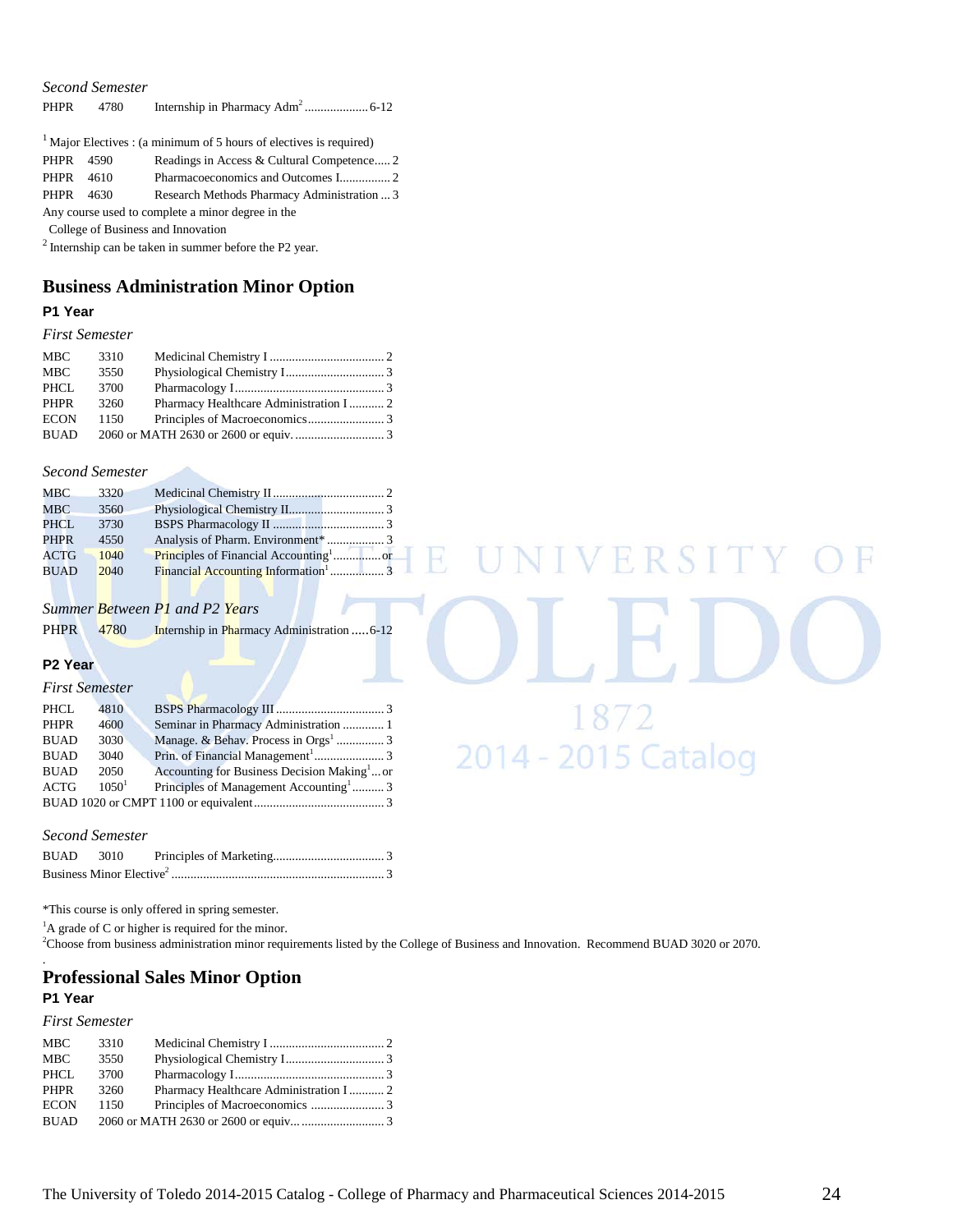| <b>MBC</b>  | 3320 |  |
|-------------|------|--|
| <b>MBC</b>  | 3560 |  |
| PHCL        | 3730 |  |
| <b>BUAD</b> | 3010 |  |
| ACTG        | 1040 |  |
| <b>BUAD</b> | 2040 |  |

*Summer Between P1 and P2 Years*

PHPR 4780 Internship in Pharmacy Administration...... 6-12

#### **P2 Year**

| <b>First Semester</b> |
|-----------------------|
|                       |

| PHCL        | 4810 |                                           |  |
|-------------|------|-------------------------------------------|--|
| <b>PHPR</b> | 4600 | Seminar in Pharmacy Administration  1     |  |
| <b>BUAD</b> | 3030 |                                           |  |
| <b>PSLS</b> | 3440 |                                           |  |
| <b>PSLS</b> | 3450 |                                           |  |
| <b>ACTG</b> | 1050 | Principles of Management Accountingor     |  |
| <b>BUAD</b> | 2050 | Accounting for Business Decision-Making 3 |  |

#### *Second Semester*

| <b>BUAD</b> | 3040 |                                          |  |
|-------------|------|------------------------------------------|--|
| <b>PSLS</b> | 4740 |                                          |  |
| PSL S       | 3080 |                                          |  |
| <b>PSLS</b> | 4710 |                                          |  |
| <b>PHPR</b> | 4550 | Analysis of Pharmaceutical Environment 3 |  |
|             |      |                                          |  |

<sup>1</sup>A grade of  $C$  or higher is required for the minor.

## **International Business Minor Option**

#### **P1 Year**

|             | <b>First Semester</b> |                                         |  |
|-------------|-----------------------|-----------------------------------------|--|
| MBC         | 3310                  |                                         |  |
| MBC         | 3550                  |                                         |  |
| PHCL        | 3700                  |                                         |  |
| PHPR        | 3260                  | Pharmacy Healthcare Administration I  2 |  |
| <b>ECON</b> | 1150                  |                                         |  |
| <b>BUAD</b> | 2080                  |                                         |  |

#### *Second Semester*

| <b>MBC</b>  | 3320 |  |
|-------------|------|--|
| <b>MBC</b>  | 3560 |  |
| PHCL        | 3730 |  |
| <b>ACTG</b> | 1040 |  |
| <b>BUAD</b> | 2040 |  |
| <b>BUAD</b> | 3030 |  |
|             |      |  |

#### *Summer Between P1 and P2 Years*

| <b>PHPR</b><br>4780 | Internship in Pharmacy Administration 6-12 |  |
|---------------------|--------------------------------------------|--|
|---------------------|--------------------------------------------|--|

#### **P2 Year**

| <b>First Semester</b> |      |                                           |  |
|-----------------------|------|-------------------------------------------|--|
| PHCL                  | 4810 |                                           |  |
| PHPR                  | 4600 | Seminar in Pharmacy Administration  1     |  |
| ACTG                  | 1050 | Principles of Management Accountingor     |  |
| <b>BUAD</b>           | 2050 | Accounting for Business Decision-Making 3 |  |
| <b>BUAD</b>           |      |                                           |  |
| <b>BUAD</b>           | 3010 |                                           |  |
| <b>BUAD</b>           | 3040 |                                           |  |

E R S I 4 18/2 2014 - 2015 Catalog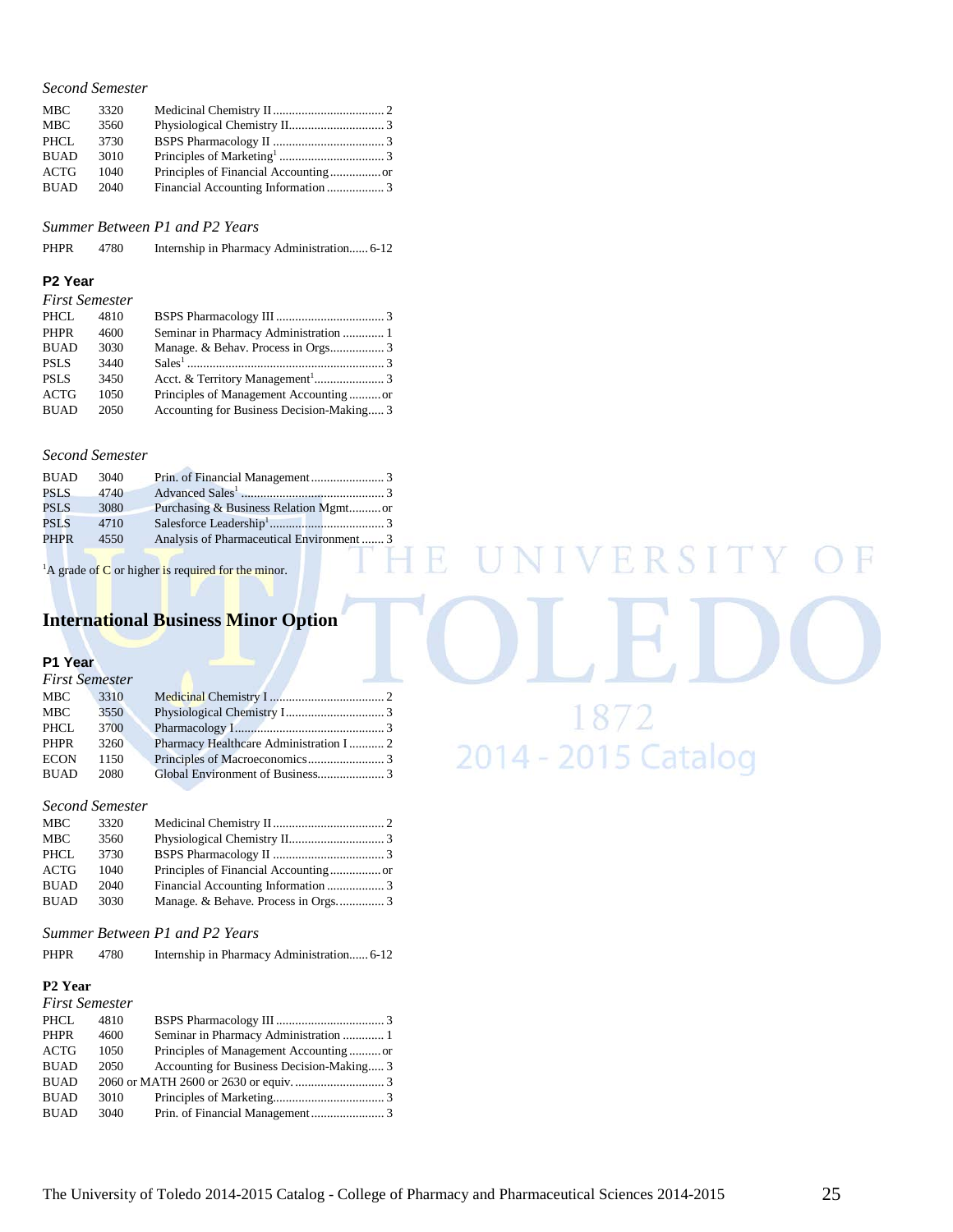| 4550 |                                           |
|------|-------------------------------------------|
| 2070 |                                           |
| 3500 |                                           |
| 3600 |                                           |
| 3140 |                                           |
|      | Analysis of Pharmaceutical Environment  3 |

## **Business Administration Minor and Professional Sales Minor Option**

#### **P1 Year**

| Pharmacy Healthcare Administration I  2 |
|-----------------------------------------|

#### *Second Semester*

| <b>MBC</b>  | 3320 |                                                 |  |
|-------------|------|-------------------------------------------------|--|
| <b>MBC</b>  | 3560 |                                                 |  |
| PHCL        | 3730 |                                                 |  |
| <b>BUAD</b> | 3010 |                                                 |  |
| <b>ACTG</b> | 1040 |                                                 |  |
| <b>BUAD</b> | 2040 | Financial Accounting Information <sup>1</sup> 3 |  |
| <b>BUAD</b> | 1020 | Microcomputer Applications in Business  or      |  |
| <b>CMPT</b> | 1100 | <b>Computer Information Applications</b>        |  |
|             |      |                                                 |  |

*Summer Between P1 and P2 Years*

| <b>PHPR</b> | 4780 |  |
|-------------|------|--|
|             |      |  |

#### **P2 Year**

#### *First Semester*

| PHCL        | 4810 |                                                        |  |
|-------------|------|--------------------------------------------------------|--|
| <b>PHPR</b> | 4600 | Seminar in Pharmacy Administration  1                  |  |
| <b>PSLS</b> | 3440 |                                                        |  |
| <b>PSLS</b> | 3450 |                                                        |  |
| <b>ACTG</b> | 1050 | Principles of Management Accounting <sup>1</sup> or    |  |
| <b>BUAD</b> | 2050 | Accounting for Business Decision-Making <sup>1</sup> 3 |  |
| <b>BUAD</b> | 3030 |                                                        |  |
|             |      |                                                        |  |

#### *Second Semester*

| PHPR        | 4550 | Analysis of Pharmaceutical Environment3 |  |
|-------------|------|-----------------------------------------|--|
| <b>BUAD</b> | 2070 |                                         |  |
| <b>BUAD</b> | 3040 |                                         |  |
| <b>PSLS</b> | 4740 |                                         |  |
| <b>PSLS</b> | 3080 |                                         |  |
| <b>PSLS</b> | 4710 |                                         |  |

<sup>1</sup>A grade of C or higher is required for the minors.

2 If IBUS 3150 is taken for non-U.S. culture diversity studies, students don't need to take BUAD 2070.

4

**IVERSIT** 

1872

2014 - 2015 Catalog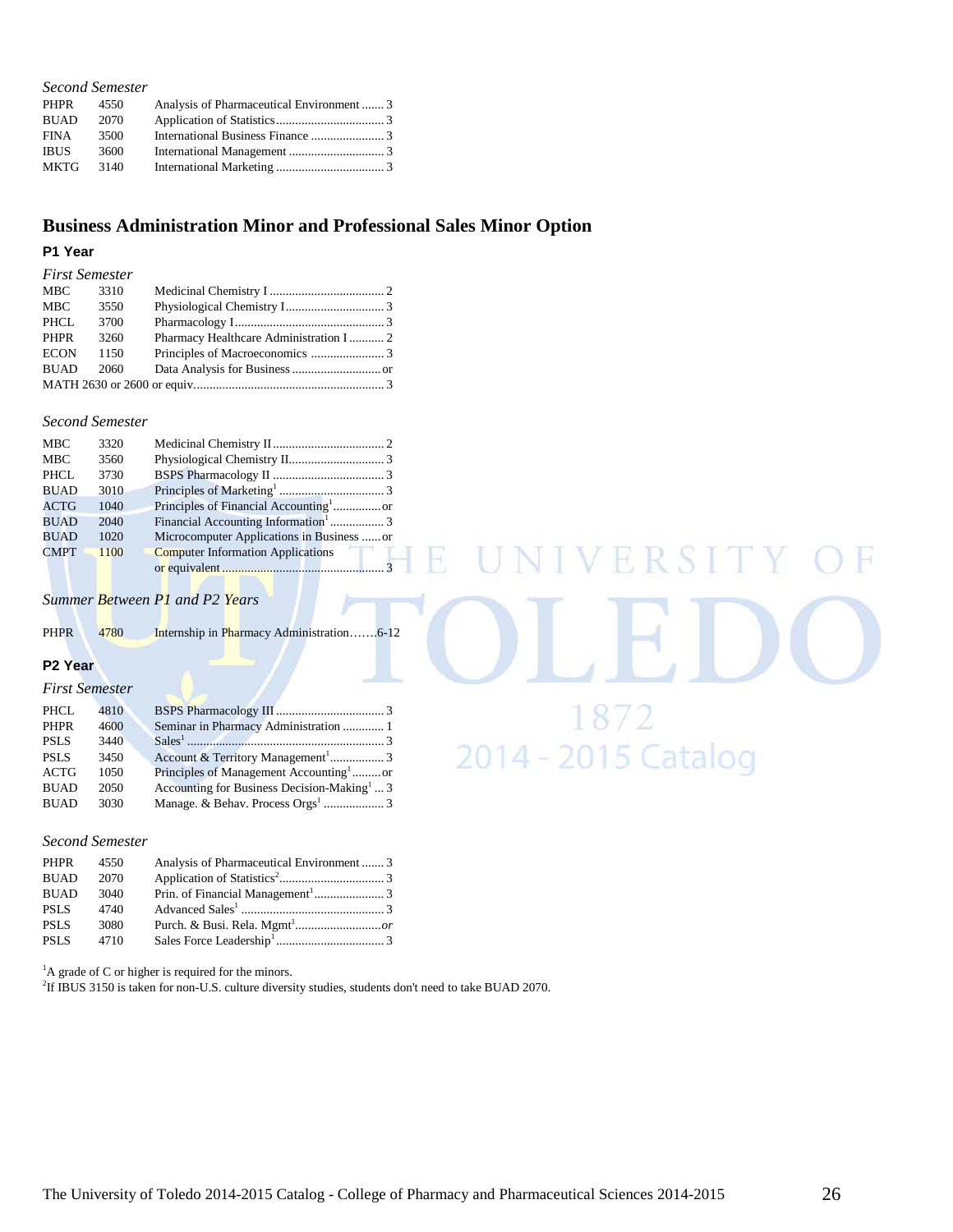## **Business Administration Minor & M.B.A. Track Option1**

#### **P1 Year**

#### *First Semester*

| <b>MBC</b>  | 3310 |                                         |  |
|-------------|------|-----------------------------------------|--|
| <b>MBC</b>  | 3550 |                                         |  |
| PHCL        | 3700 |                                         |  |
| <b>PHPR</b> | 3260 | Pharmacy Healthcare Administration I  2 |  |
| <b>BUAD</b> | 3030 |                                         |  |
| <b>ECON</b> | 1150 |                                         |  |
|             |      |                                         |  |

#### *Second Semester*

| <b>MBC</b>  | 3320 |  |
|-------------|------|--|
| <b>MBC</b>  | 3560 |  |
| <b>PHCL</b> | 3730 |  |
| <b>ACTG</b> | 1040 |  |
| <b>BUAD</b> | 2040 |  |
| <b>BUAD</b> | 2060 |  |
|             |      |  |

*Summer Between P1 and P2 Years*

PHPR 4780 Internship in Pharmacy Administration…….6-12

#### **P2 Year**

| NIVERSITY O |
|-------------|
|             |
|             |
|             |
|             |
|             |
|             |
|             |
|             |
|             |
|             |
|             |
|             |
|             |

<sup>1</sup>This track will enable students to fulfill the prerequisites for the M.B.A. program with grades of C (2.0) or higher in all BUAD courses listed in this curriculum. To be admitted to the M.B.A. program in the College of Business and Innovation, students must successfully complete the GMAT prior to application.

## **Professional Sales/Business Administration Minors and M.B.A. Track Option1**

#### **P1 Year**

#### *First Semester*

| <b>MBC</b>  | 3310 |  |
|-------------|------|--|
| <b>MBC</b>  | 3550 |  |
| <b>PHCL</b> | 3700 |  |
| <b>PHPR</b> | 3260 |  |
| <b>BUAD</b> | 3030 |  |
| <b>ECON</b> | 1150 |  |

#### *Second Semester*

| <b>MBC</b>  | 3320 |  |
|-------------|------|--|
| MBC         | 3560 |  |
| PHCL        | 3730 |  |
| <b>BUAD</b> | 3010 |  |
| ACTG        | 1040 |  |
| <b>BUAD</b> | 2040 |  |
| <b>BUAD</b> | 2060 |  |
| MATH        |      |  |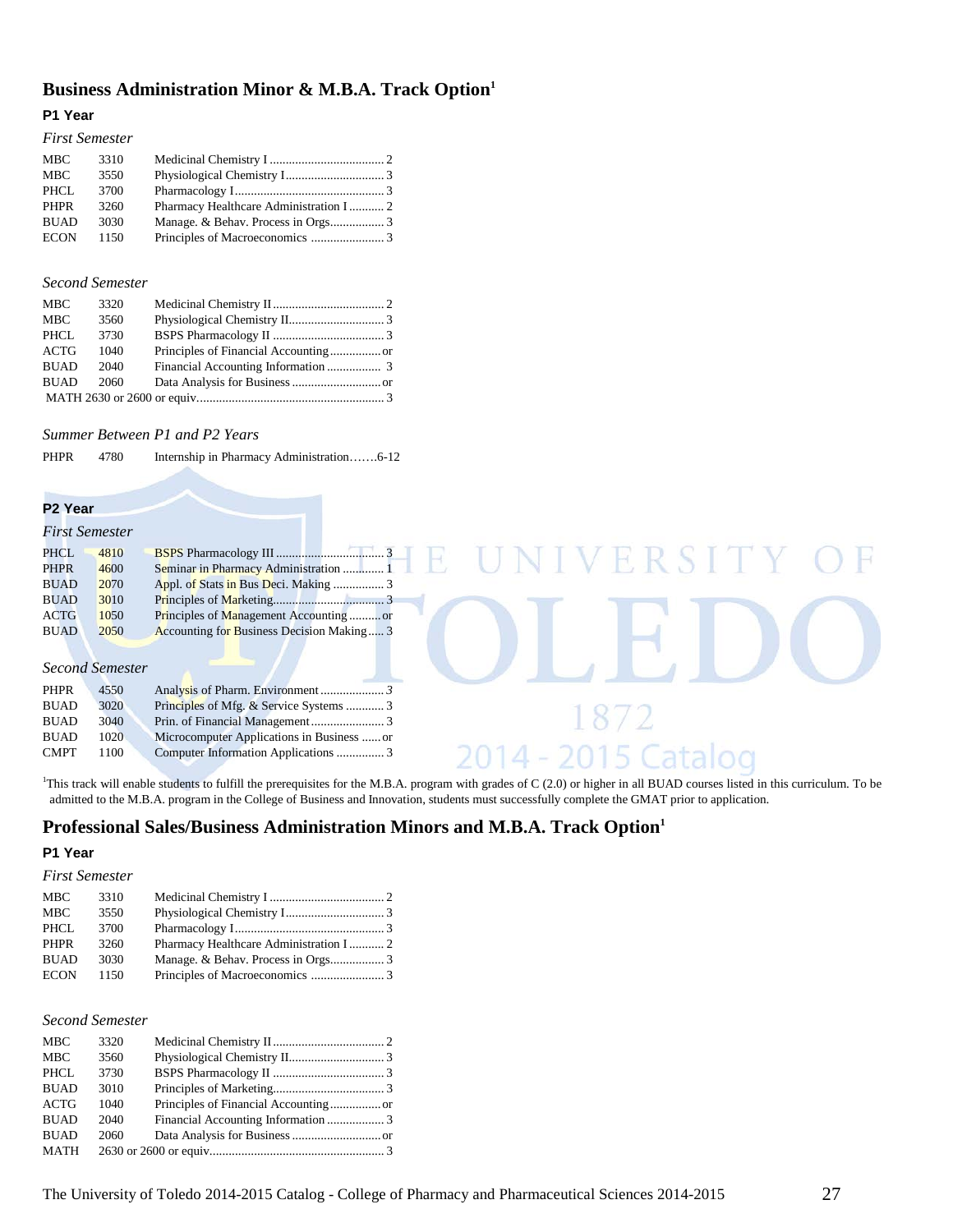#### *Summer Between P1 and P2 Years*

| <b>PHPR</b> | 4780 | Internship in Pharmacy Administration6-12 |  |
|-------------|------|-------------------------------------------|--|
|-------------|------|-------------------------------------------|--|

#### **P2 Year**

#### *First Semester*

| PHCL        | 4810 |                                           |  |
|-------------|------|-------------------------------------------|--|
| <b>PHPR</b> | 4600 | Seminar in Pharmacy Administration  1     |  |
| <b>BUAD</b> | 2070 | Appl. of Stats in Bus Decision-making  3  |  |
| <b>PSLS</b> | 3440 |                                           |  |
| <b>PSLS</b> | 3450 |                                           |  |
| ACTG        | 1050 | Principles of Management Accountingor     |  |
| <b>BUAD</b> | 2050 | Accounting for Business Decision Making 3 |  |

#### *Second Semester*

| <b>PHPR</b> | 4550 |                                            |  |
|-------------|------|--------------------------------------------|--|
| <b>BUAD</b> | 3020 | Principles of Mfg. & Service Systems  3    |  |
| <b>BUAD</b> | 3040 |                                            |  |
| <b>PSLS</b> | 4740 |                                            |  |
| <b>PSLS</b> | 3080 |                                            |  |
| <b>PSLS</b> | 4710 |                                            |  |
| <b>BUAD</b> | 1020 | Microcomputer Applications in Business  or |  |
| <b>CMPT</b> | 1100 | Computer Information Appli or equivalent 3 |  |
|             |      |                                            |  |

CMPT 1100 Computer Information Appli or equivalent..... 3<br><sup>1</sup>This track will enable students to have double minors and fulfill the prerequisites for the M.B.A. program with grades of "C" (2.0) or higher in all BUAD and PSL courses listed in this curriculum. To be admitted to the M.B.A. program students must successfully complete the GMAT prior to application.

18/2<br>2014 - 2015 Catalog

## **International Business/Business Administration Minors & M.B.A. Track Option1**

## **P1 Year**

| First Semester |      |                                         |  |
|----------------|------|-----------------------------------------|--|
| <b>MBC</b>     | 3310 |                                         |  |
| <b>MBC</b>     | 3550 |                                         |  |
| <b>PHCL</b>    | 3700 |                                         |  |
| <b>PHPR</b>    | 3260 | Pharmacy Healthcare Administration I  2 |  |
| <b>BUAD</b>    | 2080 |                                         |  |
| <b>ECON</b>    | 1150 |                                         |  |

## *Second Semester*

| MBC         | 3320 |  |
|-------------|------|--|
| MBC         | 3560 |  |
| PHCL        | 3730 |  |
| <b>BUAD</b> | 3030 |  |
| <b>BUAD</b> |      |  |
| BUAD        |      |  |
|             |      |  |

#### *Summer Between P1 and P2 Years*

PHPR 4780 Internship in Pharmacy Administration…….6-12

#### **P2 Year**

|  | <b>First Semester</b> |
|--|-----------------------|
|--|-----------------------|

| 4810 |                                           |  |
|------|-------------------------------------------|--|
| 4600 |                                           |  |
| 3010 |                                           |  |
| 3040 |                                           |  |
| 3600 |                                           |  |
| 1050 | Principles of Management Accountingor     |  |
| 2050 | Accounting for Business Decision Making 3 |  |
| 2060 |                                           |  |
|      |                                           |  |
|      |                                           |  |

#### *Second Semester*

| PHPR        | 4550 |                                         |  |
|-------------|------|-----------------------------------------|--|
| <b>BUAD</b> | 2070 | Appl. of Stats in Bus Decision Making 3 |  |
| <b>BUAD</b> | 3020 |                                         |  |
| <b>FINA</b> | 3500 |                                         |  |
| <b>MKTG</b> | 3140 |                                         |  |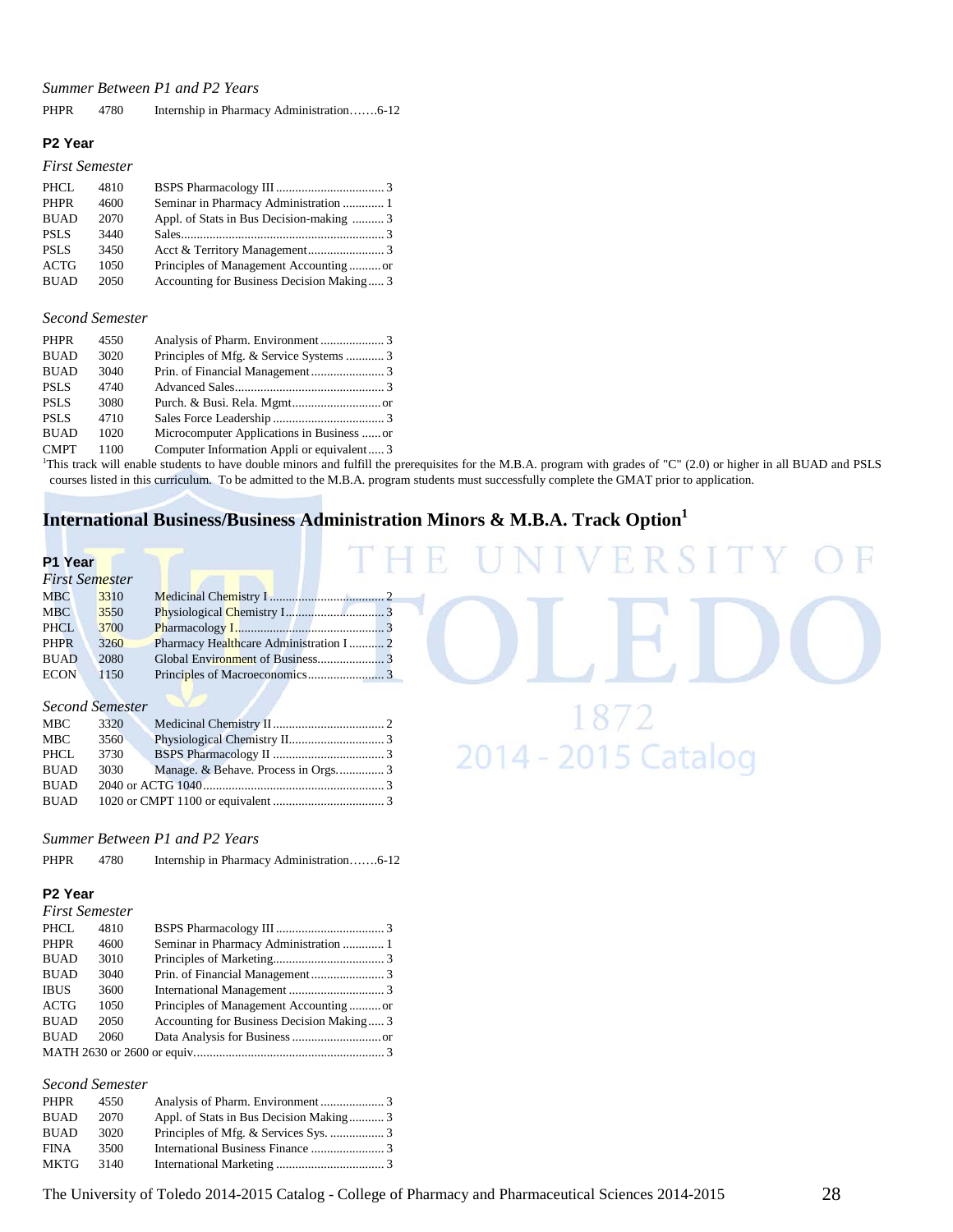<sup>1</sup>This track will enable students to fulfill the prerequisites for the M.B.A. program with grades of C (2.0) or higher in all BUAD courses listed above. To be admitted to the M.B.A. program, students must successfully complete the GMAT prior to application.

## **B.S.P.S. Internship Description**

All five majors in the bachelor of science in pharmaceutical sciences degree program require real-life workplace internships in a variety of appropriate settings at local, regional, national and international sites. Most students schedule their internships in the summer after their P1 year. Students are generally assigned to ongoing projects at the site and are evaluated on their performance by the project supervisor. A brief paper describing their role in the project is submitted to the coordinator for their major following completion of the practicum.

# **Doctor of Pharmacy Degree Requirements**

Following admission to the professional division, the entry-level Pharm.D. program students will complete a bachelor of science in pharmaceutical sciences degree prior to more focused course work in pharmacotherapy and pharmaceutical care. Students in the entry-level Pharm.D. track who have completed the bachelor of science in pharmaceutical sciences degree at The University of Toledo are eligible to continue in the Pharm.D. program.

In order to graduate with a Pharm.D. degree, students must meet the current academic performance standards. Only students who successfully complete the Pharm.D. degree will qualify for licensure in the practice of pharmacy. A total of 136 semester hours is required for graduation with the bachelor of science in pharmaceutical sciences-Pharm.D. track degree. A total of 75 graduate semester hours is required for graduation with eh Pharm.D. degree. The curriculum is outlined below.

ERSI

2014 - 2015 Catalog

#### **Preprofessional Division Requirements**

#### **First Year**

| Fall Semester |      |  |
|---------------|------|--|
| <b>BIOL</b>   | 2150 |  |
| <b>BIOL</b>   | 2160 |  |
| <b>CHEM</b>   | 1230 |  |
| <b>CHEM</b>   | 1280 |  |
| <b>MATH</b>   | 1750 |  |
| <b>PHPR</b>   | 1000 |  |
|               |      |  |
|               |      |  |

#### *Spring Semester*

#### **Second Year**

#### *Fall Semester*

| CHEM 2410   |       |  |
|-------------|-------|--|
| CHEM        | 2460  |  |
| PHCL        | -2600 |  |
| <b>PHYS</b> | 1750  |  |
|             |       |  |
|             |       |  |

#### *Spring Semester*

| CHEM 2420           |  |  |  |
|---------------------|--|--|--|
| CHEM 2470           |  |  |  |
| PHCL 2620           |  |  |  |
|                     |  |  |  |
|                     |  |  |  |
|                     |  |  |  |
| *Suggested sequence |  |  |  |

**\*\***Select a course that will simultaneously fulfill a UT diversity studies Gen Ed Curriculum requirement.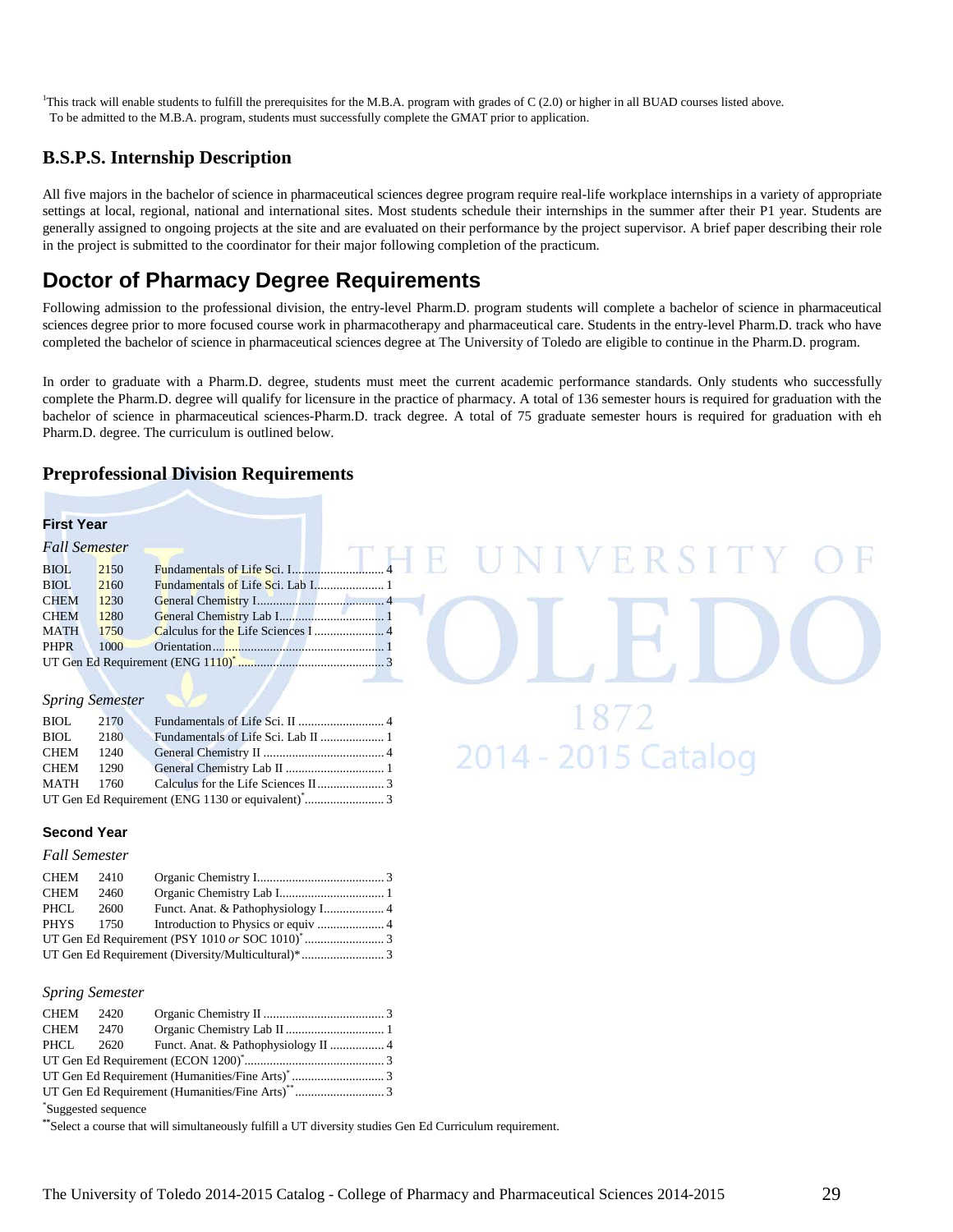## **Professional Division Requirements**

PPT: Pathophysiology and Pharmacotherapy PPD: Professional Practice Development PHCAD: Pharmacy Health Care Administration IPPE: Introductory Pharmacy Practice Experience APPE: Advanced Pharmacy Practice Experience

#### **P1 Year**

*Fall Semester*

| <b>MBC</b> | 3310 |  |
|------------|------|--|
| <b>MBC</b> | 3550 |  |
| PHCL       | 3700 |  |
| PHPR       | 3130 |  |
| PHPR       | 3070 |  |
| PHPR       | 3260 |  |
| PHPR       | 3920 |  |
|            |      |  |

#### *Spring Semester*

| <b>MBC</b>  | 3320 |                                  |
|-------------|------|----------------------------------|
| <b>MBC</b>  | 3560 |                                  |
| <b>MBC</b>  | 3800 |                                  |
| <b>MBC</b>  | 3850 | Microbiology & Immunology Lab  1 |
| PHCL.       | 3720 |                                  |
| <b>PHPR</b> | 3140 | $PPT-2$                          |
| <b>PHPR</b> | 3080 | PPD-2 $\cdots$                   |
| <b>PHPR</b> | 3930 |                                  |

#### **P2 Year**

#### *Fall Semester* PHPR 4160 Pharmacokinetics............................................ 3 PHCL 4700 Pharmacology III ............................................ 2 PHPR 4070 PPD-3 ............................................................. 3 PHPR 4130 PPT-3.............................................................. 4 PHPR 4920 IPPE-3 ............................................................ 1 Undergraduate Professional Electives\*........... 3

#### *Spring Semester*

| PHCL 4720                                                |  |
|----------------------------------------------------------|--|
| PHPR 4330<br>Research Design & Drug Literature Eval I  2 |  |
| PHPR 4080                                                |  |
| PHPR 4140                                                |  |
| PHPR 4520                                                |  |
|                                                          |  |

\* A total of 3 credit hours of Undergraduate Professional Electives is required

Note: At the end of the P2 year, students are candidates for a B.S. degree in pharmaceutical sciences leading toward a Pharm.D. degree.

R

NIVERSITY

1872

2014 - 2015 Catalog

#### **P3 Year**

*Summer Semester Immediately Following P2 Year*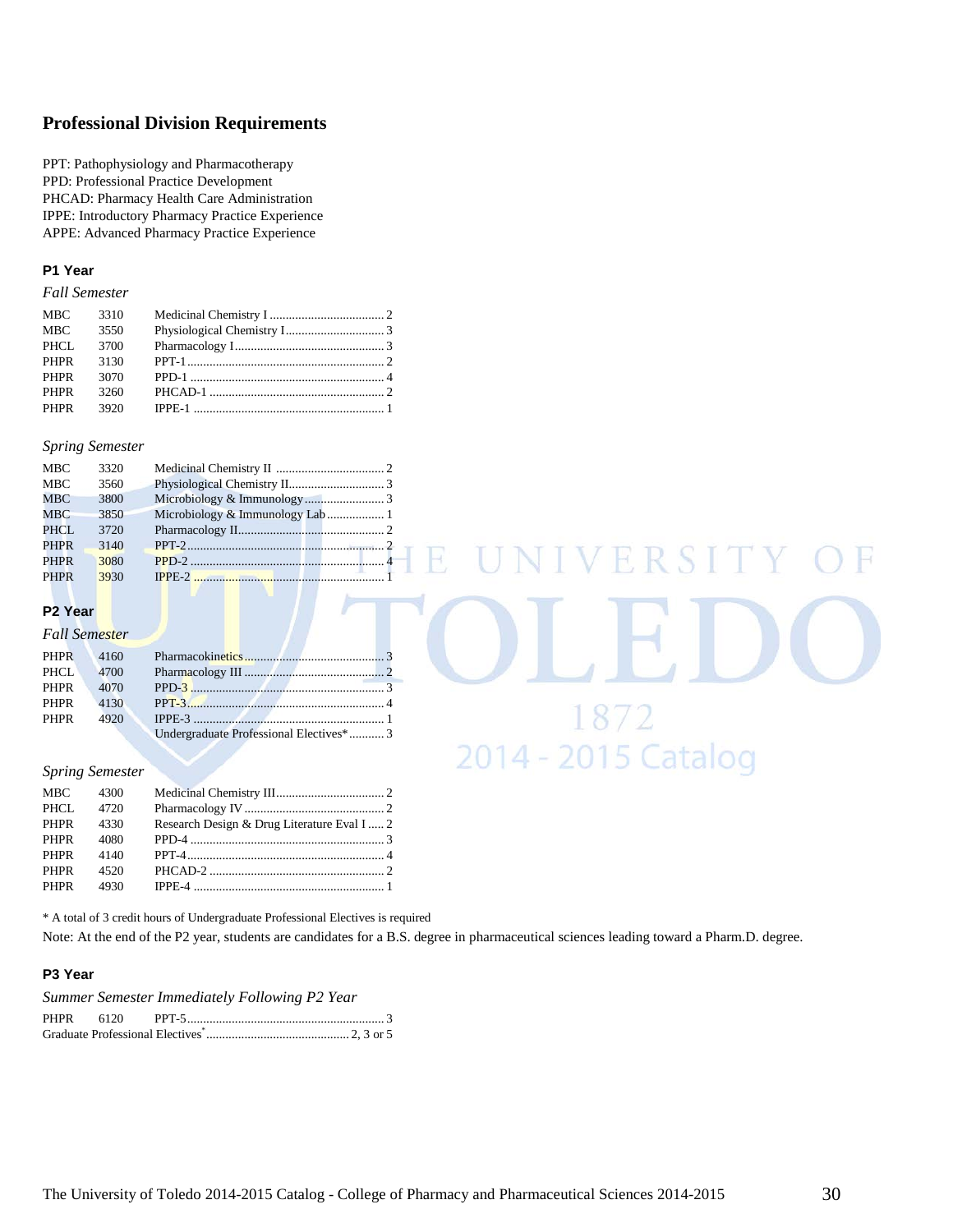#### *Fall Semester*

| <b>MBC</b>  | 5300 | Molecular Basis of Cancer Chemotherapy 1   |  |
|-------------|------|--------------------------------------------|--|
| <b>PHPR</b> | 5300 | Design & Applications of Cancer Chemo 1    |  |
| <b>PHPR</b> | 6070 |                                            |  |
| <b>PHPR</b> | 6130 |                                            |  |
| <b>PHPR</b> | 6160 | Advanced Applied Pharmacokinetics  3       |  |
| <b>PHPR</b> | 6260 |                                            |  |
| <b>PHPR</b> | 6610 |                                            |  |
| <b>PHPR</b> | 6340 | Research Design & Drug Literature Eval 2 2 |  |
| <b>PHPR</b> | 6920 |                                            |  |
|             |      |                                            |  |

#### *Spring Semester*

| Neurological & Psychiatric Pharmacology  1 |  |  |  |
|--------------------------------------------|--|--|--|
|                                            |  |  |  |
|                                            |  |  |  |
|                                            |  |  |  |
|                                            |  |  |  |
|                                            |  |  |  |
|                                            |  |  |  |
|                                            |  |  |  |

\* A total of 5 credit hours of Graduate Professional Electives is required

#### **P4 Year**

#### *Fall Semester:*

| <b>PHPR</b>                                          | 8630 | Longitudinal Drug Information (Fall or Spring)2      |  |
|------------------------------------------------------|------|------------------------------------------------------|--|
| <b>PHPR</b>                                          |      | 8940:001 Advanced Pharmacy Practice Experience I 4   |  |
| <b>PHPR</b>                                          |      | 8940:002 Advanced Pharmacy Practice Experience II  4 |  |
| <b>PHPR</b>                                          |      | 8940:003 Advanced Pharmacy Practice Experience III 4 |  |
| <b>PHPR</b>                                          |      | 8940:004 Advanced Pharmacy Practice Experience IV 4  |  |
| Option of graduate elective (if not completed in P3) |      |                                                      |  |

By DL if not in PHPR 8620 Seminar II

#### *Spring Semester*

| 8630 | Longitudinal Drug Information (Fall or Spring)2 |                                                                                                                                                                                                                             |
|------|-------------------------------------------------|-----------------------------------------------------------------------------------------------------------------------------------------------------------------------------------------------------------------------------|
|      |                                                 |                                                                                                                                                                                                                             |
|      |                                                 |                                                                                                                                                                                                                             |
|      |                                                 |                                                                                                                                                                                                                             |
|      |                                                 |                                                                                                                                                                                                                             |
|      |                                                 | 8940:005 Advanced Pharmacy Practice Experience V 4<br>8940:006 Advanced Pharmacy Practice Experience VI 4<br>8940:007 Advanced Pharmacy Practice Experience VII. 4<br>8940:008 Advanced Pharmacy Practice Experience VIII 4 |

Option of graduate elective (if not completed in P3) By DL if not in PHPR 8620 Seminar II

Note: At the end of the P4 year, students are candidates for a Pharm.D. degree.

## **Pharm.D. Undergraduate Professional Electives**

The following is a list of recommended undergraduate professional electives. A total of 3 credit hours of undergraduate professional electives is required. Other electives may be chosen with the written approval of the CPPS Curriculum Committee.To count towards professional elective requirements, a grade of C or better must be earned in a course. Credit for courses taken outside The University of Toledo can be counted towards professional elective credit requirements if a grade of C or better is earned, but grades will not be factored into CPPS or University of Toledo GPA calculations.

R

VERSI

1872

2014 - 2015 Catalog

#### CPPS:

|             |      | Research with individual faculty (must be arranged before registering) |
|-------------|------|------------------------------------------------------------------------|
| <b>MBC</b>  |      | 4910 Problems in Biomedicinal Chemistry 1-3                            |
| <b>MBC</b>  | 4900 | Honors Seminar Med & Biol Chem, 1-3                                    |
| <b>MBC</b>  | 4960 | Honors Thesis Med & Biol Chem. 2-5                                     |
| PHCL.       | 4910 |                                                                        |
| PHCL        | 4900 | Honors Seminar in Pharmacology1-3                                      |
| PHCL        | 4960 | Honors Thesis in Pharmacology 2-5                                      |
| <b>PHPR</b> | 3670 | Chemical Dependency & The Pharmacist3                                  |
| <b>PHPR</b> | 4590 | Readings Access & Cultural Competence2                                 |
| <b>PHPR</b> | 4640 | Cosmetic Science Essentials3                                           |
| <b>PHPR</b> | 4910 |                                                                        |
| <b>PHPR</b> | 4900 | Honors Seminar in Pharmacy Practice1-3                                 |
| <b>PHPR</b> | 4960 | Honors Thesis in Pharmacy Practice2-5                                  |
|             |      |                                                                        |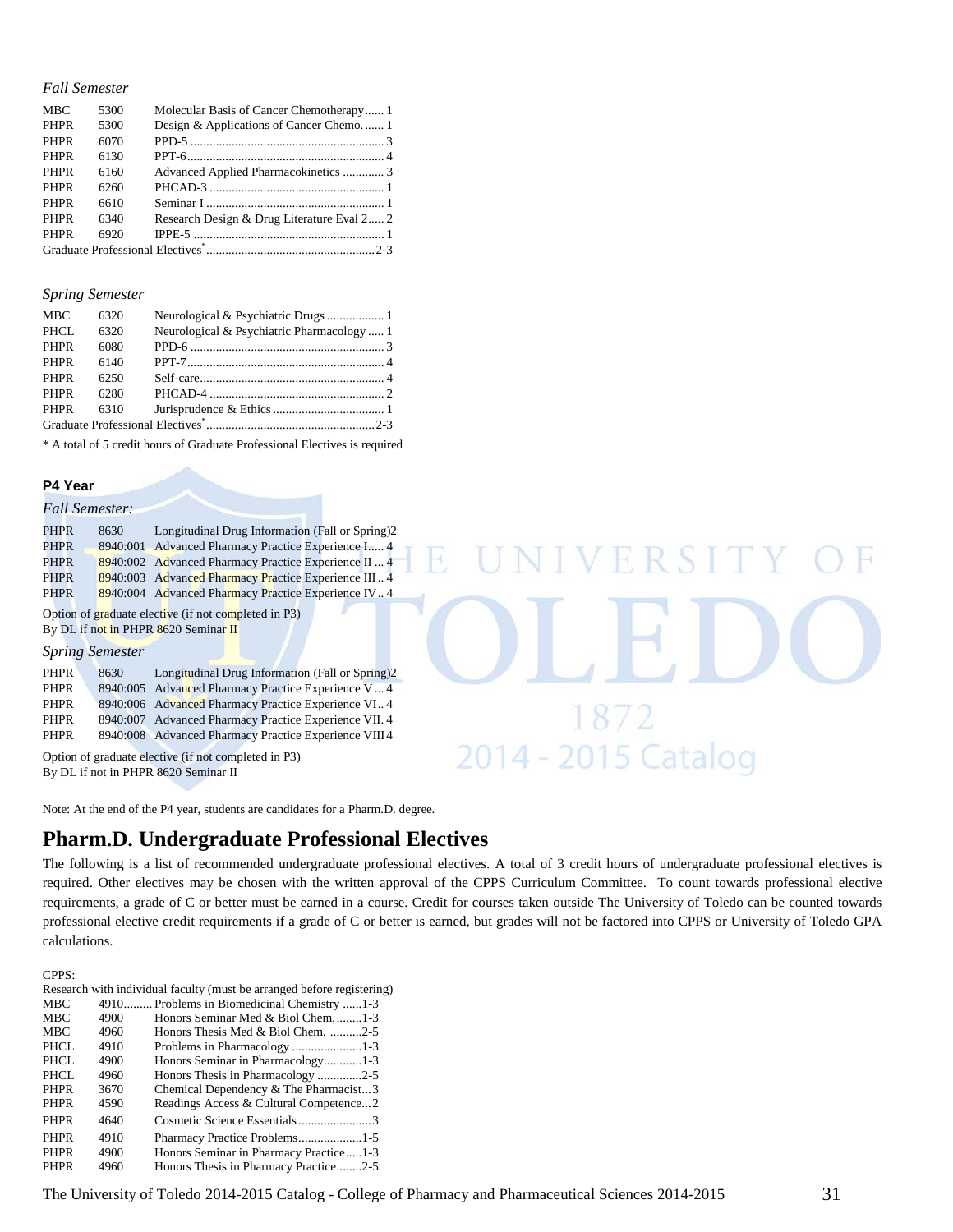| PHCL        | 4730 |                                                              |  |
|-------------|------|--------------------------------------------------------------|--|
| PHCL        | 4750 |                                                              |  |
| PHCL.       | 4630 |                                                              |  |
| <b>MBC</b>  | 4710 |                                                              |  |
|             |      | MBC 4710 is only for students seeking double B.S.P.S. major. |  |
| Others:     |      |                                                              |  |
| BIOL        | 3010 |                                                              |  |
| BIOL        | 3210 |                                                              |  |
| BIOL        | 4110 |                                                              |  |
| BIOL        | 4210 |                                                              |  |
| <b>BUAD</b> | 2040 | Financial Accounting Information 3                           |  |
| <b>BUAD</b> | 2050 | Accounting Business Decision Making 3                        |  |
| <b>BUAD</b> | 3010 |                                                              |  |
| <b>BUAD</b> | 3030 | Manage. & Behave. Processing Orgs3                           |  |
| <b>BUAD</b> | 3040 | Principles of Financial Management3                          |  |
| <b>BUAD</b> | 3470 | Legal & Ethical Environment of Business .3                   |  |
| <b>COUN</b> | 3140 | Substance Abuse Prevention and                               |  |
|             |      | Community Programming 3                                      |  |
| <b>HCAR</b> | 4510 | Medical and Legal Aspects of Healthcare 3                    |  |
| HEAL.       | 2800 |                                                              |  |
| HEAL        | 3300 |                                                              |  |
| HEAL        | 3600 | Prevention and Control of Disease 3                          |  |
| HEAL        | 4100 |                                                              |  |
| HEAL        | 4400 |                                                              |  |
| HEAL.       | 4560 | Health Problems of Aging 3                                   |  |
| HEAL        | 4700 |                                                              |  |
| HEAL        | 4750 | Obesity and Eating Disorders3                                |  |
| <b>MATH</b> |      |                                                              |  |
| PHIL        | 3310 |                                                              |  |
| PHIL.       | 3370 |                                                              |  |
| <b>PSC</b>  | 4330 |                                                              |  |
|             |      |                                                              |  |

## **Pharm.D. Professional Electives**

The following is a list of recommended graduate professional electives. A total of 5 credit hours of graduate professional electives is required. Other electives may be chosen with the written approval of the CPPS Curriculum Committee. A graduate course which significantly overlaps in content with a course used to fulfill the undergraduate professional elective requirement will not count towards fulfilling the graduate professional elective requirement. Credit for courses taken outside The University of Toledo can be counted towards professional elective credit requirements if a grade of C or better is earned, but grades will not be factored into CPPS or University of Toledo GPA calculations.

#### **MBC**

| <b>MBC</b> | 5100/ | Research Practices in Medicinal Chemistry 1   |
|------------|-------|-----------------------------------------------|
|            | 7100  |                                               |
| <b>MBC</b> | 5380  | Medicinal & Poisonous Plants 3                |
| <b>MBC</b> | 5620/ |                                               |
|            | 7620  |                                               |
| <b>MBC</b> | 6100/ |                                               |
|            | 8100  |                                               |
| <b>MBC</b> | 6190/ |                                               |
|            | 8190  |                                               |
| <b>MBC</b> | 6200/ |                                               |
|            | 8200  |                                               |
| <b>MBC</b> | 6420  | Protein Chemistry/CHEM 6510/85102 or 4        |
| MBC        | 6430/ | Nucleic Acid Chem/CHEM 6530/85302 or 4        |
|            | 8430  |                                               |
| <b>MBC</b> | 6440/ | Enzymology/CHEM 6520/85202 or 4               |
|            | 8440  |                                               |
| <b>MBC</b> | 6750/ | Bioorganic Chemistry: Chemical                |
|            | 8750  |                                               |
| <b>MBC</b> | 6800/ | Methods in Biotechnology3                     |
|            | 8800  |                                               |
| MBC        | 6980  | Special Topics in Biological Chemistry 1 to 5 |

# 1872 2014 - 2015 Catalog

THE UNIVERSITY O

 $\mathbb F$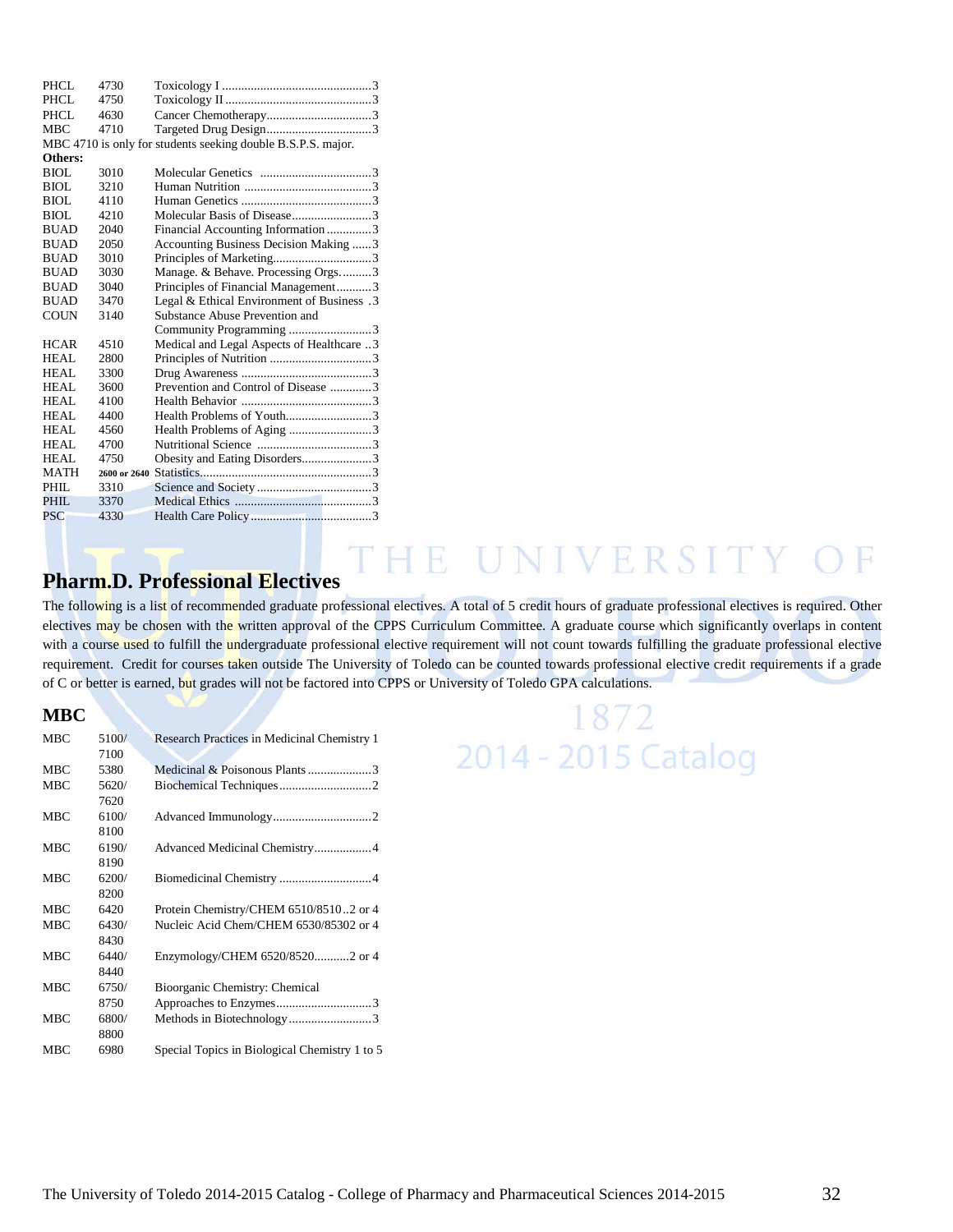## **PHCL**

| PHCL<br>5630                                   |  |
|------------------------------------------------|--|
| PHCL<br>5730                                   |  |
| PHCL<br>5750                                   |  |
| PHCL<br>5760                                   |  |
| PHCL<br>5990                                   |  |
| PHCL<br>6600                                   |  |
| Toxicological Risk Assessment3<br>PHCL<br>6770 |  |

## **PHPR**

| <b>PHPR</b> | 5590 | Readings Access & Cultural Competence2   |
|-------------|------|------------------------------------------|
| <b>PHPR</b> | 5680 |                                          |
| <b>PHPR</b> | 5690 |                                          |
| <b>PHPR</b> | 5710 | Selected Topics in Pharmaceutical        |
|             |      |                                          |
| <b>PHPR</b> | 5720 | Pharmaceutical Rate Processes 3          |
| <b>PHPR</b> | 5810 | Finance & Personal Planning              |
|             |      |                                          |
| <b>PHPR</b> | 5870 |                                          |
| <b>PHPR</b> | 5990 | Problems in Pharmacy Practice1 to 6      |
| <b>PHPR</b> | 6400 |                                          |
| <b>PHPR</b> | 6530 | Research Methods in Pharmacy Practice  3 |
| <b>PHPR</b> | 6600 | Seminar in Administrative Pharmacy1      |
| <b>PHPR</b> | 6670 | Chemical Dependency $&$ The Pharmacist3  |
| <b>PHPR</b> | 6700 | Special Topics in Diabetes Care2         |
| <b>PHPR</b> | 6810 | Hospital Pharmacy Administration 3       |
| <b>PHPR</b> | 6820 | Selected Topics in Hospital Pharmacy3    |
| <b>PHPR</b> | 6830 | <b>Advanced Community Pharmacy</b>       |
|             |      |                                          |
| <b>PHPR</b> | 6840 | Selected Topics in Community Pharmacy3   |
| <b>PHPR</b> | 6950 |                                          |
| <b>PHPR</b> | 6980 |                                          |
| <b>PHPR</b> | 8540 | Geriatric Monitoring Principles 3        |
|             |      |                                          |

## **PHM**

| PHM | 6400 | Physical and Mental Effects of |  |
|-----|------|--------------------------------|--|
|     |      |                                |  |

## **Additional Recommendations**

| <b>BUAD</b> | 6300 | Strategic Marketing & Analysis3                               |
|-------------|------|---------------------------------------------------------------|
| <b>BUAD</b> | 6600 | Supply Chain Management3                                      |
| <b>BUAD</b> | 6900 | Senior Business Policy Forum 3                                |
| <b>COMM</b> | 6260 | <b>Business Communication and Technology.3</b>                |
| <b>COUN</b> | 6240 |                                                               |
| <b>COUN</b> |      | 6470/8470 Drugs and Mental Health Counseling  4               |
| <b>EDP</b>  | 5210 | Child Behavior and Development 3                              |
| <b>EDP</b>  | 5230 |                                                               |
| HEAL.       | 5750 | Obesity and Eating Disorders3                                 |
| HEAL.       |      |                                                               |
| <b>MGMT</b> | 5110 |                                                               |
| <b>NURS</b> | 528  | Theories of Addictive Behavior 3                              |
| <b>PSC</b>  | 5330 |                                                               |
| <b>PSY</b>  | 6600 | Behavioral Neuroscience 3                                     |
| PUBH        | 633  | Public Health and Aging3                                      |
| <b>SOC</b>  | 5160 |                                                               |
|             |      | The University of Florida, College of Pharmacy                |
| <b>PHA</b>  | 5239 | Legal and Org Environ of                                      |
|             |      | $\sqrt{3}$                                                    |
| <b>PHA</b>  | 6935 | Sel Topics in Pharmacy: Pharmaceutical                        |
| <b>PHA</b>  | 6935 | Crimes Practice & Procedure 3<br>Selected Topics in Pharmacy: |
|             |      |                                                               |
|             |      | <b>Mercer College of Pharmacy</b>                             |
| <b>PHA</b>  | 505  | Community Pharmacy Ownership2                                 |
|             |      |                                                               |

E UNIVERSITY F 1872 2014 - 2015 Catalog

 $H$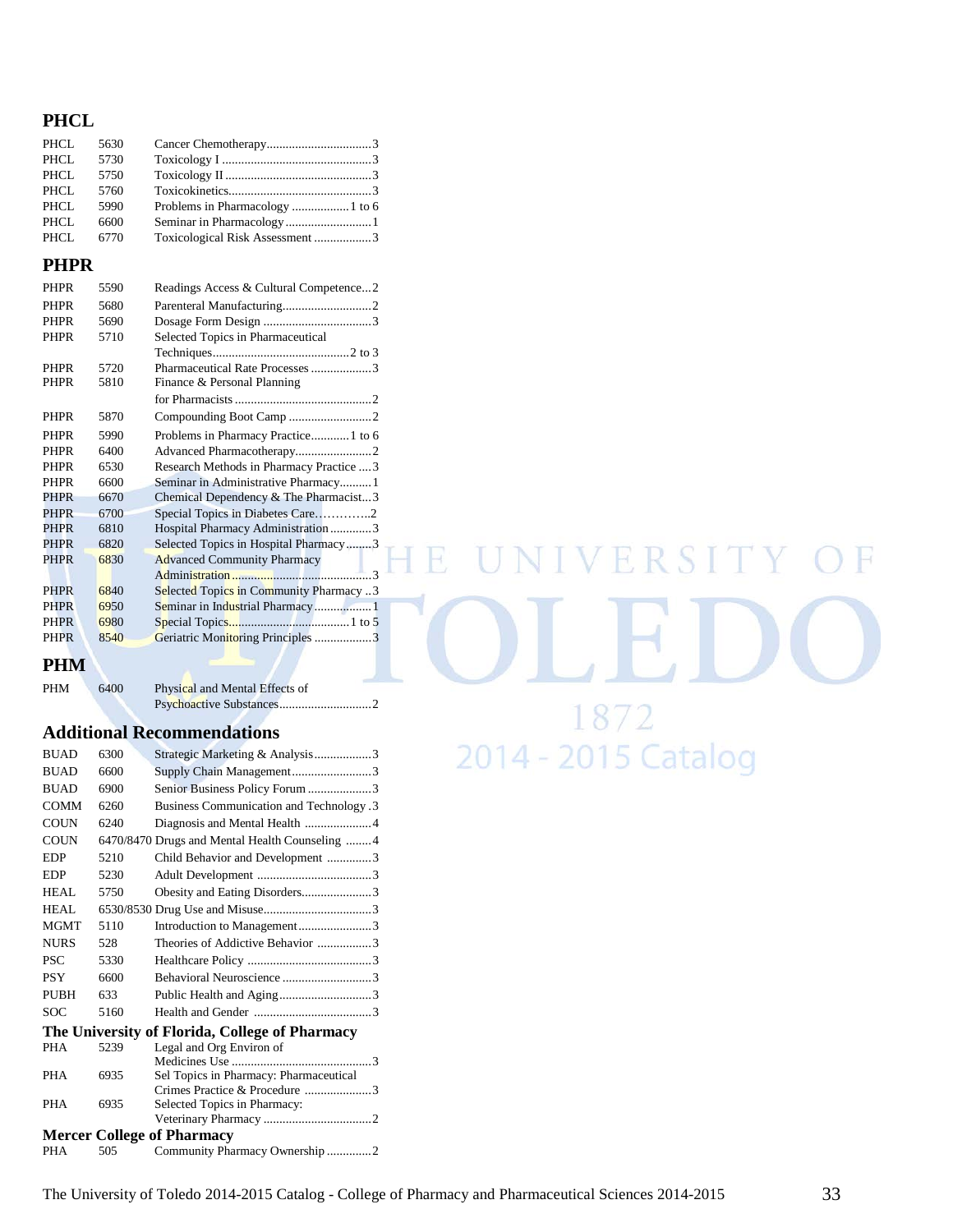# **College of Pharmacy and Pharmaceutical Sciences Faculty**

# **Department of Medicinal and Biological Chemistry**

#### **Amanda C. Bryant-Friedrich**, 2007, associate professor

B.S., North Carolina Central University; M.S., Duke University; Dr. rer. nat., Ruprecht-Karls Universität

**Paul W. Erhardt,** 1994, distinguished university professor B.A., Ph.D., University of Minnesota

**Ezdihar A.M. Hassoun,** 1995\* , professor and chair of pharmacology B.S. Pharm., University of Baghdad; Ph.D., University of Uppsala, Sweden

**Channing L. Hinman,** 1985, associate professor emeritus B.S., Brigham Young University; Ph.D., University of California - Los Angeles

**Wayne P. Hoss,** 1985, professor emeritus B.S., University of Idaho; Ph.D., University of Nebraska

**Richard A. Hudson,** 1985, professor emeritus B.A., Kalamazoo College; Ph.D., University of Chicago

**Bina Joe,** 2001\*, professor B.S., M.S., and Ph.D., University of Mysore, Mysore Karnataka, India

**Jon R. Kirchhoff,** 1997\* , distinguished university professor B.A., State University of New York - Cortland; Ph.D., Purdue University

**Richard W. Komuniecki**, 1997\*, distinguished university professor A.B., Holly Cross College; M.S., Ph.D., University of Massachusetts

**Marcia F. McInerney,** 1991, distinguished university professor and associate dean for research and graduate programs B.A., University of Connecticut; M.S., Case Western University; Ph.D., University of Michigan

R

**IVERSIT** 

**William S. Messer Jr.,** 1985\*, professor and vice president of institutional research B.S., Springfield College; M.S., Ph.D., University of Rochester

**Sonia Najjar, 1994,** professor \* B.A., M.S., San Francisco State University; Ph.D., Stanford University Medical School

**Surya Nauli, 2006, associate professor<sup>+</sup>** B.S., Minnesota State University; Ph.D., Loma Linda University

**Susanne Nonekowski, 2009,** associate lecturer B.S., State University of New York College (SUNY) at Buffalo; M.S., Ph.D., University of Michigan

**Steven M. Peseckis,** 1994, associate professor B.S., Dartmouth College; Ph.D., Massachusetts Institute of Technology

**A. Alan Pinkerton**, 1987\*, distinguished university professor R.I.C., Brighton College of Technology; Ph.D., University of Alberta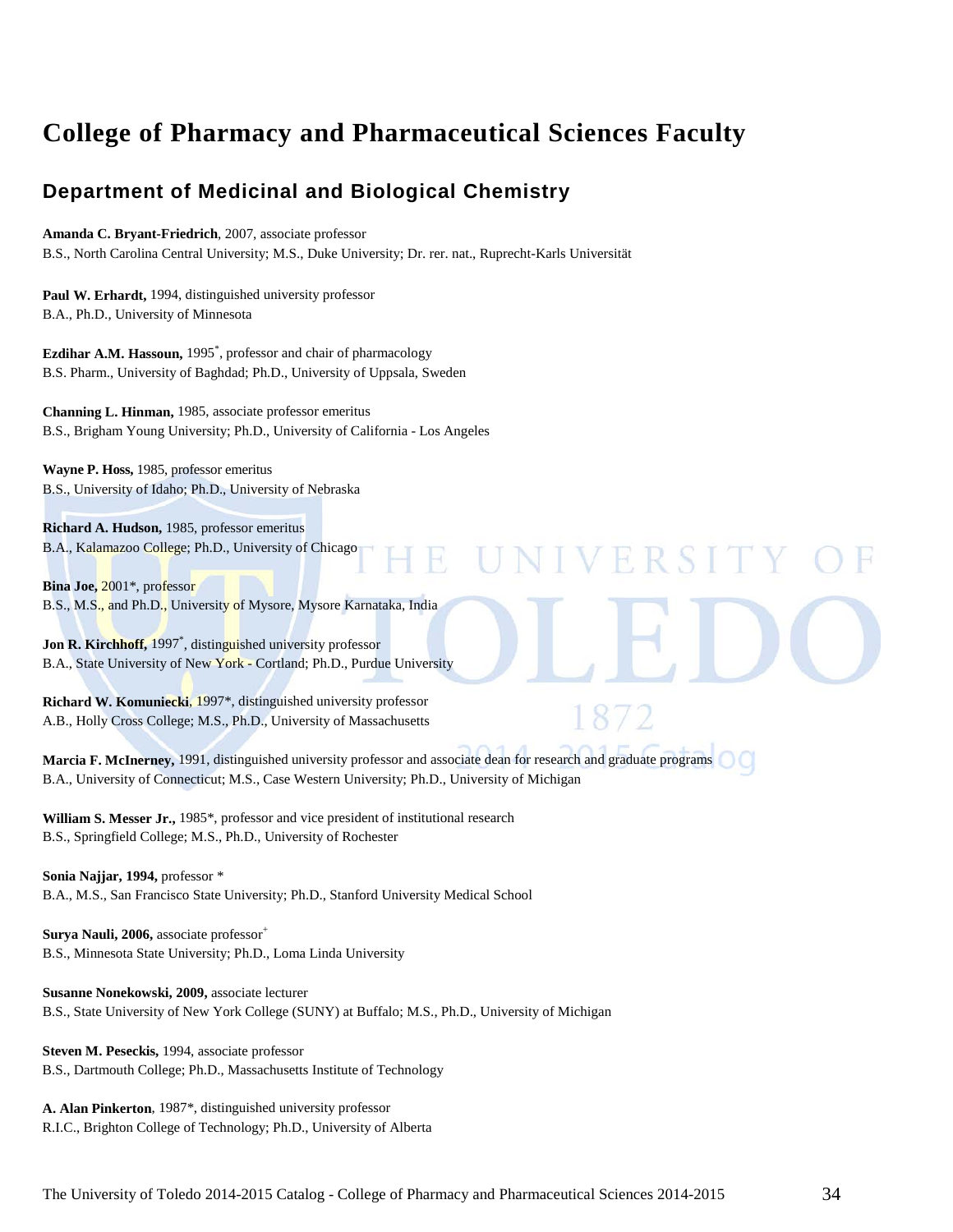Youssef Sari<sup>+</sup>, 2010, assistant professor B.S., Denis Diderot University; M.S., Orsay University; Ph.D., Pierre and Marie Curie University

**Isaac T. Schiefer**, 2013 research assistant professor B.S., The University of Toledo; Ph.D., University of Illinois at Chicago

**Zahoor Ahmad Shah**, 2009, assistant professor B.S., University of Kashmir; M.S., Ph.D., Hamdard University

**James T. Slama,** 1991, professor A.B., Cornell University; Ph.D., University of California, Berkeley

**L.M.V. Tillekeratne,** 2006, professor D.Phil., Oxford University

**Hermann von Grafenstein,** 2002, associate professor M.S., M.D., Ludwig Maximilian University; Ph.D., Max Planck Institute of Biochemistry, Munich and the University of Konstanz

NIVERSIT

14 - 2015 Catalog

**Katherine A. Wall,** 1991, professor and chair B.S., Montana State University; Ph.D., University of California, Berkeley

\* Joint appointment

+ Adjunct appointment

# **Department of Pharmacology**

**Wissam AbouAlaiwi,** 2014, assistant professor B.S. Lebanese University; M.S. American University of Beirut; Ph.D. University of Toledo

**Kenneth A. Bachmann,** 1973, distinguished university professor emeritus B.S. Pharm., Ph.D., The Ohio State University; R.Ph.

**Johnnie L. Early II,** 2000, professor and dean B.S. Pharm., Mercer University; M.S., Ph.D., Purdue University; R.Ph.

Paul W. Erhardt, 1994\*, distinguished university professor B.A., Ph.D., University of Minnesota

**Ezdihar A.M. Hassoun,** 1995, professor and chair B.S. Pharm., University of Baghdad; Ph.D., University of Uppsala, Sweden

**Christine N. Hinko, 1979, professor and executive associate dean and associate dean for student affairs** B.A., Clarion State College; Ph.D., The Ohio State University

#### **Ming-Cheh Liu, 2007, professor**

B.S., National Taiwan University; M.S., Ph.D., The University of Georgia.

**Marcia F. McInerney**, 1991,\* distinguished university professor and associate dean for research and graduate programs B.A., University of Connecticut; M.S., Case Western University; Ph.D., University of Michigan

**William S. Messer Jr**., 1985, professor and vice president research B.S., Springfield College; M.S., Ph.D., University of Rochester

**Ana Maria Oyarce**, 2008, associate lecturer B.S., University of Concepcion; M.S., Ph.D., Georgetown University

The University of Toledo 2014-2015 Catalog - College of Pharmacy and Pharmaceutical Sciences 2014-2015 35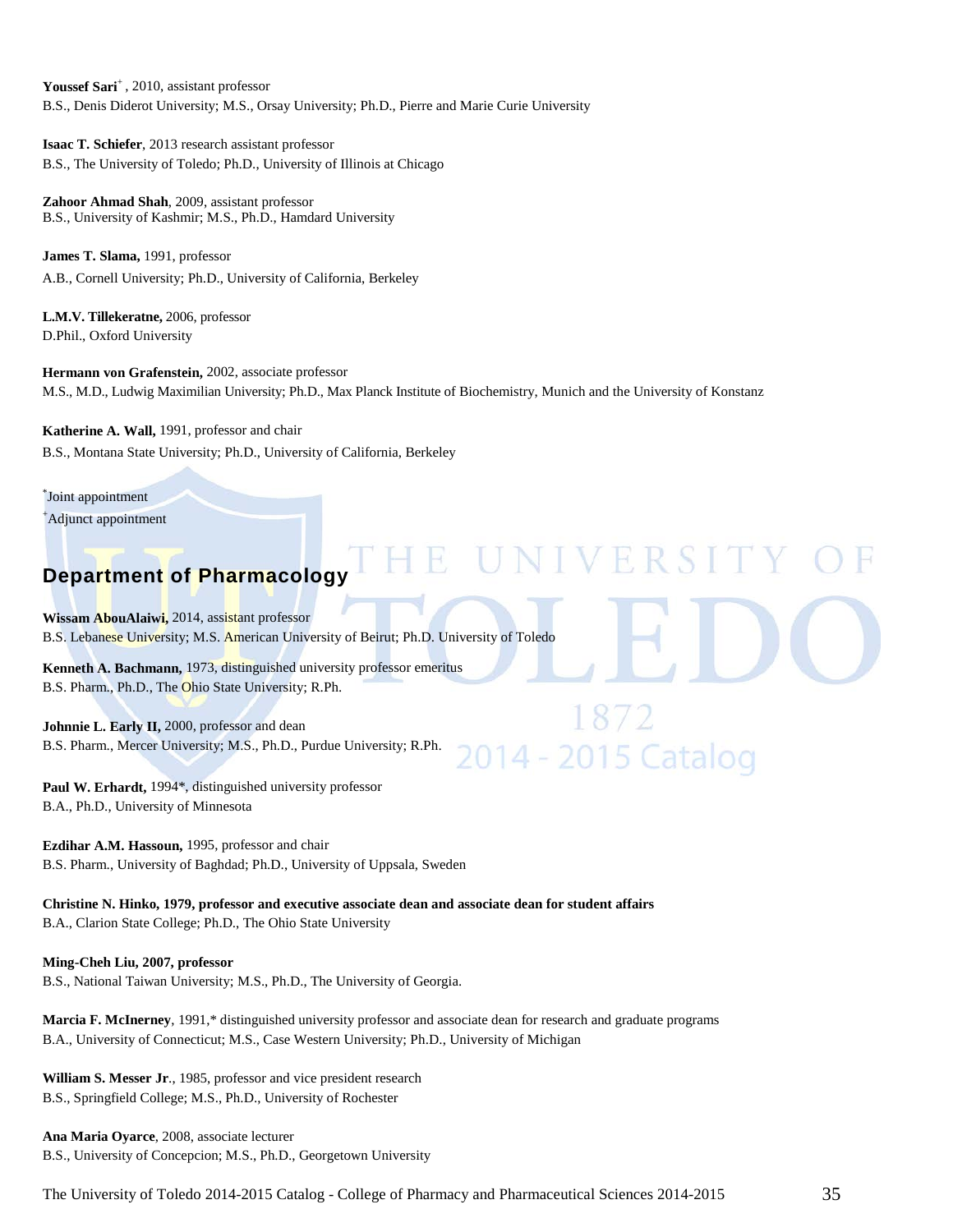**Youssef Sari, 2010,** associate professor B.S., Denis Diderot University; M.S., Orsay University; Ph.D., Pierre and Marie Curie University

**Robert J. Schlembach,** 1954, professor emeritus B.S. Pharm., The University of Toledo; M.S., Ph.D., Purdue University; R.Ph.

**Zahoor Ahmad Shah,\*** 2009, assistant professor B.S., University of Kashmir; M.S., Ph.D., Hamdard University

**Caren Steinmiller**, 2008, associate lecturer B.A., M.S.P.S., The University of Toledo; Ph.D., Wayne State University

Hermann von Grafenstein, 2002<sup>\*</sup>, associate professor M.S., M.D., Ludwig Maximilian University; Ph.D., Max Planck Institute of Biochemistry, Munich and the University of Konstanz

**Donald B. White,** 1995\* , professor B.S., University of California - Los Angeles; M.S., Ph.D., University of California - Irvine

**Frederick E. Williams,** 2002, associate professor B.S., University of Michigan; M.H.S., Grand Valley State University; Ph.D., Medical College of Ohio

\* Joint appointment

# **Department of Pharmacy Practice**

**Kenneth S. Alexander,** 1972, professor B.Sc. Pharm., M.Sc., Philadelphia College of Pharmacy and Science; Ph.D., University of Rhode Island; Ed Sp., The University of Toledo; R.Ph.

UNIVERSITY

**Robert A. Bechtol,** 2008, clinical assistant professor, clinical lecturer B.S.P.S., M.S., The University of Toledo

**Norman F. Billups,** 1977, professor and dean emeritus B.S. Pharm., M.S., Ph.D., Oregon State University; R.Ph.

**Sai Hanuman Sagar Boddu**, 2011, assistant professor B.S., Pharm, Bapatla College of Pharmacy; M.S., NDMVP Samaj's College of Pharmacy; Ph.D., University of Missouri-Kansas City

**Curtis D. Black,** 1990, distinguished university professor emeritus B.S. Pharm., The University of Toledo; M.S., Ph.D., Purdue University; R.Ph.

**Mary C. Borovicka,** 2002, associate professor and director of pharmacy partnership programs B.S. Pharm., Pharm.D., The University of Toledo; R.Ph., BCPS, BCPP

**Diane M. Cappelletty,** 2001, associate professor B.S. Pharm., Pharm.D., The Ohio State University; R.Ph.

**Mariann D. Churchwell**, 2005, associate professor B.S. Pharm., Pharm.D., Wayne State University; R.Ph., BCPS

**Angeline Gilis,** 1996, lecturer B.S. Pharm., The University of Toledo; R.Ph.

**Charles I. Hicks,** 1971, professor emeritus B.S. Pharm., M.S., University of Iowa; R.Ph.